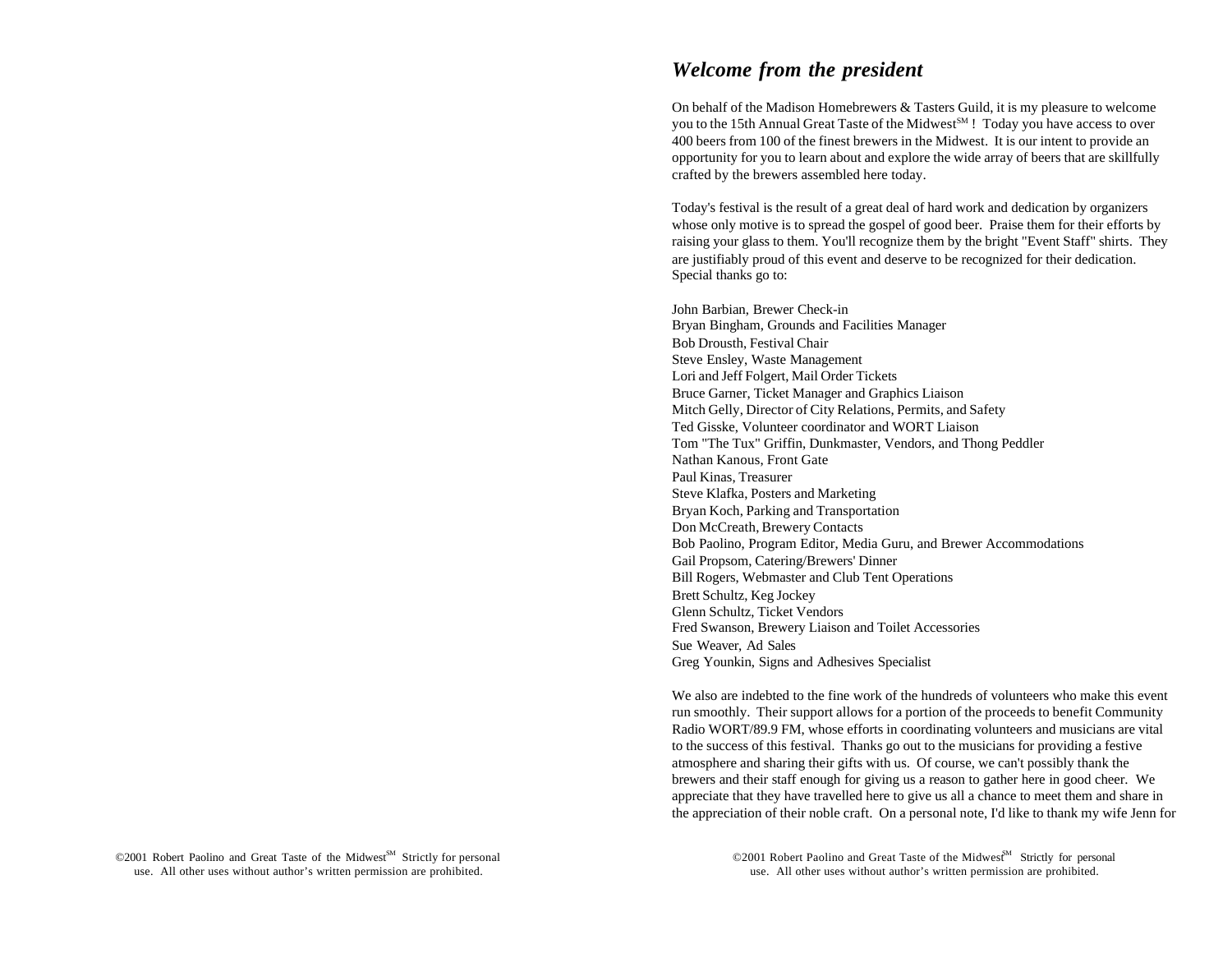allowed me time to devote to club activities. So many people told us that they, too, would have bicycled here if they'd known the

this event is not one of them. Shuttles and cabs are here as safe options for you and I definitely before 7pm. urge you to use them to get home safely. Information about them can be found in the back of this program. Please sample responsibly and make sure you drink plenty of Thanks to Bucky's Rentals, suppliers of our tents and port-a-sans, for their great service water. And for donating the dunk tank and dressing area. Proceeds from the dunk tank

I hope you enjoy the Great Taste as much as we enjoy hosting it. Your attendance has Both are described later in the book. helped to make this one of the world's premier beer events. Cheers to you all!

Madison Homebrewers and Tasters Guild

# *From the Editor: MORE THANKS*

Ticket vendors: Star Liquor, Steve's Liquor, Wine & Hop Shop, Wonder's Pub, Cork & Bottle, Capital, and J.T. Whitney's were outlets for local ticket sales as a favour to us and a convenience to their customers.

Thanks also to the advertisers, whose support offsets part of the cost of providing this book for you. Please support the advertisers who helped us to bring you today's festival.

Quick Silver Press. Brewers: Buy Jim a beer if you see him; better still, make his (and Bob's) life a little less stressful next year by sending your information on time, eh? "Sorry this is so late" and "I know this is late and understand if we can't get in" were common E-mail or fax subject line. (We love y'all anyway!) Well, they got in because I was so late this year. A word to the wise: don't try to assist in organising a major event the same season you are buying a house and moving. I owe ya one, Jim. Okay, probably two or three.

Thanks to the local and regional beer newspapers who are involved with special events at the festival (see below) and to the other publishers who provided free samples for your reading and enlightenment. Please support them with a subscription order so you can continue to be informed of all things malt and hops. Brewers can support these publications' efforts on behalf of the craft beer industry by advertising as a way of keeping that news coming (not to mention making readers aware of your products and events). Educating customers and potential customers is good business for your brewery!

Thanks to the Bicycle Federation of Wisconsin and the Dane County Bicycle Transportation Alliance for providing attended bicycle valet parking. This service has

©2001 Robert Paolino and Great Taste of the Midwest<sup>SM</sup> Strictly for personal

her extraordinary patience with her beer-obsessed husband. She made sacrifices that been a huge and popular success and we're glad to have them back as part of our event. You have several transportation options but we remind you that driving after attending Please let the volunteers go home on time and reclaim your bike as soon as possible, and service was being offered. Well, it's back and it'll be back again next year, so plan ahead!

fundraiser will go to Computers to Help People, Inc. and for the Power Flour project.

Mark Garthwaite. President (Patrick). Read more about them later in the book. Thanks to our two artists, Eric Leibbrandt and Patrick Hasburgh, who designed the festival logo (Eric) and our special edition "Saturday in the Park with Beer!" t-shirt

> Thanks to the City of Madison (especially Elinor Riley) for the annual use of this beautiful park and making sure that all the necessary paperwork was done just right. Thanks also to the Madison Police officers for their services to the event . . . and to the well-behaved crowds every year that make their (and our) jobs that much easier.

Thanks to President Mark for his leadership and a cool head to keep the rest of us in check.

# *SPECIAL EVENTS AT THE BIG EVENT*

The printing for this program book looks so good because of the work by Jim Mayhew at **Great Taste of 10,000 Lakes.** The exhibiting brewpubs from Minnesota are here thanks to *Great Lakes Brewing News*' sponsorship of the third annual "Great Taste of 10,000 Lakes" tasting competition. *Great Lakes Brewing News* is one of five major regional beer newspapers published by Craft Beer Guerilla Bill Metzger. In addition to feature articles on breweries, beer adventure, beer politics, and more, the paper offers comprehensive state-by-state (plus Ontario and Québec) coverage of craft breweries.

> People who are familiar with the history of the Great Taste of the Midwest  $\mathbb{S}^M$  are aware that the festival is (with one exception long ago) explicitly NOT a competition and never will be. So why is a competition, even with outside sponsorship, taking place at this site? The answer is a very practical one. Minnesota law prohibits brewpubs from taking their beers off the premises except to participate in "tasting competitions." A panel of expert judges evaluated the beers in a blind tasting and gave awards to the beers meeting the appropriate standards for the styles. The benefit for you is the chance to sample some of these beers today.

> The competition allows Minnesota brewers to be here while complying with the laws of their home state. The long term solution, however, is to work to change antiquated anti-

use. All other uses without author's written permission are prohibited. use. All other uses without author's written permission are prohibited. ©2001 Robert Paolino and Great Taste of the Midwest<sup>SM</sup> Strictly for personal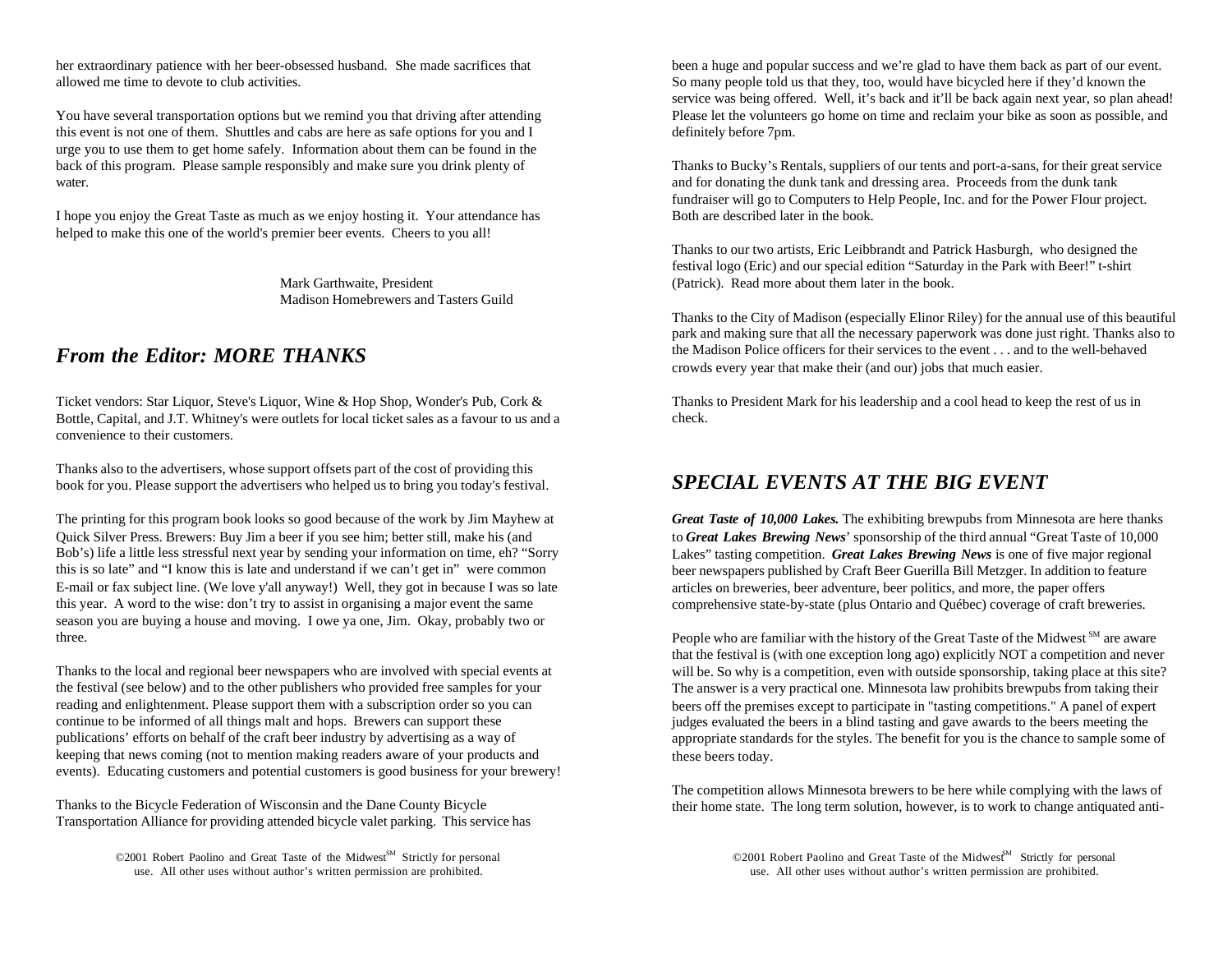it difficult for small brewers to pursue their art and educate the public about the quality of the "St. Vincent's" of used computers. their products. Ask your local brewers or state's brewers' guild for how you can join the fight for sane beer laws, and keep up with the news by supporting *Great Lakes Brewing News* and other publications that report on the industry. Visit Bill Metzger in the exhibit tent to learn more. (I understand he also has some really cool shirts available!)

*The Cream City Carnival.* "Whispering" Jeff Platt has been a vocal promoter of all things beer in Milwaukee. He publishes *Cream City Suds*, a compilation of news and "whisperings" about beer happenings in Milwaukee and beyond. He also hosts a weekly AM radio show. Be sure to visit the exhibits brought here by Platt and the Museum of Beer and Brewing project. Take a break from your tasting to visit the exhibit tent and learn more about an important part of Wisconsin's cultural, agricultural, and economic heritage.

# *MADISON HOMEBREWERS & TASTERS GUILD TENT*

The Madison Homebrewers and Tasters Guild tent is "festival headquarters" for many purposes. Brewers who need staff or volunteer assistance should visit the tent or speak with the staff members on duty (look for the special shirts and name badges). Festival patrons can purchase this year's stylish commemorative T-shirt and other items, check the list of door prize winners, or get information on membership. If you need to summon aid in an emergency situation, contact one of the Madison police officers on duty or go to the tent to arrange for assistance.

# *DUNK TANK*

"Dunk a Brewer" has been a popular feature of the festival since being added in 1997, and has been a way for MHTG to raise money for a local charitable cause. The first year we raised the money for the family of a nine-year-old girl who had an especially aggressive form of leukemia. In 1998 the Wheelchair Recycling Project received a lightly used electric chair and the funds to rebuild it. In 1999 we helped grant a very sick child's special wish through our donation to Thursday's Child. Last year and again this year, MHTG has designated Computers to Help People, Inc. (CHPI) as the recipient of the dunk tank proceeds, along with the Power Flour Action Network.

**CHPI.** CHPI is a small Madison-based nonprofit that has three functions. CHPI provides assistive technology assessments and consulting for people who are blind or have low vision, or who have dexterity impairments that prevent them from productively operating a standard computer mouse and/or keyboard. CHPI also provides a print-to-Braille service when copies of printed materials are required in Braille. Finally,

©2001 Robert Paolino and Great Taste of the Midwest<sup>SM</sup> Strictly for personal

consumer and anti-small brewer laws--not just in Minnesota, but everywhere--that make CHPI recycles surplus donated computers through its Retro-Tech Program. Retro-Tech is

It is primarily because of Retro-Tech that CHPI is so pleased to have been selected to benefit from the Great Taste. The recycling is space and labor intensive and doesn't generate revenue. Recycling saves usable legacy systems from the landfill stream while providing technology to individuals who otherwise could not afford it. The majority of recycled Retro-Tech systems are individually placed locally and configured for the next user by volunteers. But by partnering with groups and individuals with far flung activities, some Retro-Tech computers have also gone to economically depressed East Timor, Nigeria, Guatemala and the Pine Ridge Indian Reservation in South Dakota. For information about CHPI or to make a donation, please call Carl at 257-5917.

**Power Flour.** Most of you are aware of Briess Malting Company in tiny Chilton, Wisconsin, because their malted barley and other products are so widely used by craft brewers all over the country. Their support of small brewers has gone beyond merely that of a seller of high quality base malts and multi-hued specialty malts. Without Briess, many of the breweries and beers we enjoy today might not exist. So many of us affiliated in one way or another with the craft brewing industry were shocked and saddened by company president Roger Briess' untimely death in April. What many of us did not previously know was Roger's quiet but passionate dedication to fighting child hunger in the Third World.

Roger helped organise the Power Flour Action Network, a non-profit organization dedicated to improving the nutrition of infants in developing countries. PowerFlour is simply powdered malted barley, which is provided to mothers in Third World countries to help them successfully wean their infants from breast milk to solid foods. It works by using the enzymes in the malt to quickly predigest, liquify and sweeten the coarse, hard to digest starchy foods common in third world diets. It is during this weaning period that children often die of malnutrition. Just two pinches of PowerFlour added to eight ounces of porridge liquifies it so it can be fed by spoon or cup to a baby.

To date, PFAN has been actively involved in the distribution and evaluation of PowerFlour in more than a dozen developing countries throughout the world including Ghana, Haiti, Peru, Kenya and Ethiopia, to name a few. Because of generous contributions made to PFAN in memory of Roger Briess, the organization is now undertaking a 12-month-long rsearch project in Panama and possibly a like study in Mexico, a project it has been wanting to do for some time but lacked funding for. The results of the research will be published and used to substantiate the organization's fund raising efforts. Memorials made to the PFAN in memory of Roger Briess topped the \$8,700 mark. PFAN is headquartered in Sheboygan, Wisconsin. For information contact Tom Hartzell, President, 1717 Pheasant Lane, Sheboygan, WI 53081, or check their website at www.powerflour.org

If you want to know more about how PFAN, and PowerFlour is saving lives, pick up a brochure at the Briess Malting table in the vendor tent near the main gate or buy a

use. All other uses without author's written permission are prohibited. use. All other uses without author's written permission are prohibited.  $\odot$ 2001 Robert Paolino and Great Taste of the Midwest<sup>SM</sup> Strictly for personal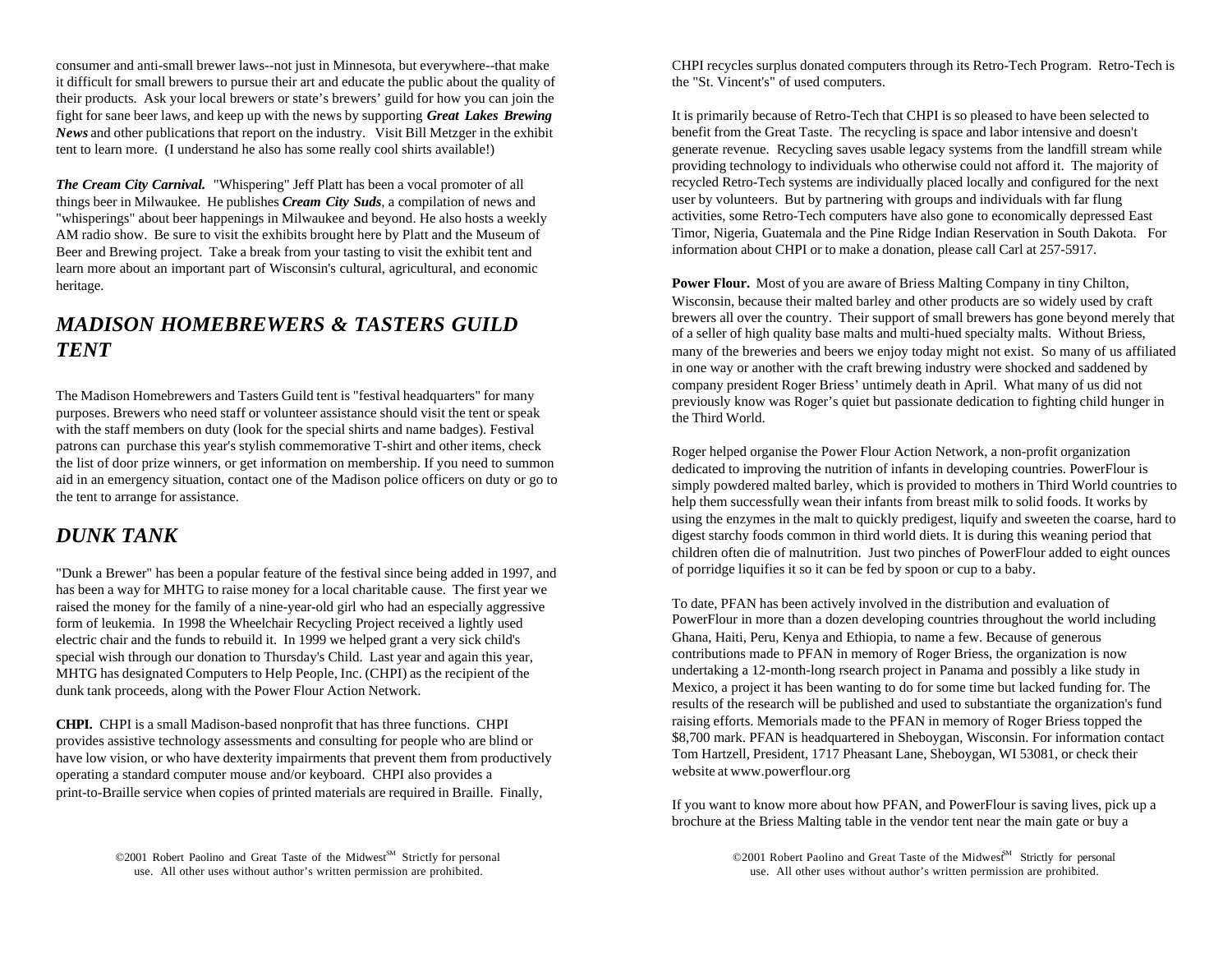PowerFlour jar and help this great gift from Wisconsin's malting industry save lives. It's park in the orignal painting reminded him of Olin-Turville. When viewing the a Powerfully simple idea promoted by a kind man whom we all miss. impressionist painting, Patrick wondered, "think how much more fun those people could

The Great Taste has long been a benefit event for Community Radio WORT/89.9FM, with a large portion of the proceeds from ticket sales donated to promote the same kind of "I can't begin to describe how excited I am about attending my first ever beer festival. I diversity over the airwaves as we promote in the beer world. The dunk tank and really do love beer and will definitely brew my own someday." Patrick is now working "bootstrap" sales allow us to extend our charitable impulses to an additional (and as a graphic designer for lifesketch.com and is also looking for freelance work. "micro"-sized) nonprofit. But raising money at the festival is only part of our effort. We hope to give added exposure to these causes such that it raises community awareness of what these small organisations do. We hope you will support them not only by tossing a few balls to dunk a brewer or buying a bootstrap, but also by giving your own time and other resources to a deserving cause in your community that might go mostly ignored by the large institutional funders. Thank you for your support.

# *THE ARTISTS*

MHTG began a partnership this year with the graphic arts program at Madison Area Technical College by opening the glass design selection process to students in one of the courses. We were overwhelmed by the number or designs and the quality of the effort; the program has some talented designers, who will be able to use their work as part of their portfolios for graduation and prospective employers. The designs by Eric Leibbrandt and Patrick Hasburgh were selected for the festival logo and our special edition "Saturday in the Park with Beer!" t-shirt.

**Eric Leibbrandt** didn't start out in graphic arts. After earning a B.S. in biochemistry at those who want to smoke by providing hand-stamps for reentry at the main gate, and if University of Wisconsin-Madison, he decided he didn't want to pursue a career in lab you choose to smoke, be sure that you fully extinguish and dispose of your butt properly. research or teaching and discovered a creative side he wanted to explore, through music, Picking up hundreds of cigarette butts out of the grass is an unpleasant task for our poetry, and eventually graphics. Eric enrolled in the commercial art program at MATC in cleanup volunteers; if you don't believe it, stop by bright and early tomorrow morning to Spring 1999. About the design ompetition, Eric said he looked at beer labels for ideas. help out. Thanks for your cooperation! "A couple of constructivist ones caught my eye and stuck as I was working on my design." The glass design was the basis for other uses associated with the festival. Eric works as a lab assistant at the American Red Cross and is looking for fulltime print or web jobs, and any other opportunities to do some designing.

**Patrick Hasburgh** is a 23 year-old graduate of the MATC commercial art program from location for taxi and shuttle service, which we encourage you to use, is clearly marked. Blanchardville, Wisconsin, who enjoys skateboarding, fishing, and (of course) beer. He notes that he has always had a strong interest in art and "an even stronger interest in not starving," which is what attracted him to graphic design. He attended University of Wisconsin - Stevens Point for a brief period, but transferred to MATC because they have one of the best graphic design programs in the state.

"bootstrap" for your tasting glass. Make a contribution if you wish at the Dunk Tank "Saturday in the Park with Beer!" is a parody of a Seurat painting. Patrick said that the \*\*\* **the set of the set of the set of the set of the set of the set of the set of the set of the set of the set of the set of the set of the set of the set of the set of the set of the set of the set of the set of the set** be having if they only had some beer." That led to the parody. "To take such a bourgeois people respond to the shirt; I just want people to laugh."

# *SOME RULES*

**Serving size.** The serving size for samples is two ounces and is as shown on the signs throughout the festival. Brewers are instructed not to provide full pours. Please do not ask them to fill your glass. With so many different choices and so little time (but still a long afternoon) you do not need more than a small taste of any particular beer. If you want a larger taste, make yourself a customer of that brewery after the festival.

**Smoking.** We understand that people differ greatly in their opinions about smoking. But this is a beer festival--not a tobacco festival. Yes, it is an outdoor event, but even baseball stadiums and other sports venues commonly prohibit smoking. It is simply not something you should expect to do within the boundaries of the festival, so please don't. The following policy is designed to protect personal safety and comfort where nearly 6,000 people gather in a relatively small space (no one likes cigarette burns), and also accommodates those guests who wish to smoke. Fire safety regulations prohibit smoking in the tents; *violators risk being ejected from the event on the spot.* We accommodate

**Closing time.** Closing time is 6pm. All brewers MUST stop serving at that time, because our licence for the event goes through 6pm. Do not endanger the future of the festival (and don't invite a personal encounter with the police officers) by asking for "just one more" at 6pm. Please proceed to the exit promptly. (Do not go out over the fences.) The

# *ABOUT THIS PROGRAM*

©2001 Robert Paolino and Great Taste of the Midwest<sup>SM</sup> Strictly for personal use. All other uses without author's written permission are prohibited. use. All other uses without author's written permission are prohibited.

©2001 Robert Paolino and Great Taste of the Midwest<sup>M</sup> Strictly for personal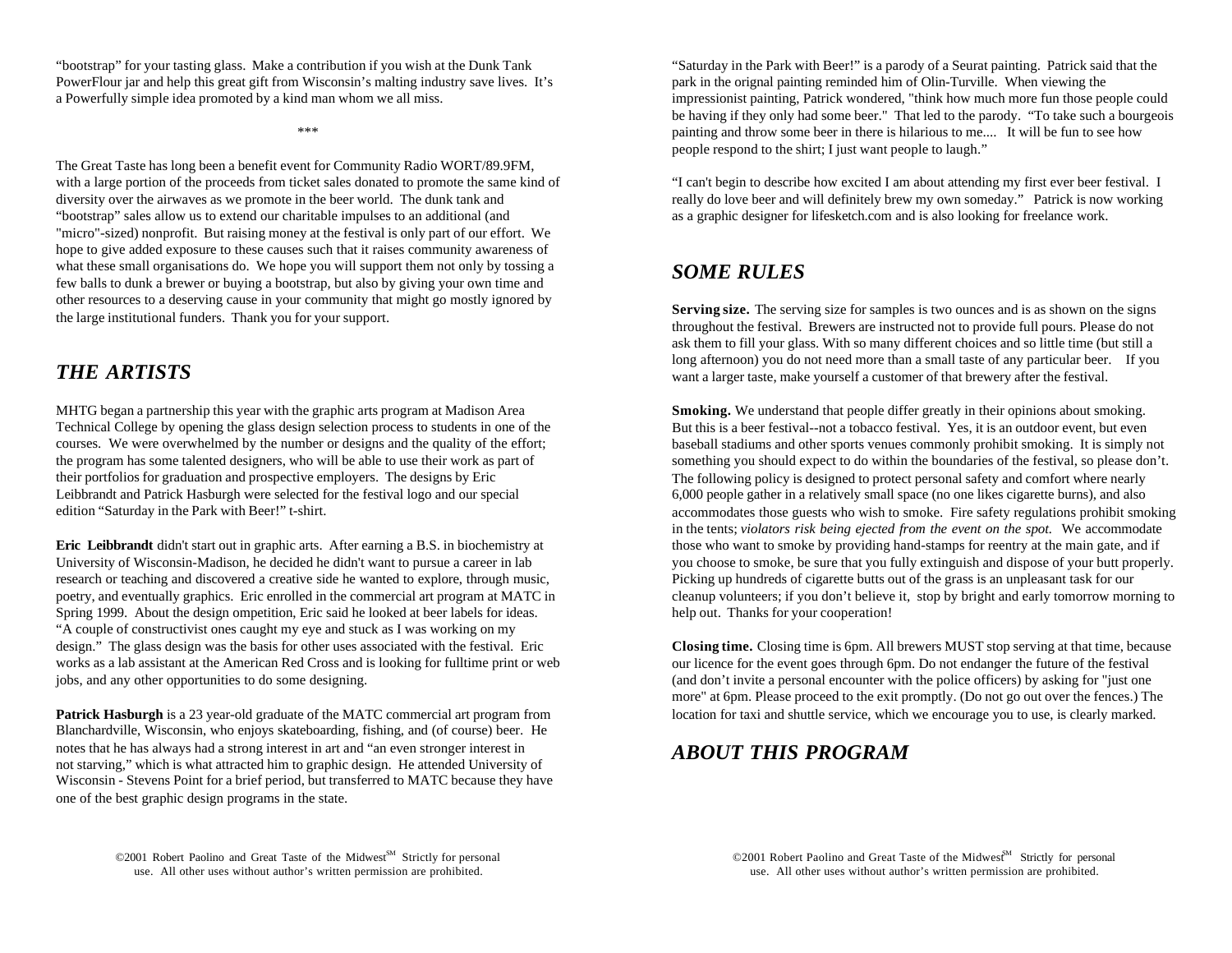We hope that you will find this book useful today as you take your tasting tour of the Midwest's best breweries. Use the map of the festival grounds (available separately) to find the brewery booths, or let your sense of adventure take you where it may.

**New this year** in the program is the booth number for each brewery to make it easier for you to find particular breweries without having to refer to the map each time. Booths 1- 38 are located in the tent that is to your right as you enter the main gate. Booths 39-68 are to your left relative to the main gate, and booths 69-102 are straight ahead. Booth 103 is a beer wagon and not under a tent.

Take the program home with you and save it as a beer reference and directory for your own travels and other adventures through the Midwest. When you visit a brewery or brewpub, tell 'em you saw them at the Great Taste!

The program incorporates details about breweries and their beers to the extent that the breweries provided that information. Incomplete or outdated program listings are a result of breweries not responding to our requests for program information. We thank the people at the breweries who took the time to provide festival-goers with complete information.

Although it's not always easy with so many breweries/beers and a limited number of pages, we tried where possible to provide at least some extra space on most pages for brief notes about the beers you sample. If you enjoy a particular beer, make a few notes for future reference to guide your purchases for home consumption and while enjoying a night out.

# *FINAL WORDS*

We hope you enjoy your experience at North America's second longest-running craft beer festival. Plan now to join us at the 16th Annual Great Taste of the Midwest<sup>SM</sup> as always on the second Saturday in August, 10 August 2002. Tickets go on sale once again on May 1. For additional information about the festival, write to us at P.O. Box 1365, Madison, WI 53701 (enclose SASE). For now. . .

# **Now go have a beer!**

# **WISCONSIN**

**ANGELIC BREWING COMPANY (19A) MADISON**

322 West Johnson Street / 53703 608.257.2707 Brewmaster: Dean Coffey www.angelicbrewing.com

Established 1995. Located only a half-block off State Street, Angelic serves awardwinning ales (and an occasional lager) with heavenly sandwiches and entrees. Multiple World Beer Cup and Great American Beer Festival award winner. The beer has body and the food has soul!

**Bacchanal Blonde:** Our award winning golden ale is well balanced and very light, finishing with a hoppy snap. Its ultra-clean palate is reminiscent of a European Pilsner. (1996 GABF gold medal, Golden/Canadian Ale category)

**Sinner's Stout:** This thick, creamy and full-bodied stout is made with seven different malts for a rich and complex flavor. Due to the sweet and fulfilling nature of this ale, it is undoubtedly sinful. (2000 World Beer Cup bronze medal, Oatmeal Stout category) **Believer's Bitter:** This beer drinker's beer is extremely assertive, heavily hopped, full bodied and "big," which contrasts its delicate floral aroma. A couple of pints of this potent ale will definitely make you a true believer! (1998 World Beer Cup gold medal and1999 GABF bronze medal., American Style Amber/Red Ale category)

**Trident Tripel:** Authentic Belgian trappist-style ale, dry and fruity, with an extremely high alcohol content. This ale is fermented at least three times what a normal ale would be, while using about "tripel" the ingredients. A few of these beers may actually give you Poseidon type qualities, so indulge. (2000 World Beer Cup bronze medal and 1999 GABF silver medal, Belgian-style tripel category)

**Paradise Lost Porter:** Medium bodied dark robust ale with unmistakable hop character. **Heavenly Hefe-Weizen:** Unfiltered German-style wheat ale.

**Purgatory Pale Ale:** A moderately-hopped American pale ale for those who want something a bit less hoppy than Believer's Bitter.

| APPLETON BREWING COMPANY (89C)             | <b>APPLETON</b>           |
|--------------------------------------------|---------------------------|
| 1004 South Olde Oneida Street / 54915-1399 | 920.731.3322 (restaurant) |
| Owner/Brewmaster: John Jungers             | 920.735.0507 (brewery)    |

**APPLETON BREWING COMPANY (89C) APPLETON** 731.3322 (restaurant) appbrau@vbe.com

Established 1989. The Jungers have owned and managed Adler Brau Pub and Restaurant/Appleton Brewing Co. for a total of 11 years, and in that time their reputation for good beer and good food has grown. The brewery has won multiple medals at the Great American Beer Festival and other competitions. We brew about 20 beers a year. Why so many? Because a brewer is like a chef and likes to make what you would enjoy. In addition to traditional beer styles, Appleton brews some out-of-the-ordinary beers, including Ginseng and Shitake. Tours by appointment.

©2001 Robert Paolino and Great Taste of the Midwest<sup>SM</sup> Strictly for personal

use. All other uses without author's written permission are prohibited. use. All other uses without author's written permission are prohibited. ©2001 Robert Paolino and Great Taste of the Midwest<sup>M</sup> Strictly for personal **WISCONSIN**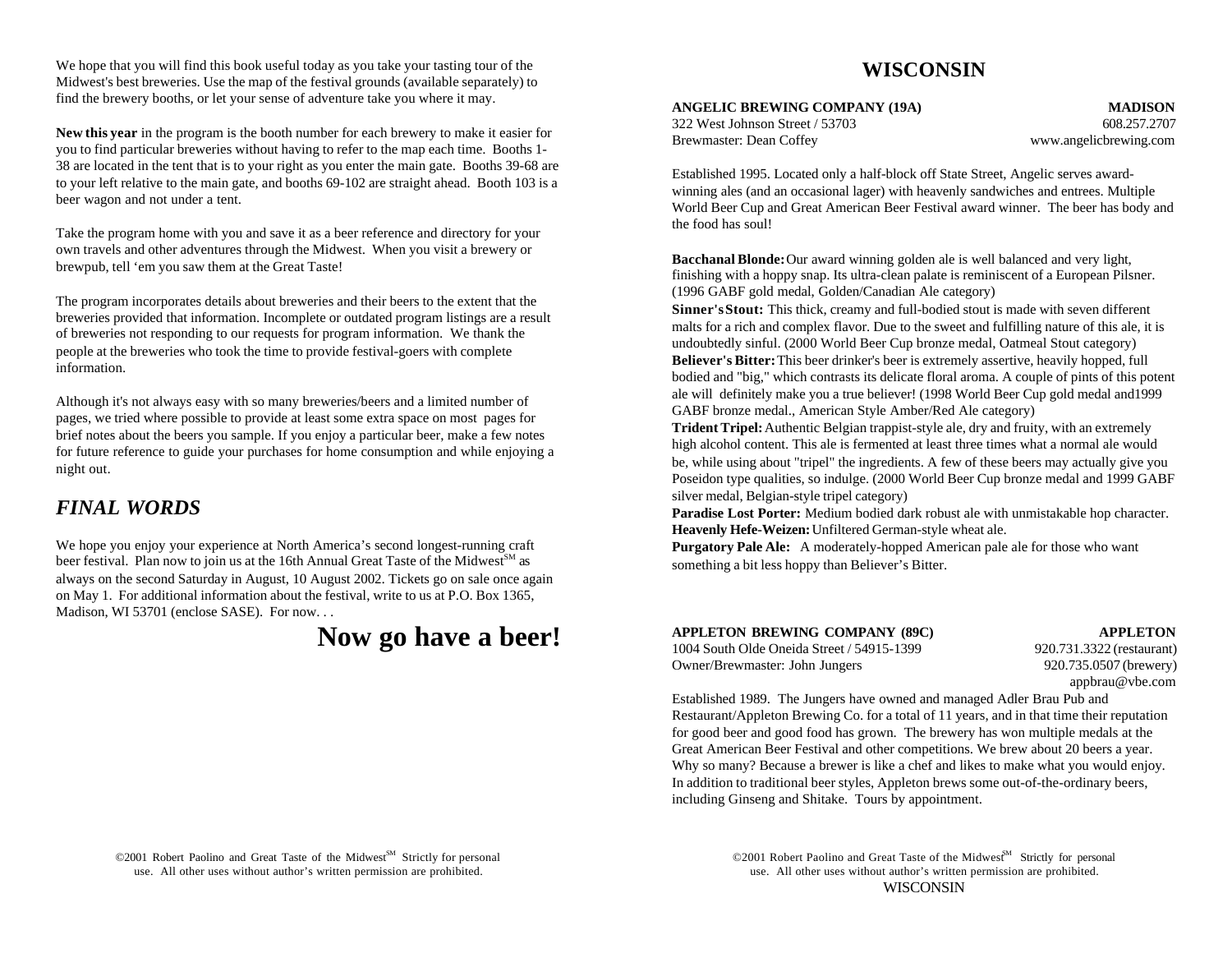**BELLOWS BREW CREW (93C) WATERTOWN** 201 East Main Street Brewmaster/Owner: John Bellows 608.836.7100

Established 1999. Formerly the Bellows Brew Co., The Bellows Brew Crew is now in www.capital-brewery.com Watertown and is in the construction phase. We hope to open in late August. The building was built in 1845 and is being completely redone. We will be on the 1st floor Established 1986. Capital Brewery has been proudly producing German style lagers-- the right on the corner of 2nd and Main. The Bellows Brew Crew will have a full bar with 6-7 style of beers for which Wisconsin is famous--for 15 years. We currently produce 16 of our beers on tap. We will be keeping the building's older warmer atmosphere and do different beers, with sales eforts concentrated primarily in the Upper Midwest. The our best to ensure good service. Food such as pizza, soups and sandwiches will be served quality and diversity of our products have made us a well-respected brewery. We were at any time. Hours of operation will be 3:00pm -Close on Monday-Friday, and 12:00N- recently named 7th best in the world, and the highest-rated American brewery in the 1998 Close on Saturdays and Sundays. BTI World Beer Championships. Visit our beer garden and hospitality areas!

| <b>BREWERY CREEK (95C)</b> | <b>MINERAL POINT</b> |
|----------------------------|----------------------|
| 23 Commerce Street / 53565 | 608.987.3298         |
| Beer Maker: Jeff Donaghue  | brewpub@mhtc.net     |
|                            | www.brewerycreek.com |

Established 1998. Brewery Creek includes a 15-barrel brewery, a pub-restaurant and a luxury bed and breakfast inn. All three businesses are housed in a fully renovated three story 1854 limestone warehouse building in historic Mineral Point. We're a little brewery, with a little pub, in a little town, just a little West of Madison. But the beers tend to be big. If you like what you drink here at "the Taste" and you want more,

you'll have to come to Mineral Point. Why not spend the night? Hope you have a cracking good time!

**Double Brown Extra Stout Ebony Porter:** Based on the "Original Porter" recipe from 1750 and weights in at around 20 P.

**Special Olde Ale:** A "Keeping Ale" with lots of malt and great age behind it. The gravity starts about the same.

| <b>BREWMASTERS' PUB (9A)</b>                             | <b>KENOSHA</b> |
|----------------------------------------------------------|----------------|
| 4017 - 80th Street / 53142-4955 (Original)               | 262.694.9050   |
| 1170 - 22nd Avenue (Parkside location)                   | 262.522.2805   |
| Brewmasters: Jim Johnson, Dave Norton, and Art Steinhoff |                |

Established 1987. The Midwest's first brewpub draws patrons from both the Milwaukee and Chicago areas. The restaurant features pub grub and fine steaks. The 6.7 barrel brewhouse produces unfiltered, naturally-carbonated beers. The beer lineup includes four regular beers and 2-4 specialty offerings. You never know what great beers they're going to bring (or at least they don't tell us)!

> ©2001 Robert Paolino and Great Taste of the Midwest<sup>SM</sup> Strictly for personal use. All other uses without author's written permission are prohibited. use. All other uses without author's written permission are prohibited.

**CAPITAL BREWERY COMPANY (38A) MIDDLETON**

Brewmaster: Kirby Nelson capbrew@capital-brewery.com

Tours: Friday 3:30, Saturday 1:30 and 3:30.

**BREW CAPITAL CAPITAL POINT CAPITAL POINT CAPITAL POINT CAPITAL POINT CAPITAL POINT CAPITAL POINT CAPITAL POINT CAPITAL POINT CAPITAL POINT CAPITAL POINT CAPITAL POINT CAPITAL POINT CAPITAL POINT CAPITAL POINT CAPITAL POIN** created an outstanding mild American style lager. This American pilsener comes from an old Wisconsin recipe, circa 1900, and has a smoothness that the big beer companies will envy.

> **Oktoberfest:** A classic traditional märzen with a gorgeous fiery amber color and rich, almost "toasted" flavor from the malt.

> **Autumnal Fire:** A blazingly rich beer, a doppelbock with an Oktoberfest personality. Warm and intriguing, this is the perfect "brandy snifter" beer.

| CENTRAL WATERS BREWING COMPANY (74C)          | JUN0                       |
|-----------------------------------------------|----------------------------|
| 701 Main Street / Post Office Box 123 / 54443 |                            |
| Head Brewer: Paul Graham                      | centralwaters <sup>(</sup> |

**CENTRAL WATERS BREWING COMPANY (74C) JUNCTION CITY** 715.457.3322 @hotmail.com www.centralwaters.com

**Dunkle Dopple Weizenbock:** Represents a rare breed of beer seldom found this side of is a seven-barrel brewery in Central Wisconsin producing eight different ales, and root the Atlantic, the "Dark Wheat Dopplebock." Just a wee bit heavier than the other two. beer. Our first lager (Czech-style pils) is in the tanks and will be on the market soon. The 50 of the World, and Brennan's. Established 1998. Central Waters Brewing Company, "the microbrew for the microfew," beers are currently available in 22 ounce bottles and half-barrels, but look for six packs once we get our new bottling line rolling. Central Waters was a World Beer Cup 2000 winner for barleywine! In the Madison area, find our beers at Star Liquor, Riley's Wines

> **Mudpuppy Porter:** A surprisingly refreshing porter with a chocolatey nose and liberal hopping for the style.

> **Whitewater Weizen:** German-style wheat beer brewed with refreshing spicy overtones.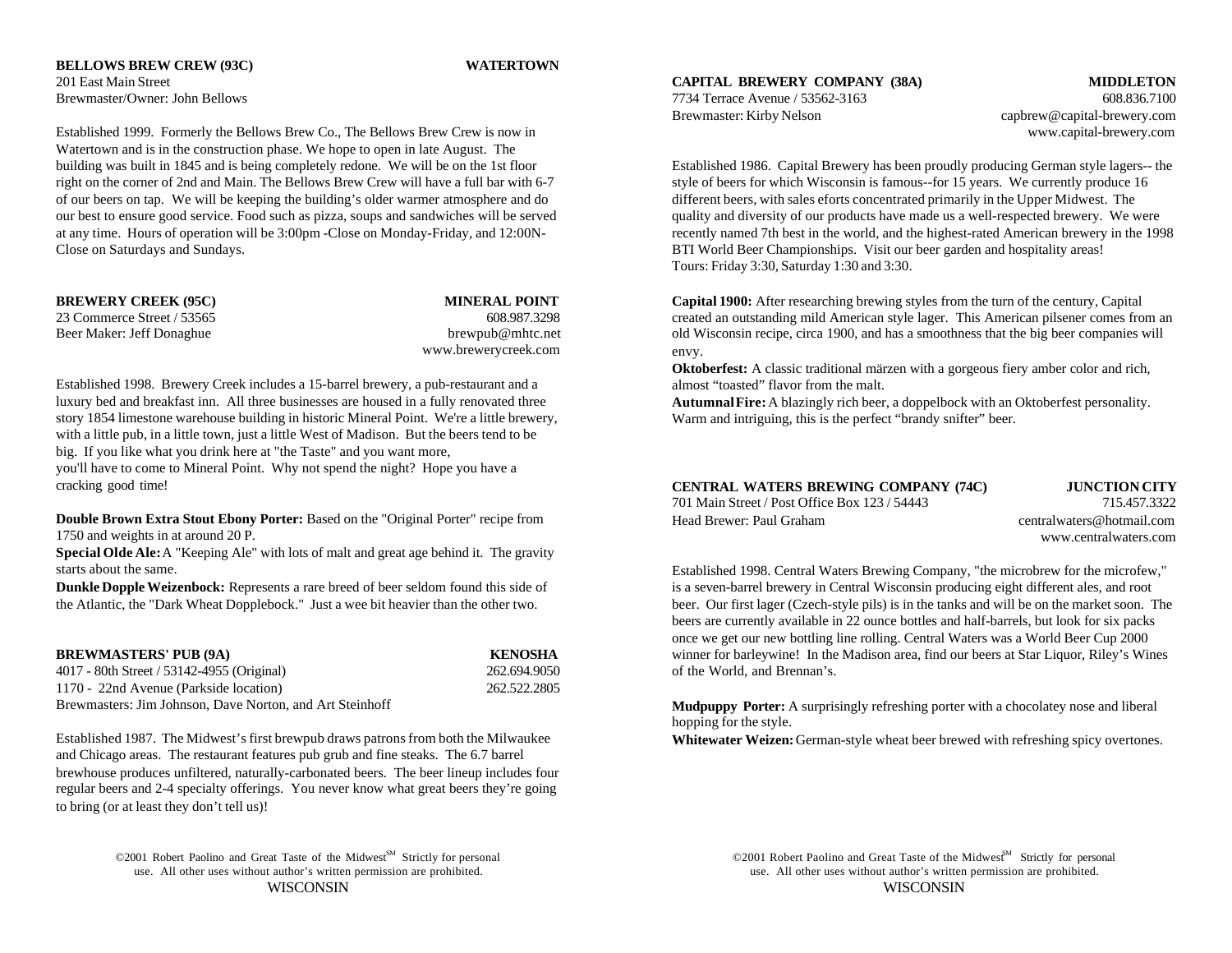**CHERRYLAND BREWERY (90C) STURGEON BAY DELAFIELD BREWHAUS (102C) DELAFIELD** 41 West Maple Street P.O. Box 643 / 54235 920.743.1945 Brewmaster: Joe Karl (GBBC) cherrylandbrew@itol.com

Established 1987. Cherryland began operations as a brewpub in a turn of the century train station and has since evolved into a distributorship of its Golden Rail, Silver Rail, Cherry Rail, Rail Porter beers along with other micro and import beers. Distributed in Northeastern Wisconsin, Milwaukee, and Madison areas.

925 South Third Street / 54601 608.785.4526 Brewmaster: Randy Hughes

Established 1999. The brewery was established after the closure of the large landmark Stroh (formerly Heileman) brewery in downtown LaCrosse. It is now a regional brewery producing its City Lager and LaCrosse Lager brands, contract beers, and planned specialty varieties

**City Lager:** Silver medal winner at the 2000 World Beer Cup, American Premium Lager **City Festbier: Traditional German-style Maerzen.** 

**CROSS PLAINS BREWERY INC. (22A) CROSS PLAINS** 2109 Hickory Street / 53528 608.798.3911 Brewmaster: John Zappa (Point)

www.essersbest.com

First established: 1863 Revived: 1995. George Esser arrived from Germany in 1852 with a taste for good German beer. He built a brewery in Cross Plains in 1863 and called his beer Esser's Best. Six generations of Essers have continued the tradition, keeping the company alive during Prohibition by distributing "near beer." In 1995, under the direction of Wayne and Larry Esser, Esser's Best is brewed in Stevens Point from the original recipe. Statewide distribution.

**Esser's Best**: Full-bodied old world German-style lager brewed with a variety of special caramel malts producing a deep amber color, with a full flavor and exceptional finish. **Cross Plains Special:** Refreshing, golden, medium-bodied pilsener with a pleasant malt flavor and lightly hopped for good balance.

3832 Hillside Drive / 53018 262.646.7821 Brewmaster: John Harrison www.delafield-brewhaus.com

**Beers TBA** propagation lab where 18 strains of yeast are stored and maintained. Using our lab, we **CITY BREWERY (47B) LaCROSSE LaCROSSE** Artichoke/Cheese dip, as well as homemade soups, sandwiches, specialty salads, pasta, Established 1999. Delafield Brewhaus offers award-winning beers, craft sodas, and culinary delights in a casual atmosphere with a view of scenic Lake Country, located approximately midway between Madison and Milwaukee at I-94 and WI-83. The brewhouse is the building's main focus, centered between the restaurant and bar, with an open concept, typical of German style and heritage. The brewery has an in-house yeast have been able to produce 24 different beers in our first year. The restaurant features a Woodstone brick oven. We specialize in pizzas and our famous Asiago and a variety of chicken, pork, and beef entrees. Meeting and banquet facilities for 10-200. Beer to go is available in 1/4bbl, 1/2bbl, or growler. Tours are self-guided, explained and diagrammed in great detail on placemats.

**Beers TBA.**

| DENMARK BREWING LLC (8A)      | <b>DENMARK</b>             |
|-------------------------------|----------------------------|
| 6000 Maribel Road / 54208     | 920.863.6842               |
| Brewmaster: Keith B. Gillaume | denmarkbrewing.bizland.com |

dmbrewing@peoplepc.com

Established 1999. We are a small 6 barrel microbrewery.

**Valhalla Ale:** Our flagship beer is a flavourful ale with five different malted barleys, with organic two-row as the base malt. We use organic malt because of its naturally low protein content and compatibility with our yeast strain, which results in a shorter fermentation time and an uncommon clarity in unfiltered beer. Nugget and Cascade hops give this malty beer a crisp balance.

**Denmark Red Ale:** Popular ale with three malts and three hop varieties. Smooth finish. **Continental Pilsener:** Golden in color with good head retention. The rich flavor is not overpowered by hops or exotic specialty grains.

**EGAN BREWING COMPANY (44B) DE PERE** 330 Reid Street / 54115 920-339-2702

Head Brewer: Richard Stueven www.eganbrewing.com

info@eganbrewing.com

©2001 Robert Paolino and Great Taste of the Midwest<sup>SM</sup> Strictly for personal use. All other uses without author's written permission are prohibited. use. All other uses without author's written permission are prohibited.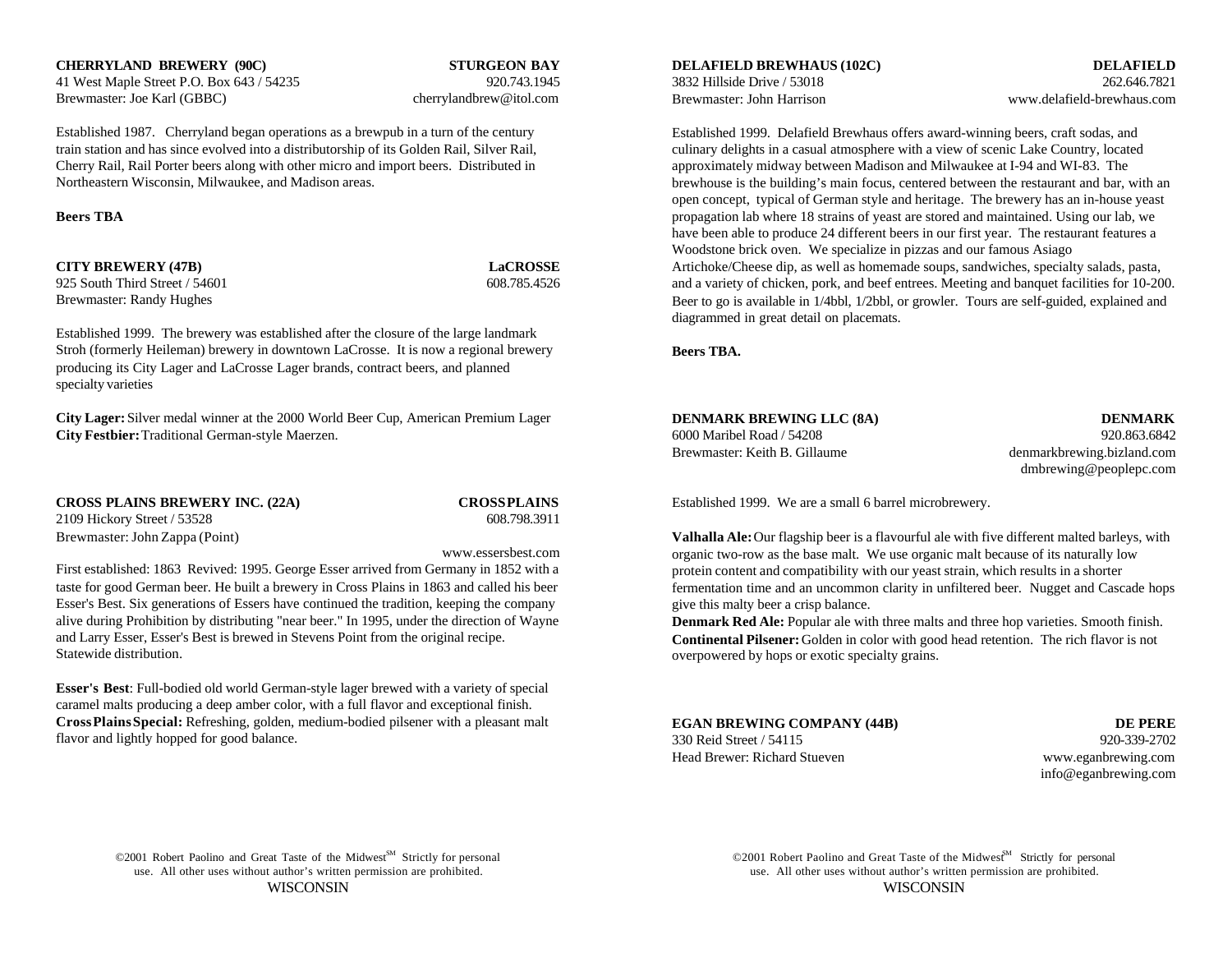Established 1996. De Pere's oldest and largest operating brewery was originally a Established 1995 (Oshkosh) and 1997 (Appleton). The two brewpubs serve seven fullstandalone microbrewery established to brew and bottle beer for Hansen's Dairy Stores. The brews plus a specialty at each location. Fox River brews are also distributed to We added a bar and a restaurant in 1997, and spun them off in 1999, so we're back to accounts in Northeastern Wisconsin (General) and the Milwaukee area (Specialty). The being a standalone microbrewery, draught only. The restaurant, now known as original Oshkosh location, on the Fox River, has outdoor seating, docking for 40 boats, Available on tap in the Green Bay area at Gallagher's of De Pere, Gallagher's Off the Fox River Mall. Broadway, Gallagher's West Mason, Keith's Bar (Bellevue), and Stadium View. If we're not on tap at your favorite tavern, tell the owner to give me a call. Tours are available any time the brewer's around, or by appointment. Have fun.

**Abbot Pennings Grand Cru:** If you like our Tripel, then this is the beer for you. Bigger, stronger, and much more complex than the Tripel, this beer will treat you to an explosion of flavor in every sip. 10.0% abv.

**Wilsteraner Altbier:** A fond reminder of the days before beer was yellow, this brown beer is the famous specialty of the brewers of the city of Düsseldorf, brewed in the German Alt ("old") style. It's medium in body and well-hopped with imported German Spalter hops. 5.9% abv.

**Princess of Darkness Porter:** Our own Princess Paris brews a devilishly fine Porter that's very black and roasty, with lots of black malt flavor and a bitter-sweet finish. Do not fear the darkness! 5.6% abv.

| <b>ENDEHOUSE BREWERY &amp; RESTAURANT (87C)</b> | <b>REEDSBURG</b> |
|-------------------------------------------------|------------------|
| 1020 East Main Street / 53959                   | 608.524.8600     |
| Brewer/Owner: Pete Peterson                     | endehous@mwt.net |

Established 1996 (brewery). The EndeHouse became a brewpub after nearly a decade as  $24$ Peterson's Supper Club (1987). The restaurant is now named for the Ende family that Brewmaster: Brewmaster: Dana Wolf was the Brewmaster: Dana Wolf was the Ende family that once lived in the house. Tours: on request. Distribution: through Specialty Beverage. On tap in Reedsburg also at Prime Time Sports Bar, Fifth Amendment, and Brewster's Established 1994 (current brewery). The nation's oldest family-owned beverage company FireHouse. In Baraboo at Farm Kitchen Restaurant and Hooty's Sports Bar. Relax, have (since 1856) reestablished its brewing operation in 1994. Gray's brews superb quality a beer! traditional ales, including Honey Ale, Classic American Pale Ale, Oatmeal Stout, Black &

**Black Beauty Porter**: Well-balanced, full-flavored, with hints of mocha and black malt. **Red Dot India Pale Ale**: American style IPA, brewed with pale ale, caramel, and Munich malts; generously hopped with Cascade hops. **Weiss:** German-style wheat beer.

### **FOX RIVER BREWING CO. (63B) OSHKOSH AND APPLETON**

1501 Arboretum Drive / 54901 920.232.2337 4301 W. Wisconsin / Fox River Mall / 54915 920.991.0000 Brewmaster: Steve Lonsway www.foxriverbrewing.com

Gallagher's of De Pere, still carries up to fourteen of our beers on tap at all times. and live entertainment through Labor Day. The Appleton location is at a main entrance to

# **FUN HUNTERS BREWERY (91C) WHITEWATER**

841 East Milwaukee Street / 53190 262.473.8000 Brewmaster: Randolph Cruse

Established 1994. With the guidance of Karl Strauss, the Fun Hunters Brewery was added to Randy's Restaurant in 1994 (restaurant established 1972). We keep between four and six beers on tap at any given time. Our full service restaurant features a complete liquor bar, a beer garden and lunch and dinner menu. Our warm turn of the century decor makes for a comfortable setting to enjoy a cold brew and a great meal. East side of Whitewater on US Hwy 12

**Golden Pilsner:** 100% Saaz Hops. **Pale Ale:** Lots of Cascades. **Amber Lager:** Tettnang finish.

| <b>GRAY BREWING COMPANY (65B)</b>   | <b>JANESVILLE</b>   |
|-------------------------------------|---------------------|
| 2424 West Court Street / 53545-3307 | 608.754.5150        |
| Brewmaster: Dana Wolle              | www.graybrewing.com |

Tan, Original Lager, and Cream Ale. Seasonal specialties include Irish Ale, Wisconsin Weiss, Autumn Ale, Imperial Stout, and Winter Porter. Distributed by H&M. Tours: 1st and 3rd Saturdays at 1:30pm.

### **GREAT DANE PUB AND BREWING CO. (36A) MADISON**

123 East Doty Street / 53703-3319 608.284.0000 Brewmaster/VP: Rob LoBreglio www.greatdanepub.com

info@greatdanepub.com

Established 1994. The Great Dane Pub & Brewing Company is located in the heart of downtown Madison. The brewery maintains 14 beers on tap at all times, representing a

©2001 Robert Paolino and Great Taste of the Midwest<sup>SM</sup> Strictly for personal use. All other uses without author's written permission are prohibited. use. All other uses without author's written permission are prohibited.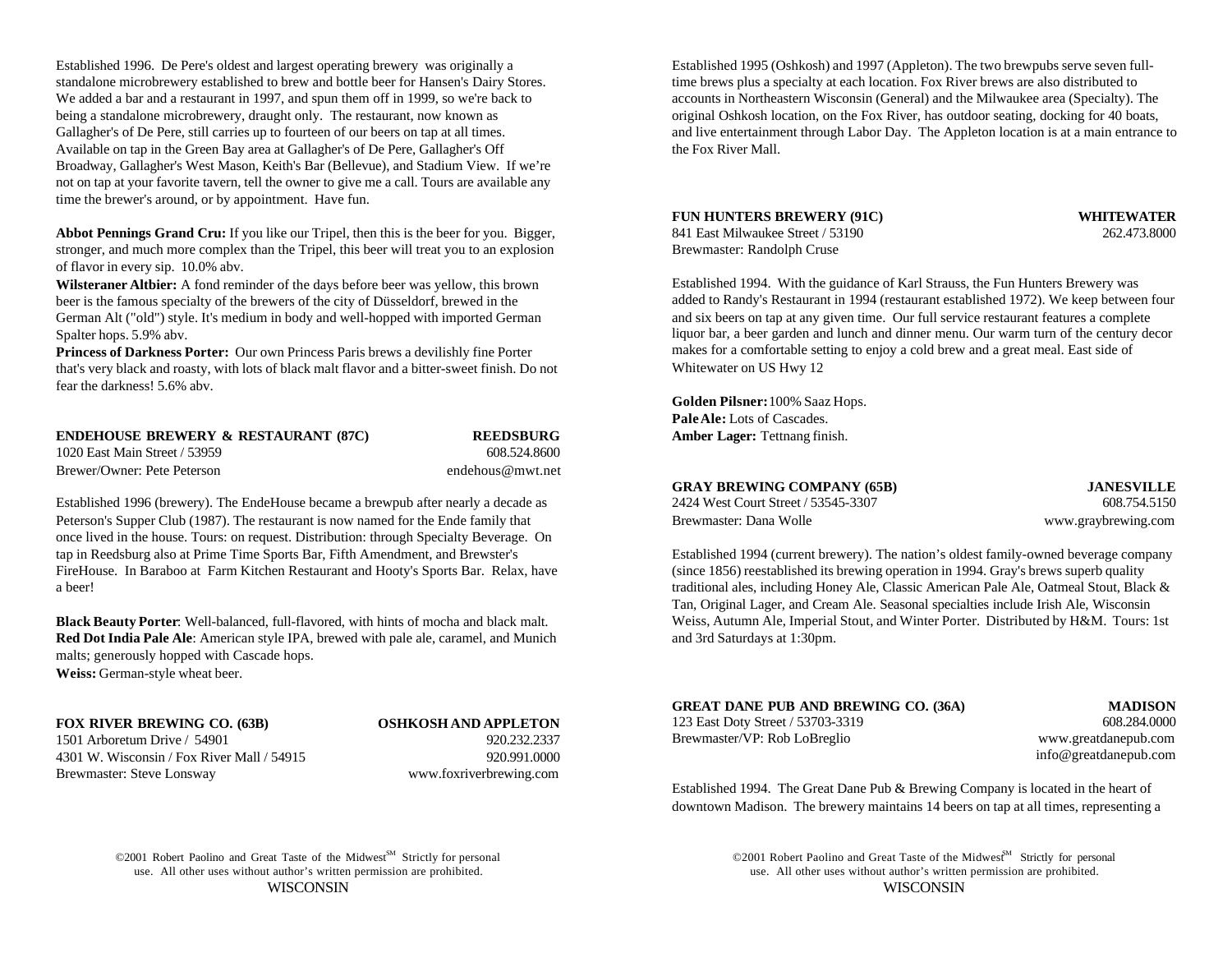wide range of styles. The latest addition to our regular beers is an authentic Established 2000. cask-conditioned ESB, made using imported UK malts, hops and yeast, and served directly via gravity flow from firkins behind the bar. The pub itself offers a full menu of diverse and hearty fare, serving food until 1 am, seven days a week. Also to enjoy at The Great Dane is our poolhall/cigar lounge, underground rathskellar bar and beautiful outdoor beergarden. Our beer is also available on tap at a few select locations throughout Wisconsin. Tours are available weekdays, subject to scheduling.

**Peck's Pilsener**: An authentic Bohemian pilsener loaded with Czech Saaz hops. A Gold-Medal winner! A toast to the "mother of Madison," Rosaline Peck, frontierswoman and owner of Madison's first public house!

**Verruckte Stadt German Pils:** A light and crisp German Pils, made with European malt and the noble Hallertau Mittelfrüh hop.

**Crop Circle Wheat:** A true German hefeweizen, made with 60% wheat malt and a weizen yeast that lends the tell-tale banana/citrus/clove accents.

**Stone of Scone Scotch Ale**: Great Dane cult classic, big and rich with caramel and chocolate malt flavors.

**Old Glory American Pale Ale**: Loaded with American Cascade hops, this quaffable brew is our best-seller.

**Dominator Doppelbock:** Best German malts and hops make this brew is huge and luscious.

**Old Scratch Barleywine:** From the vaults - you'll never know which vintages we'll have! **Who Knows What??!!! (We Don't!):** We always pull a few surprise beers out for the Great Taste.

### **GREEN BAY (HINTERLAND) BREWING COMPANY (75C) GREEN BAY**

313 Dousman Street / 54303 888.604.2337 Brewmaster: Joe Karls and Bill Tressler www.hinterlandbeer.com

Established 1995. Founded by Bill and Michelle Tressler to revive the tradition of brewing which had been notably absent from the area since 1966. Bill Tressler received training at both UC-Davis and the American Brewers Guild. The brewery opened in an old cheese plant just outside of Green Bay, but the brewery moved in 1999 to a renovated warehouse building in downtown Green Bay where it now operates both as a microbrewery and a brewpub. Distribution: Eastern Wisconsin and Madison area. Enjoy a Hinterland beer!

**Beers TBA.**

**GRUMPY TROLL BREWPUB (57B) MOUNT HOREB** 105 South Second Street / 53572 608.437.2739 Brewmaster:Rich Becker www.grumpytroll.com

©2001 Robert Paolino and Great Taste of the Midwest<sup>SM</sup> Strictly for personal

use. All other uses without author's written permission are prohibited. use. All other uses without author's written permission are prohibited. WISCONSIN WISCONSIN ©2001 Robert Paolino and Great Taste of the Midwes<sup>M</sup> Strictly for personal

**Beers TBA.**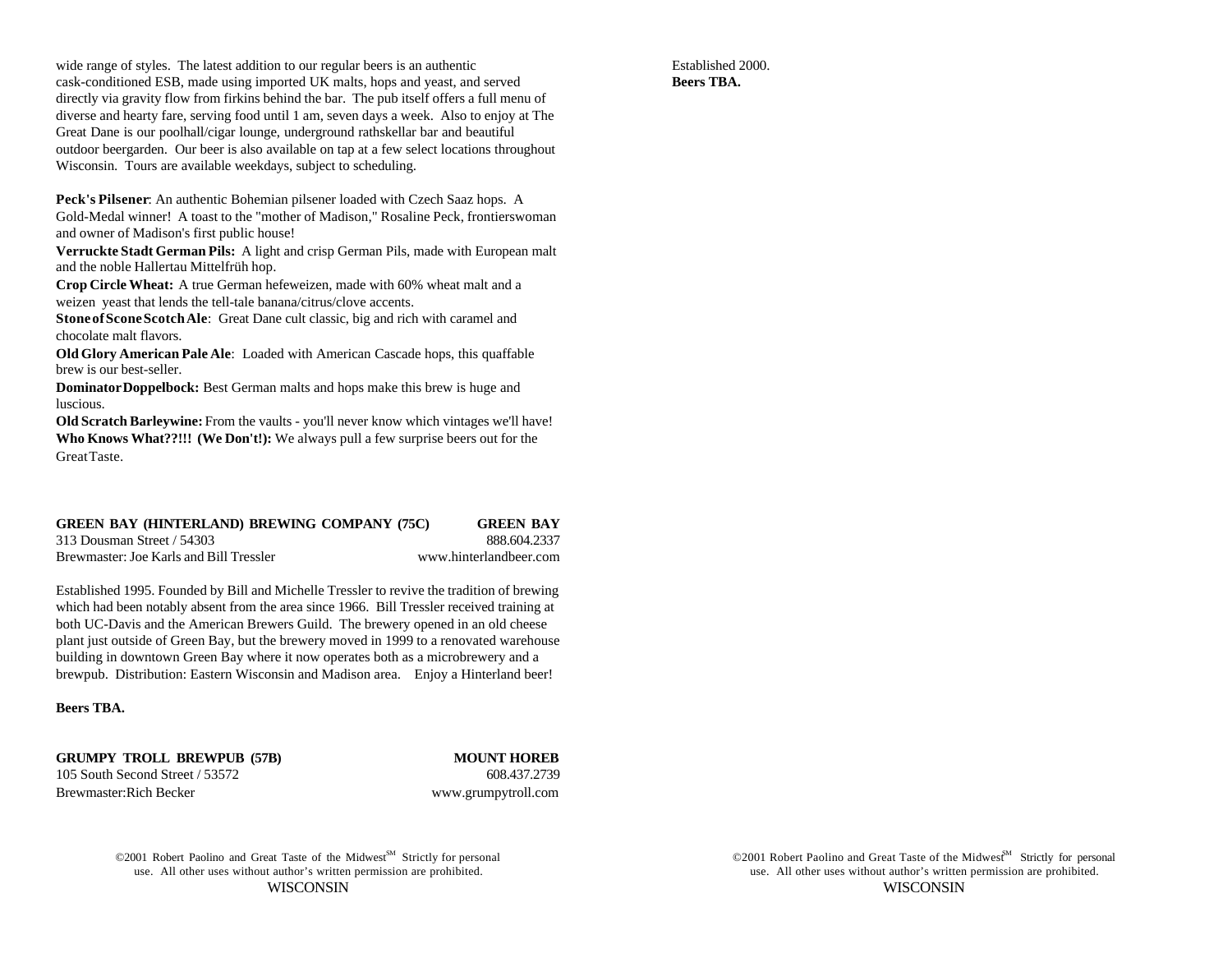# Brewmaster: Jim Schueller www.harborcitybrewing.com Plato Alc. 4.7 wt. 5.8 vol.

milerock@aol.com

Established 1996. Small, family owned, managed, and operated brewery dedicated to producing high-quality hand-crafted ales in its 20-barrel brewhouse with four 40-barrel fermenters. These handcrafted beers are not pasteurized and contain no additives or preservatives. Operated by a family with a strong brewing background, Harbor City Brewing Company has the equipment, the knowledge and experience, and the dedication to brew the best beer around (just try it). We look forward to providing you with Established 1845. Joseph Huber arrived in Monroe to work at the Blumer Brewery in 'Real. Good. Beer.' for many years to come!! 1923, and by 1940 saved the company from bankruptcy by organizing an employee stock

**Harvest Wheat Beer:** Characteristic of filtered Belgian wit beer or white ale. Orange Blossom Honey has been added to this handcrafted brew along with select Belgian wheat malt, coriander and orange peel to give this enjoyable honey wheat beer a refreshing citric finish. It is slightly tart and profoundly refreshing!

**Mile Rock Amber Ale:** Reminiscent of the beers first brewed in this region in the 1840's, with a balance of malt character with a subtle hop flavor and aroma. It's a a true American style amber ale.

**Mainstreet Brown Ale:** Classic English-style brown ale, malty and smooth. English hops add a level of complexity to the beer. The subdued hop character blends nicely with the roasted finish to create a very full flavored beer that is surprisingly light bodied.

## **HEREFORD & HOPS STEAKHOUSE & BREWPUB (30A) WAUSAU**

2201 Sherman Street / 54401 715.849.3700 Head Brewer: Kevin Eichelberger www.herefordandhops.com

ales2u@yahoo.com

Established 2000. We have seven house beers, and rotate three seasonals at our head brewer's discretion. We also make our own draft root beer, and red cream soda, with specialty sodas occasionally making an appearance. We have three hickory charcoal fired grills, from which our guests can choose and grill the steak, fish, or kabobs of their liking. Come see why we have quickly established ourselves as the place to be in North Central Wisconsin!

**Whitetail Ale:** Medium-bodied golden beer, one of our best sellers! The malt and hops combine for a well balanced, very drinkable beer, appealing to a wide variety of tastes! Original Gravity-12.0 Plato Alc. 4.1 wt. 5.1 vol.

**Cleary Red:** Distinctive amber ale with an abundance of caramel malt, and a small amount of chocolate malt to deepen the color. This beer is medium-bodied and has a slightly dry finish. Original Gravity-11.9 Plato Alc. 4.0 wt. 5.0 vol.

**HARBOR CITY BREWING COMPANY (84C) PORT WASHINGTON St. Edmunds Rye Porter:** Dark, rich full-bodied ale. The addition of flaked rye provides 535 W. Grand Avenue / 53074 262.284.3118 262.284.3118 262.284.3118 a subtle spiciness and complexity for a dark beer drinker's delight. Original Gravity-14.7

| JOSEPH HUBER BREWING COMPANY (42B)                      | <b>MONROE</b>        |
|---------------------------------------------------------|----------------------|
| 1208 14th Avenue / 53566-0277                           | 608.325.3191         |
| Brewmaster / Vice President of Brewing: Hans G. Kestler | www.berghoffbeer.com |

buyout. Blumer stockholders voted unanimously to rename the brewery in 1947. After Joe Huber's death in 1978, Joe's son Fred headed the management until his retirement from the industry. Today, the Weinstein family owns and manages the brewery. The regional brewery gained recognition for its Berghoff brands, including numerous medals from the Beverage Testing Institute and the Great American Beer Festival. Berghoff beers include: Lager, Dark, Bock, Amber, Honey Wheat, Hefe Weizen, Pale Ale, and Classic Pilsener and four seasonals. Other brands include Huber, Rhinelander, Regal Brau, and Braumeister premium American lagers and American Bocks.

| J.T.WHITNEY'S BREWPUB AND EATERY (85C). | <b>MADISON</b>     |
|-----------------------------------------|--------------------|
| 674 South Whitney Way / 53711-1035      | 608.274.1776       |
| Brewmaster: Richard Becker              | www.jtwhitneys.com |

Established 1995 (brewery in 1996). Located on Madison's West Side, J.T. Whitney's is minutes from Olin-Turville Park via the Beltline Highway. We brew American, British, and German ales and an occasional lager on-premise on a 10-barrel DME system. Beers range from Goldenshine for the novice micro drinker, to an India Pale Ale and a Porter for those looking for something heftier. We also brew a number of traditional German wheat beers throughout the year. Growlers and kegs available. Keg distribution is available through Frank Beer Company.

**Badger Red Ale**: Malty Irish ale with caramel notes, lightly-hopped, clean finishing. 1999 GABF bronze medal winner (Irish Red Ale). Now available in bottles.

**JT's Heartland Weiss**: Traditional German Wheat beer with spicy clove and citrus notes. Great with or without the lemon.

**Rich's Rauch Bier:** Authentic German-style smoked ale made with malt from the brewmaster's family's hometown of Bamberg, Germany. Rich, smoked character accented with a strong malt flavor, and caramel notes complemented by medium hop bitterness. 1997 GABF Smoked Ale bronze medal winner.

**Caramel Popcorn Ale:** Light body, mildly hoppy ale with notes of caramel. Made with popped popcorn in the mash for a special taste in the finish. **Other beers TBA**

©2001 Robert Paolino and Great Taste of the Midwest<sup>SM</sup> Strictly for personal

use. All other uses without author's written permission are prohibited. use. All other uses without author's written permission are prohibited. WISCONSIN WISCONSIN ©2001 Robert Paolino and Great Taste of the Midwest<sup>M</sup> Strictly for personal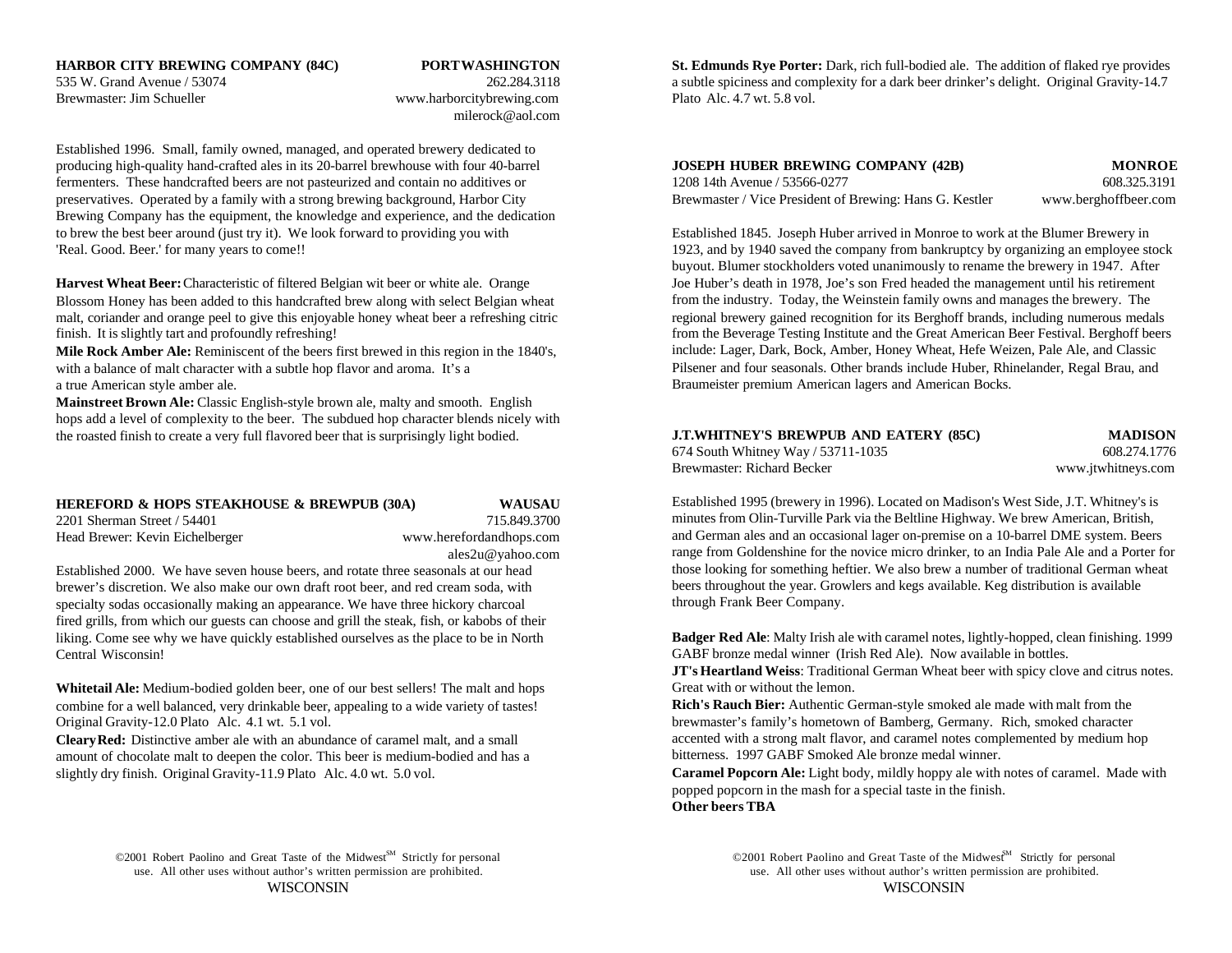www.lakelouie.com

Established 2000. Lake Louie is a small 3 bbl brewhouse operation located on the beautiful shores of Lake Louie (actually a 1/4 acre pond). When we aren't swimming or ice skating, we're producing top quality local beers for local people. Currently offering English and American ales in kegs and pressure filled growlers to taverns, restaurants, and liquor stores. Our beers are being tapped by some of the finer public houses in the area. Check out our website for locations. Really fun free tours on Saturdays by appointment.

**Jasmine:** An Arena original, this beer is produced using Thai Jasmine rice in addition to malted barley and American and German grown hops. This highly filtered beer has a distinctive golden color with a creamy white head of foam.

**Warped Speed:** Brewed in the classic Scotch Ale style dating back to the 1700's, with a deep reddish brown color. Full of body, sweetness and flavor. Higher in alcohol content but possessing a smooth and lightly hopped finish.

**Arena Premium:** Based on the American Pale Ale style, but with more malt to balance the "big C" hop finish attained by generous dry hopping.

**Coon Rock Cream Ale:** A pre-prohibition Cream Ale using Briess white corn for a very creamy and full bodied beer. Lightly hopped with traditional varieties that would have been grown in our part of Wisconsin a hundred years ago. The ultimate 'LawnMower Beer'.

# **LAKEFRONT BREWERY (29A) MILWAUKEE**

1872 North Commerce Street / 53212-3701 414.372.8800 Head Brewer: John Tully www.lakefrontbrewery.com

info@lakefrontbrewery.com

Established 1987. This small, locally-owned microbrewery (the only one actually in the City of Milwaukee) specialising in brewing traditional as well as innovative beer styles was founded by homebrewing brothers Jim and Russell Klisch. In its first year of operation the brewery brewed only 65 barrels of beer, which were distributed by hand truck to its four accounts. Today, Lakefront brews more than 3,000 barrels and its beers are available throughout Wisconsin as well as Illinois

**Lakefront White:** A traditional Belgian Wit using equal amounts of Pilsener malt and wheat. Hallertau hops, orange peel and coriander are added during the boil. It is fermented with a yeast strain that contributes to the refreshing tartness of the beer. Our White is presented unfiltered.

©2001 Robert Paolino and Great Taste of the Midwest<sup>SM</sup> Strictly for personal ©2001 Robert Paolino and Great Taste of the Midwest<sup>SM</sup> Strictly for personal use. All other uses without author's written permission are prohibited. use. All other uses without author's written permission are prohibited.

WISCONSIN WISCONSIN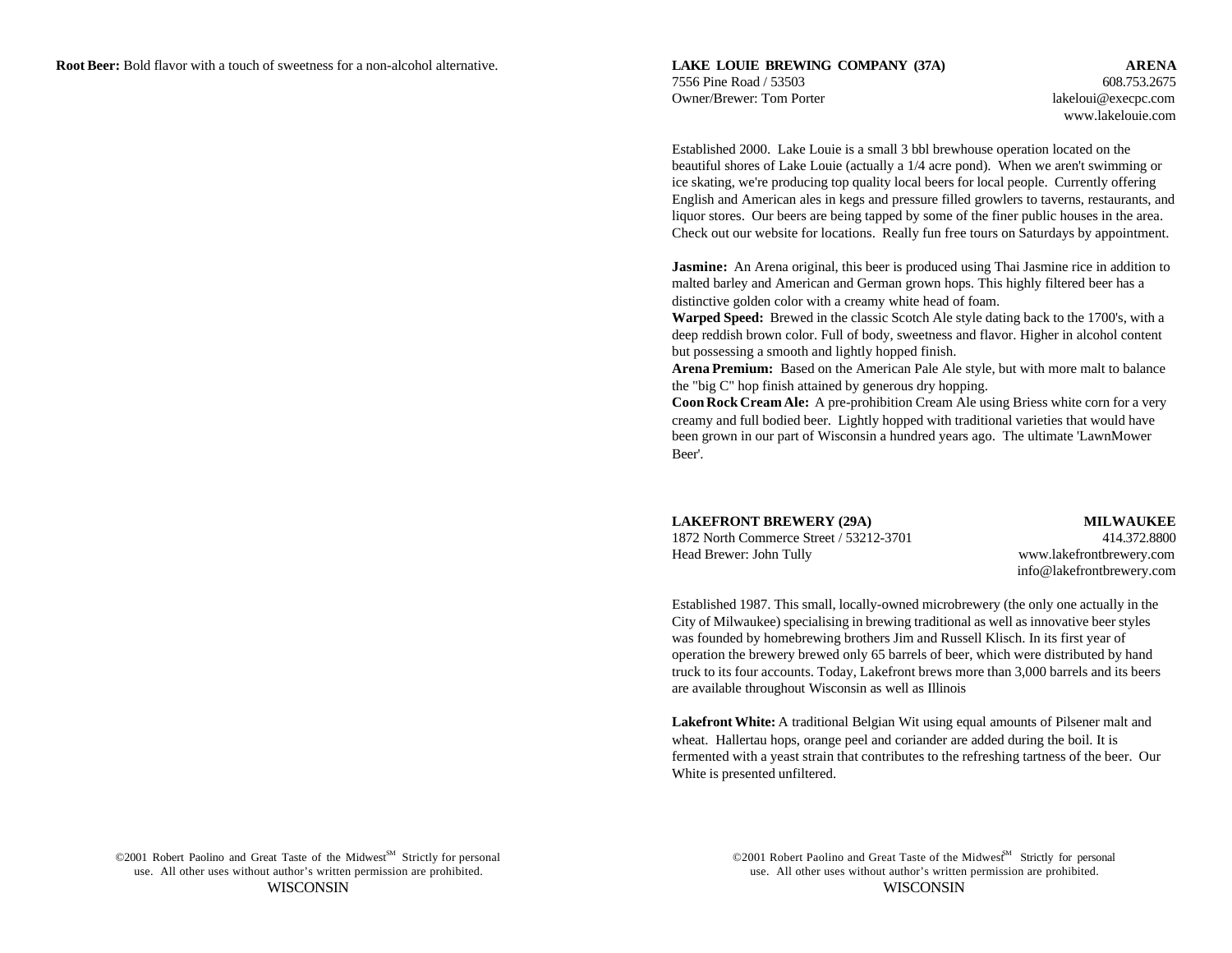**Nomad Red:** Very smooth American red lager, balanced between maltiness and hoppiness. Dark caramel and victory malts are used, and a slight amount of roasted barley accents the reddish hue. Hopped with Hallertauer Tradition.

**Cream City Pale Ale:** Amber in color with a hint of citrus flavour. The malt characteristics are derived from generous amounts of Carapils and two types of crystal malt. The hop flavor comes from generous amounts of Perle and Cascade hops used both in boil and finish.

**Eastside Dark:** In the style of a Continental Dark. Munich, Chocolate and Black malts provide a rich, flavorful yet smooth dark beer. Mount Hood hops are experienced throughout the beer's flavor profile.

| LEGENDS BREWHOUSE AND EATERY (101C) | <b>HOWARD (GREEN BAY)</b> |
|-------------------------------------|---------------------------|
| 2840 Shawano Avenue / 54313         |                           |
| Brewmaster: Ken Novak               | 920.662.1112              |

Established 1998. A visit to Legends will provide great food and beverage in a warm and comfortable atmosphere. It is a classy sports bar with an extensive menu and five microbrewed beers on tap at all times. Historic photography throughout the restaurant features images of Green Bay's Washington Street in the 1880s and the start of the Green Bay Packers. We have 32 televisions and two big screens to catch all sporting events and the pub and dining room is acoustically designed to allow you to hear your favorite sporting event or to enjoy a comfortable dinner, combining style and class with sports and beer. Watch for a second brewpub in DePere.

**Acme Amber:** Mildly hopped amber colored lager named for the Acme Packers. **Duck Creek Dunkel:** Distinctly dark lager with a delicate roasted flavor and German hops.

**Crocodile Lager:** A light colored lager brewed with Tasmanian hops.

| <b>JACOB LEINENKUGEL BREWING COMPANY (68B)</b> | <b>CHIPPEWA FALLS</b> |
|------------------------------------------------|-----------------------|
| 1 Jefferson Avenue, Chippewa Falls 54729       | 715.723.5557          |
| 1515 North 10th Street, Milwaukee 53205        | 414.931.6706          |
| 201 South 4th Street, Phoenix, Arizona 85004   | 602.462.3800          |
| Thomas "Jake" Leinenkugel                      | www.leinie.com        |
|                                                | 888.LEINIES           |

Brewmasters: John Buhrow (Chippewa Falls), Greg Walter (Milwaukee), and Peter McFarlane (Phoenix)

Established 1867. Leinenkugel's has brewed traditional Germanic lagers in Chippewa Falls for more than 130 years. Today, the brewery is still managed and operated by the fifth generation of the Leinenkugel family. The smaller, modern Tenth Street Brewery was

©2001 Robert Paolino and Great Taste of the Midwest<sup>SM</sup> Strictly for personal

built in 1986 by G. Heileman, and purchased and occupied by Leinenkugel's in September 1995. Leinenkugel's BallYard Brewery, a brewpub with operating brewery (5600 bbl. capacity), is adjacent to the Arizona Diamondbacks' Bank One Ballpark ("The BOB"). Both the Wisconsin breweries and the Phoenix brewpub have won numerous medals at the GABF and the World Beer Cup. Tours: Chippewa Falls only: Monday-Saturday (year-around) 9-5 pm; Sundays (June-August only) 11am-3pm. Call for reservations. States distributed: WI, MN, IA, IL, MI, IN, OH, KY, MO, KS, OK, NE, ND, SD, CO, AZ, NM, FL, VA, PA (State College), TX (Dallas, San Antonio, Austin), NC, TN, GA (Atlanta), MD, DC.

### **LOG JAM MICROBREWERY (17A) TOMAHAWK**

N10096 Kings Road / 54487 715.453.3800 Brewmaster: Art Turnquist

Established 1999. The brewery and attached pub were carved out of the former Tomahawk Power and Pulp Mill, approximately 3 miles east of Tomahawk on the Wisconsin River adjacent to Kings Dam. We have an excellent source of spring water with several natural springs on the site. Distribution: Central and Northern Wisconsin, and Minneapolis, in kegs and 12 ounce bottles. Seeking a Southern Wisconsin distributor.

**Best Beer by a Dam Site:** Log Jam Lager, Axe Handle Ale, Swede Saw Red Ale, and Classic Nut Brown Ale.

| McCLINTOCK BREWERY & GRILL (3A) | <b>BELOIT</b>             |
|---------------------------------|---------------------------|
| 132 West Grand Avenue / 53511   | 608.363.7683              |
| Brewmaster: Don Carlyle         | www.mcclintockbrewpub.com |

Established 1994 (company) and 1999 (brewpub). Brothers Brian and Tony McClintic started the B.T. McClintic Beer Company, with homebrewer Tony experimenting with different recipes. Their first two beers hit the market in May 1996, winning a bronze medal at the World Beer Cup for McClintock Pilsner<sup>TM</sup> in June 1996 and BTI World Beer Championships silver medals in 1997 for both the pilsner and McClintock Amber<sup>TM</sup>. The McClintock Brewery and Grill, located in an historic building in downtown Beloit, opened in 1999. Distribution: WI and IL. Tours: Saturdays.

### **MILWAUKEE ALE HOUSE (70C) MILWAUKEE**

233 North Water Street / 53202 414.226.2337 Brewmaster: Jim Olen mike @ale-house.com

www.ale-house.com

Established 1997. Homebrew enthusiasts Jim McCabe and Mike Bieser founded Milwaukee's only locally-owned all-grain brewpub. Located in the Historic Third Ward

use. All other uses without author's written permission are prohibited. use. All other uses without author's written permission are prohibited. WISCONSIN WISCONSIN ©2001 Robert Paolino and Great Taste of the Midwest<sup>M</sup> Strictly for personal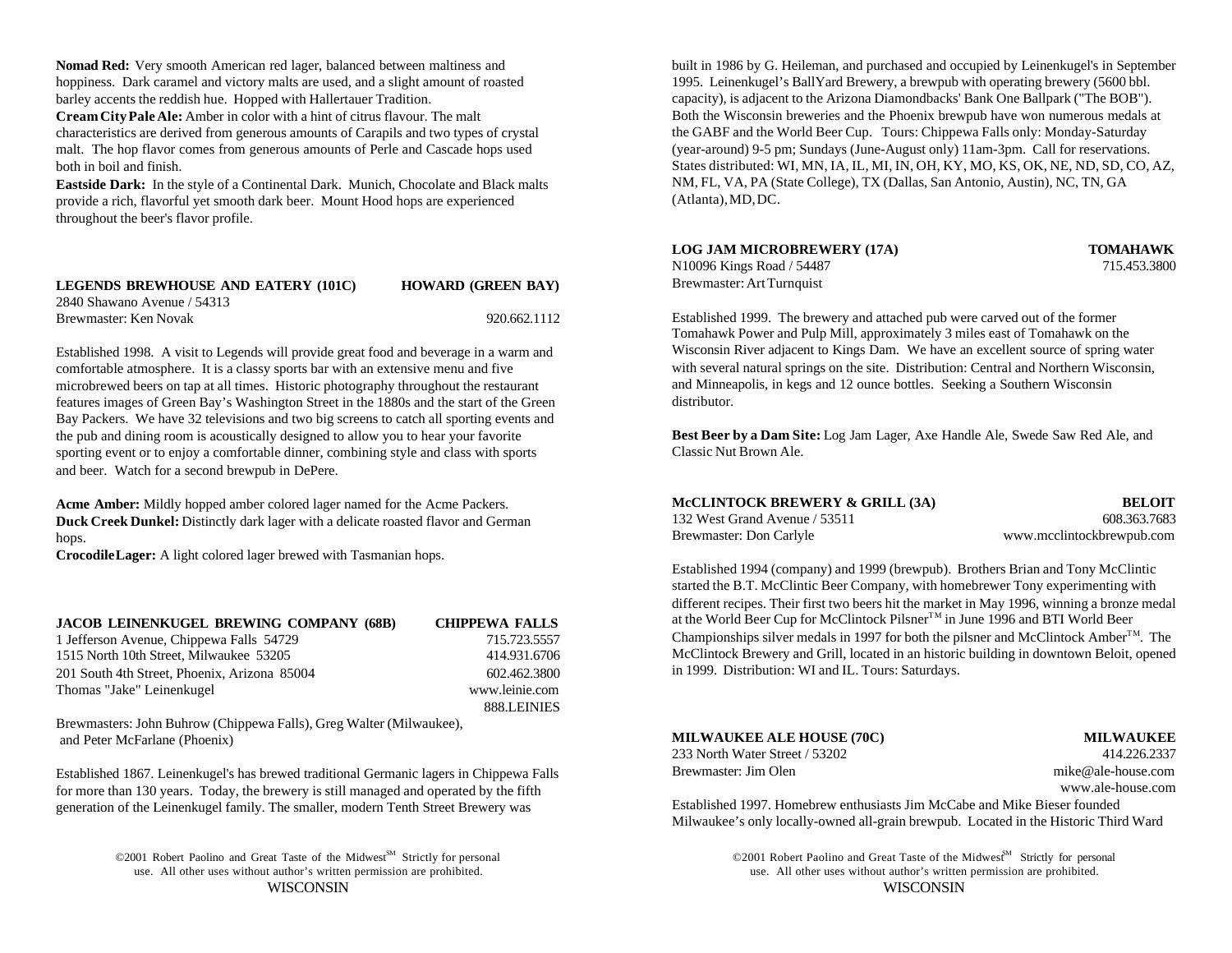and on the Milwaukee River with a double-decker outdoor beer garden, Milwaukee Ale Established 1997. There's a place in the woods of Northern Wisconsin where life is House offers six or seven house ales, great food, and one of the best live music venues in simple and time seems to move a little slower. Where the water runs sparkling clear, the the city. Remember, ale's what cures ya! Tours on the fly, by appointment, or by air is fresh, and folks take time to enjoy life. A place where great beers are brewed and pontoon boat on the river. Growlers and kegs available at the pub. aged to smooth perfection. Nicolet Brewery is in Florence County, home of the Nicolet

**Louie's Demise:** Amber export-style Scottish Ale. **Solomon Juneau Ale:** Golden ale dry-hopped with Czech Saaz hops. **Pull Chain Pail Ale:** Classic pale ale dry-hoped with East Kent Goldings. **Other year-around beers available at the Ale House:** Sheepshead Stout, Downtown Lites, and seasonals.

**NEW GLARUS BREWING COMPANY (54B) NEW GLARUS**

County Route W & State Route 69, Box 759 / 53574 608.527.5850 Brewmaster: Daniel Carey, Diploma Master Brewer www.newglarusbrewing.com

Established 1993. A favorite Wisconsin brewery, New Glarus has wasted no time<br>establishing itself as a world class operation. Dan and Deborah have successfully establishing itself as a world class operation. Dan and Deborah have successfully combined their business management and brewing professionalism with their philosophy based on individuality, cooperation, and the use of 100% natural ingredients to produce world class, handcrafted beers for their friends in Wisconsin. Distribution: Wisconsin and Northern Illinois. Gift shop hours: Mon.- Sat. 11-4:30. Tours: call for schedule.

**Spotted Cow:** A farmhouse ale made with flaked barley, cracked corn, and Wisconsin malt. One of the lighter beers that we brew. Naturally cloudy because we allow the yeast to remain in the bottle. Satisfying with a nice fruity body. **Lil' Bandit Brown Ale:** Slightly sweet brown ale with low hop aroma.

**Hop Hearty Ale:** The Wisconsin IPA you've been thirstin' for. Brewed with the best of **Beers TBA** Old World and New World hops. Dry-hopped with Cascade and East Kent Goldings to bring home the hops. Brimming with rich caramel flavors along with an intense hop aroma that you won't soon forget. Cleanly bitter and aromatic, this ale is not for the faint-hearted.

**Raspberry Tart:** Award-winning Wisconsin framboise made with raspberries, wheat and year-old Hallertau hops and fermented in large oak vats. Raspberry bouquet greets you long before your lips touch your glass. Serve very cold in a champagne flute.

**Uff-da Bock:** Hearty, full-bodied, complex and smooth with deep chocolate and coffee undertones, and a natural mahogany hue.

**Beers TBA**

**NICOLET BREWING COMPANY (86C) FLORENCE**

2299 Brewery Lane, P.O. Box 650 / 54121 715.528.5244 Brewmaster: Art Lies 800.887.9985 (for tours)

nicoletbeer.com alies@nicoletbeer.com

©2001 Robert Paolino and Great Taste of the Midwest<sup>SM</sup> Strictly for personal use. All other uses without author's written permission are prohibited. use. All other uses without author's written permission are prohibited.

National Forest and some of the finest stretches of wild rivers and unspoiled forest in the Midwest. A rural 13,000 square foot facility houses the brewery, offices, and sampling room. Adjoining the brewery is a beer garden and park. Nicolet Brewing specializes in lager beers in the European tradition. We have two flagship beers and a rotating seasonal beer available in bottles and kegs at all times.

**Nicolet Classic Pilsener:** Golden and full bodied with plenty of Saaz hops. **Nicolet Special Bock:** Pale bock beer with loads of malt character and Hallertau hops. **Nicolet Blonde:** All-malt American-style Pilsener, light and malty.

| NORTHWOODS BREWING CORP, LLC (34A) | <b>EAU CLAIRE</b>    |
|------------------------------------|----------------------|
| 3560 Oakwood Mall Drive / 54701    | 715.552.0510         |
| Brewmaster: Timothy Kelly          | northwoodbrewpub.com |

Established 1997. Enjoy fine food and nine different beers in our "log cabin" interior and brick exterior building overlooking Bullis Pond, north of the junction of I-94 and US-53. Distribution: 6 packs and kegs in Eau Claire area.

**White Weasel Light Ale:** Light body and hopping, brewed with barley, corn, and rice.

| OCONOMOWOC BREWING COMPANY (67B)          | <b>OCONOMOWOC</b> |
|-------------------------------------------|-------------------|
| 750 East Wisconsin Ave / 53066            | 262.560.0388      |
| Brewer/Vice President: Tom "Julio" Miller | obcheer@heer.com  |
| Master Brewer: Robert Wilbur              | www.obcbeer.com   |

Established 1998. Oconomowoc Brewing Company has revived the brewing heritage of the Lake Country area. Breweries of old, from the pre-prohibition era through the Great Depression include the Binzel Brewery, Oconomowoc Bottling Works, the Ross Brewery, and the original Oconomowoc Brewing Company--indeed a collection aptly dubbed "barons to bootleggers." Visit our website for and entertaining account of our brewing history. OBC is committed to brewing unique, quality beers for the enjoyment of the most discriminating beer drinkers. Our beers are proudly served throughout the Lake Country area with a few taps in Milwaukee and Madison as well. Our beers are available in kegs only; we hope to offer bottled product soon. Tours: by appointment.

Amber Rye Lager: Five grains and three hop varieties create a smooth drinkable beer.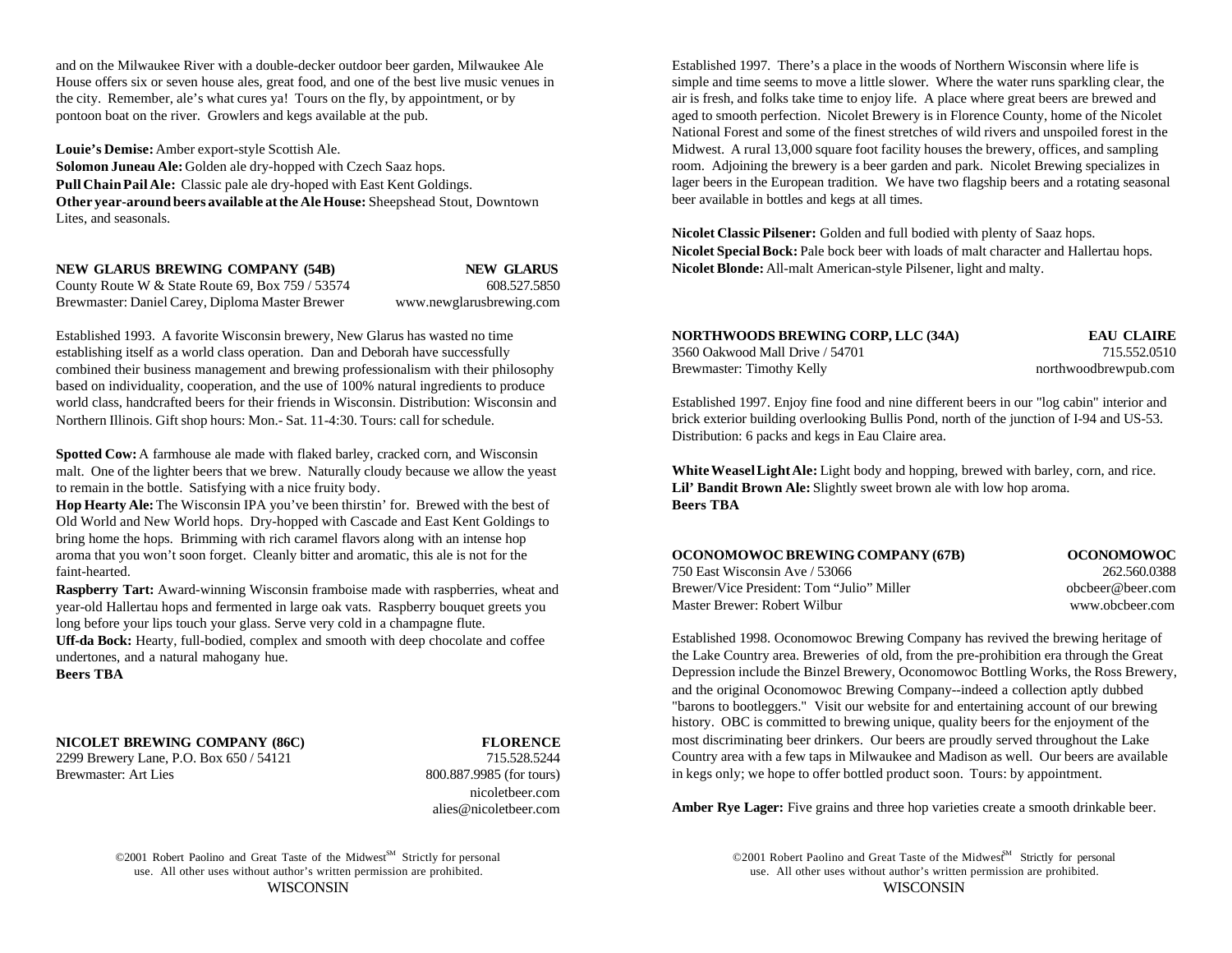**Black Forest Lager:** Light-to-medium bodied Bavarian-style dark lager with a **PEARL STREET BREWERY (103) LaCROSSE** combination of Pilsner malt, Munich malt, and a bit of roasted malt for flavor and color. 122-124 South Fourth Street **/** 54601 608.784.4832 Lightly hopped with Mt. Hood hops. Brewmaster and Director of Keg Washing: Joe Katchever psbrewery@hotmail.com

**German Style Kölsch:** Clean, crisp light-bodied German ale brewed with a bit of wheat.

www.pearlstreetbrewery.com

Established 1999. Nestled in beautiful and historic downtown La Crosse, where the Mississippi, La Crosse and Black Rivers converge, the Pearl Street brewers can usually be found in the Subterranean Brewhouse working on another batch of one of their fine ales, stouts or lagers. The current beer lineup includes Pearl Street Pale Ale, Downtown Nut Brown, Wayward Red, "That's What I'm Talkin' 'bout" Organic Rolled Oat Stout, Belguim Tripel and depending on the time of year you may also find, "el Heffe" Bavarian wheat, Winter Porter, Evil Doppleganger Dopplebock, Summertime Kolsch, or Lederhosen Oktoberfest Lager at one of La Crosse's great bars or restaurants. New brews are always in the works! This year at the fest, make sure you swing by our tent for a free glass of "Ye Olde Gnarly Barleywine" an unreleased year-aged brew we'll bring out at the Great Taste (it won't last long!)and enjoy the foot stompin' bluegrass of Stumbleweed!

**Downtown Brown Ale, Pale Ale, and Kölsch**

| PIONEER BREWING COMPANY (35A)           | <b>BLACK RIVER FALLS</b> |
|-----------------------------------------|--------------------------|
| 320 Pierce Street, P.O. Box 187 / 54615 | 715.284.7553             |
| Brewmaster: Todd Krueger                | pioneer@cuttingedge.net  |
|                                         | outtingodge not nionegr  |

cuttingedge.net/~pioneer

Established 1997. In 1856 Ulrich Oderbolz pioneered Western Wisconsin's brewing industry in Black River Falls. More than 140 years later, David and Jim Hellman re-established that tradition by opening the Pioneer Brewing Company in the historic Oderbolz Brewery building. The first kegs of Pioneer Lager and Pale Ale were rolled out in June 1997, with Black River Red introduced in early 1998. Later that year, Pioneer expanded its operations even further when it acquired brands from the Wisconsin Brewing Company, when that brewery closed. Pioneer currently produces five beers under the Pioneer label and six beers under the Wisconsin label. Pioneer has quickly gained a reputation for producing world-class beers as evidenced by its two gold medals in the World Beer Cup 2000. All beers are available in kegs and six-pack bottles. Current distribution covers the state of Wisconsin and much of Minnesota. Tours are available during regular business hours or by appointment. Call ahead.

**Black River Red:** Deep copper German Marzen, full-bodied with a mild bitterness and a touch of rye malt to add crispness in the finish. World Beer Cup 2000 Gold Medal winner in the Oktoberfest category.

**Groovy Brew:** A traditional German Kölsch decorated in wild tie-dye packaging. This summer seasonal is perfect on warm days.

©2001 Robert Paolino and Great Taste of the Midwest<sup>SM</sup> Strictly for personal

use. All other uses without author's written permission are prohibited. use. All other uses without author's written permission are prohibited. WISCONSIN WISCONSIN ©2001 Robert Paolino and Great Taste of the Midwest<sup>M</sup> Strictly for personal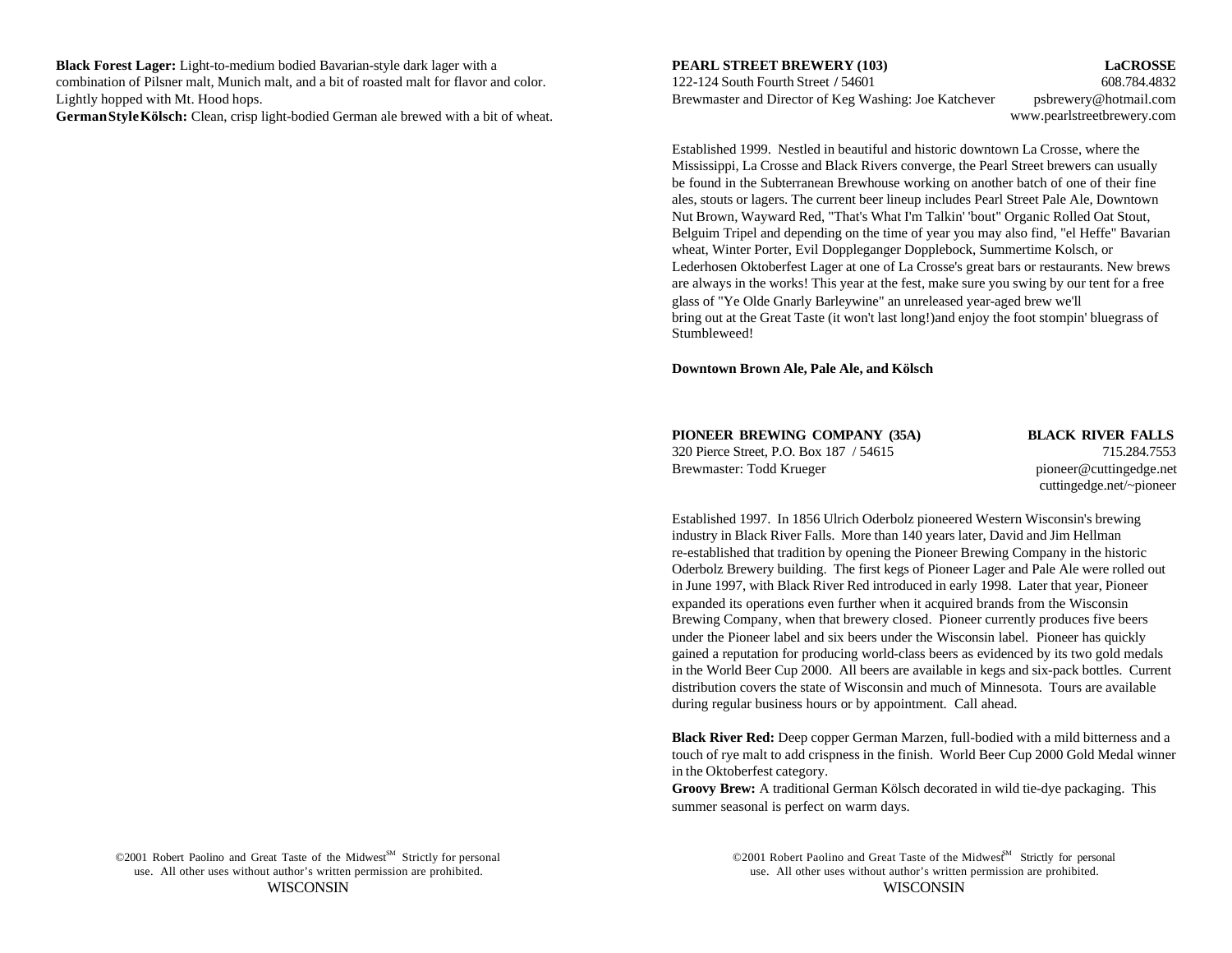**Oscar's Chocolate Oatmeal Stout:** Very full-bodied, yet smooth drinking stout with a **RAIL HOUSE BREWING COMPANY (4A) MARINETTE** complex, nutty finish. Oscar's won the gold medal at the 2000 World Beer Cup in the Oatmeal Stout category.

Whitetail Cream Ale: Easy drinking ale, gold in color with a light to medium body and delicately hop-balanced for a clean, crisp finish.

### **PORT WASHINGTON BREWING COMPANY (5A) PORT WASHINGTON**

100 North Franklin Street / 53074 262.377.2337 Brewmaster: Jeff Kolar brewmstr@execpc.com execpc.com/~brewmstr

Established 1996. We offer a selection of lagers and ales brewed on the first complete brewery installation by Wisconsin's W.M.Sprinkman Corporation. Like many other brewpubs, the brewery is visible behind the bar; unlike many brewpubs, however, the brewery is not behind glass, but features an open design. PWBC products are distributed throughout Madison and the Greater Milwaukee area. Growlers available at the brewery. Pier 96 Lager, Amber Ale and Old Port Porter are sold in bottles throughout Wisconsin. Kegs of all PWBC products are found primarily in southeastern Wisconsin.

**Pier 96 Lager**: Golden, medium-bodied, lightly hopped, with a sweet malt taste. **Amber Ale:** Brilliant deep color, medium bodied and modestly hopped.

**Old Port Porter**: Dark brown, complex malt aroma and flavor with more than a hint of chocolate, caramel, and black malts.

**Black Cherry Porter:** A dark, rich and complex, full bodied beer, semi-sweet with a hint of black cherries.

**Beers TBA**

## **PUMPHOUSE PIZZA AND BREWING COMPANY (71C) LAKE DELTON**

Brewmaster: Mike "Tuna" Balda pumphouse @jvlnet.com

# 19 West Monroe, Post Office Box 745 / 53940 608.253.4687 www.pumphousebrewpub.com

Established 1998. Three college roommates first established Pumphouse Pizza in summer 1995. After three years of successfully serving top-quality pizza and highlighting Wisconsin beers**,** the partners decided it was time to brew their own. Since May 1998, the small brewing room has been continually busy, producing beer for Wisconsin Dells visitors. Pouring brews such as the American Pilsener, Industrial T.P.H. Porter, The Great Wisconsin Dells Summer Wheat, Blue Thunder, and Ahhh Bock... to name a few. Located in the heart of the Wisconsin Dells, Pumphouse Pizza & Brewing Company is fast becoming a favorite tourist destination.

2029 Old Peshtigo Road / 54143 715.732.4646 Brewmaster: Mike Erdman

Established 1995.

### **ROCK BOTTOM BREWERY (25A) MILWAUKEE**

740 North Plankinton Avenue / Milwaukee, Wisconsin 53203 414.276.3030 Brewmaster: David Bass

Established 1998. Located downtown on the Milwaukee River, Rock Bottom offers beer and dining in an upscale atmosphere. Choose from the main bar, dining room, casual downstairs pub, or outdoors by the river. Tours on request. Growlers available.

| SAND CREEK BREWING COMPANY (33A) | <b>DOWNING</b>                  |
|----------------------------------|---------------------------------|
| 1442 Dunn-St.Croix Road / 54734  | 715.265.7694                    |
| Brewmaster: Cory Schroeder       | brewmaster@sandcreekbrewing.com |
|                                  | www.sandcreekbrewing.com        |

Established 1999. Sand Creek Brewing Company is operating at a 300+ acre family-owned dairy farm in operation since 1901. The lowing of holsteins and the crowing of roosters provide the ambience for the rural backdrop of the brewhouse. Brewmaster Cory Schroeder and partner Jim Wiesender have released two varieties: Sand Creek Golden Ale and English Style Special Ale, and also plan to release an imperial stout and a hefeweizen. Downing is a rural community about 20 miles northwest of Menomonie and 45 miles east of Saint Paul. Sand Creek is named for nearby Sandy Creek, a small stream fed by the same springs from which the brewery draws its well water, and winds through an area of rolling sandstone hills, bluffs and small springs. Available in restaurants and bars in the Menomonie area and in Berlin, Wisconsin, Sand Creek is also available in half-gallon growler bottles in Menomonie.

**Sand Creek Golden Ale:** An exceptionally smooth brew which appeals to both microbrew enthusiasts and more mainstream beer drinkers alike.

**English Style Special Ale:** A hearty brown ale best served at a slighty higher temperature than most.

**SLAB CITY BREWING COMPANY, LLC (52B) BONDUEL** W3590 Pit Lane / 54107 715.758.2337 Brewer/Owner: Bill Winsand www.slabcitybeer.com

©2001 Robert Paolino and Great Taste of the Midwest<sup>SM</sup> Strictly for personal use. All other uses without author's written permission are prohibited. use. All other uses without author's written permission are prohibited.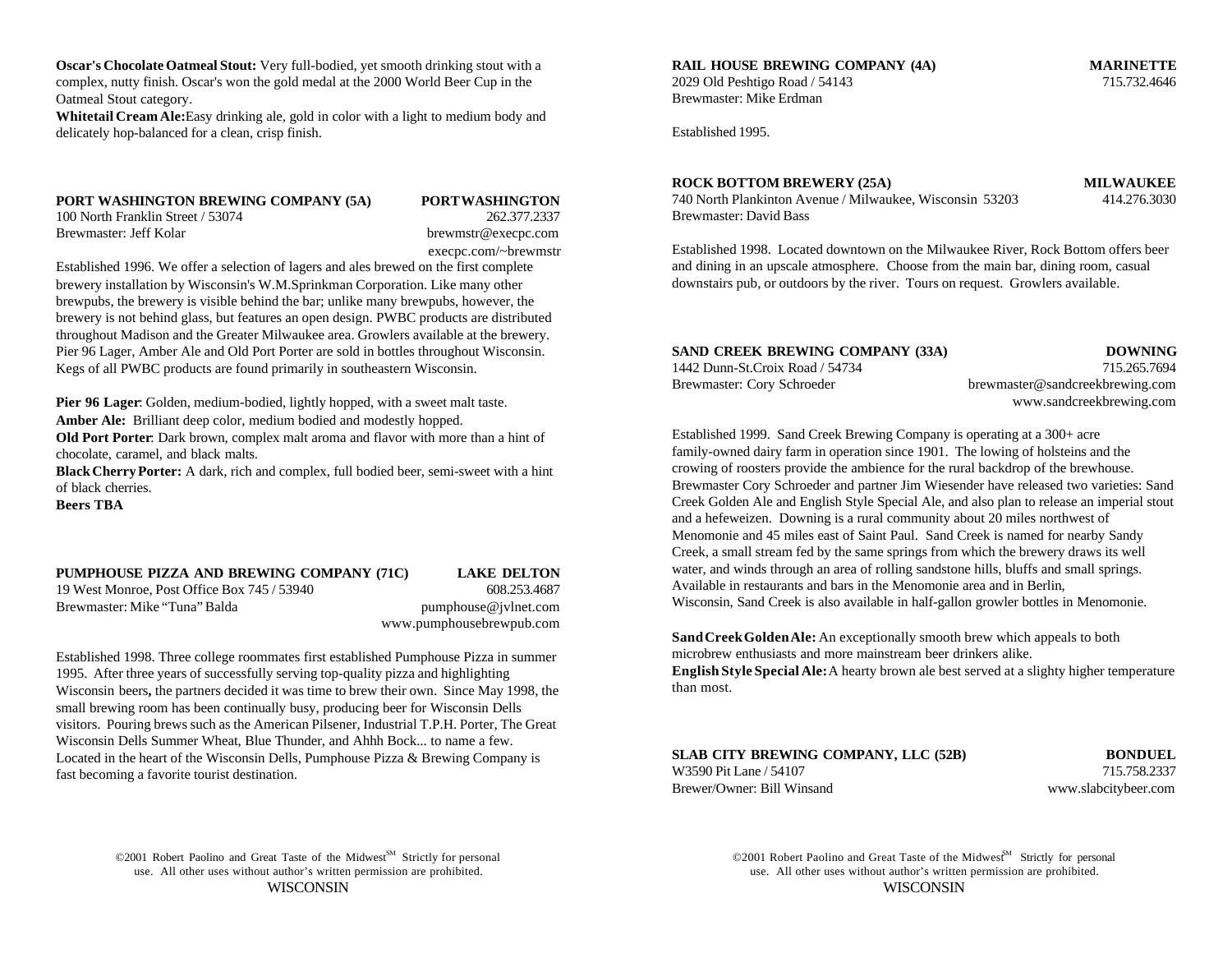Established 1995. Slab City Brewing is a 200 bbl per year microbrewery located on a turn- traditional techniques and taps the resources of originality from its professional staff. of-the-century dairy farm 30 miles northwest of Green Bay. The milk house was Currently, the brewery distributes its ever increasing line of products to folks in the converted to hold a custom-designed 4 BBL brewing system, with plans for a separate 9 northern third of the state and Western Upper Peninsula of Michigan. BBL system in the near future. Slab City brews seven styles of ales, all using open fermentation. The high mineral content of the region's water adds to the uniqueness of all Slab City beers. The beers are available on draught in selected taverns in Northern Wisconsin. Growlers are available; ask your local beer store. Growlers rest comfortably in your refrigerator next to that other Wisconsin beverage that used to be produced on the site of the brewery. Tours: by request (call first).

**Esker Alt**: Full-bodied, unfiltered, unpasteurized, German style ale with a a rich copper color, semi-sweet malty flavor balanced with a generous portion of fresh hops. A German altbier yeast also makes a distinct flavor contribution. The malty finish to this full-bodied ale is accented by a hoppy note that satisfies a discerning tongue.

**Old 47 Pale Ale**: A local favorite with a distinctive hoppy nose from a generous portion of Chinook hops. Harrington, Munich and Vienna malts give this beer a refreshing, full clean taste. Enjoy with a fine cigar on a summer night in the backyard that is your kingdom.

**Milkhouse Stout:** Don't be fooled by this name! Milkhouse Stout is not a sweet stout, as its name might imply. This is a dry stout with a rich roasted flavor and an ample dose of hops. A blend of five different barleys gives this a robust taste that will tantalize your taste buds. Best served at about 45F in a room temperature pint glass.

Harrington and Victory malts make this a very enjoyable beer. A cup of coffee.

**High Noon Weiss:** Hints of banana and clove, lightly hopped with Hallertau, this light summer beer is a great crowd pleaser for the less seasoned beer drinker. Goes great after a hard day's work in the hot summer sun! A slice of fresh lemon is a flavor enhancer, but not a requirement because this beer stands quite well on its own!<br> **Iron Ore Red Lager:** (3.7% by wt.) The beautiful color and depth of flavors is **Beers TBA**

| <b>SOUTH SHORE BREWERY (50B)</b>     |              |
|--------------------------------------|--------------|
| 808 West Main Street / 54806         |              |
| Head Beer Guy:: Eugene "Bo" Bélanger | www.southsho |

**ASHLAND** orebrewery.com

Established 1995. The South Shore Brewery was established in May 1995 and become the state's seventh microbrewery and first in Northern Wisconsin. Many changes have occurred since its inception. Originally located in the historic Soo Line Depot building in downtown Ashland, it existed with the Railyard Pub. A few additions to the brewery allowed for increased capacity and distribution. A catastrophic fire ravaged the Depot building April 1, 2000 and left the brewery temporarily homeless. A new site was secured in July, 2000 and the ensuing construction lasted until late March, 2001. The new brewhouse and production line was formally commissioned March 29th. The brewery is dedicated to producing flavorful innovative products that uses the best of

**Nut Brown Ale:** (3.8-4.2 % by wt) Don't be intimidated by the rich walnut color. This beer is really not heavy at all. It is very smooth with no bitterness, and has a real warming, nut-like flavor and aroma. Brewed to match a traditional English mild, it has carbonation levels that are more American.

**Honey Beer:** (4.0-4.5% by wt.) This golden beer is refreshing, crisp yet not overwhelmingly bitter. Locally harvested honey adds that delicate touch of sweetness that balances very nicely with newly developed aroma hops.

**Pale Ale:** (3.8-4.4% by wt.) Our Pale is an Americanized version of a worldwide favorite. A light amber to copper colored beer, the Vienna malt used in our recipe balances quite nicely with the higher hopping levels. Using two American developed hops, Galena and Cascade, this beer is very distinctive in both flavor and aroma. Described as pleasant, floral, and somewhat spicy with a definite citrus note, it's one of our brewers favorites. Goes great with more aggressive foods.

W.C. Bitter: Clean taste with a dry finish. Hallertau and Chinook hops blended with combine to create the wonderful flavor. Compliments deserts well and try one in place of **Rhoades' Scholar Stout:** (4.7-5.4% by wt.) Our only named beer to date. Its honorary status is in tribute to its' designer, Allen Rhoades, a fellow brewer who captured a blue ribbon at the Western Washington State Fair when it was entered as a homebrew. It's everything a stout should be. Rich and hearty, not thick and overpowering, comes complete with a creamy head. Chocolate and crystal malts along with roasted barely

> South Shore Bavarian Wheat/Weizen (4.4 % by wt.) We use 60% wheat malt. The yeast imparts very unique flavors and aromas. The flavors have been described as fruity, clove and nutmeg-like and the aromas are somewhat banana or bubble-gum.

715.682.9199 Island, Superior, WI. achieved by a dominance of Vienna malt with complimentary additions of rye and a couple caramel malts. The crispness and drinkability come from lagering and the flavor balance created by Cascade and Liberty hops. We think you'll enjoy the difference this beer has in comparison to others of the same style. Brewed specifically for Barker's

> **Oatmeal Cream Ale:** (3.5% by wt.) This is aimed at our lite beer drinkers. As a cream ale it combines the features of a lager (crisp and smooth) with the best of an ale (fruity and complex) into one beer. We've also added 5% oatmeal and 16% white wheat for a round, smooth flavor and mouthfeel. The innovative feature of this beer is that we brewed one batch as an ale the other as a lager. After primary fermentation

> they were combined in condition tanks and allowed to maturate. Moderate hop bitterness.

## **SPRECHER BREWING COMPANY (45B) GLENDALE (MILWAUKEE CO.)**

701 West Glendale Avenue / 53209 414.964.BREW Owner/President/Brewmaster: Randal G. Sprecher www.sprecherbrewery.com

©2001 Robert Paolino and Great Taste of the Midwest<sup>SM</sup> Strictly for personal ©2001 Robert Paolino and Great Taste of the Midwest<sup>SM</sup> Strictly for personal use. All other uses without author's written permission are prohibited. use. All other uses without author's written permission are prohibited.

WISCONSIN WISCONSIN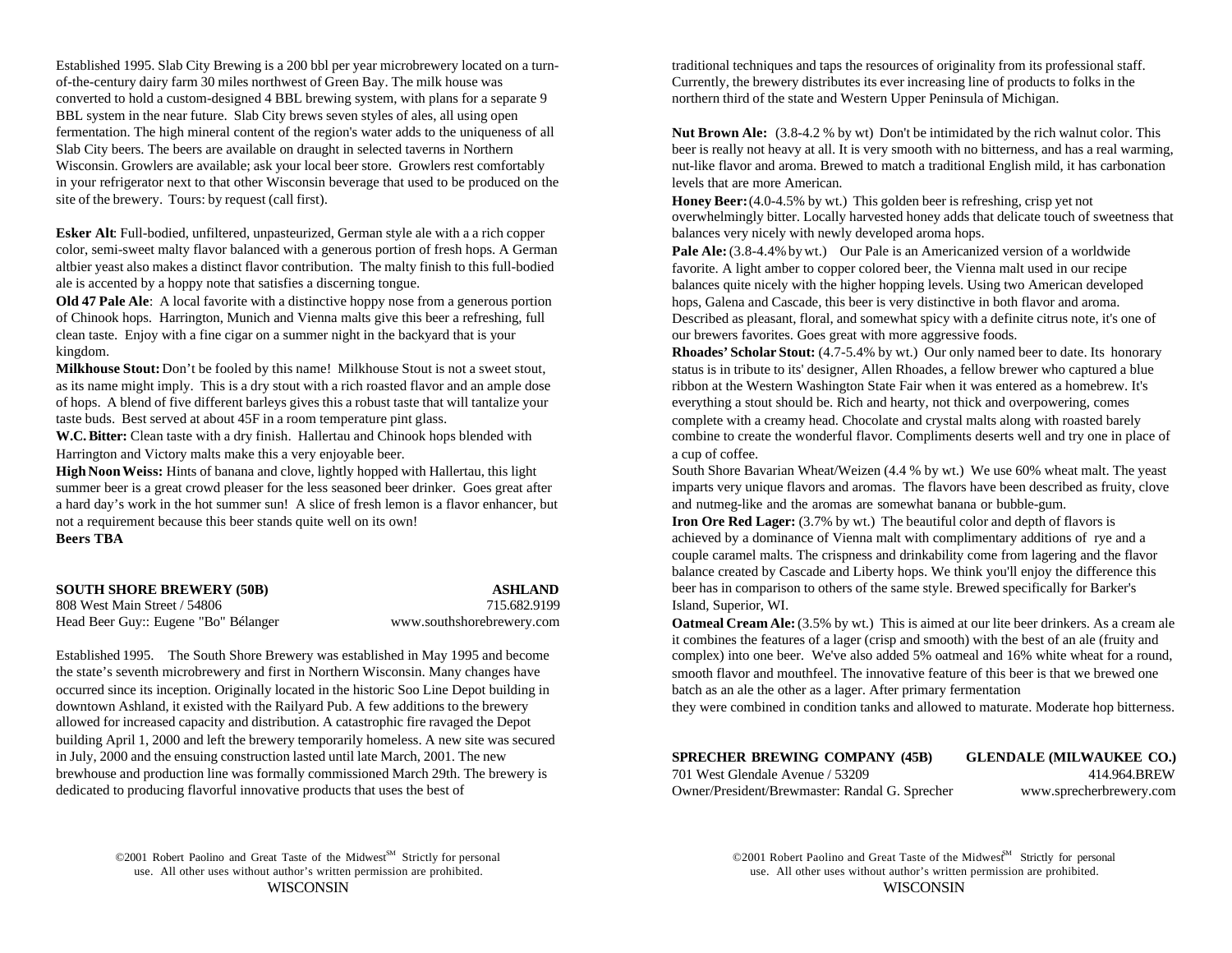Established 1985. Sprecher is dedicated to producing fine European and traditional style Established 2000. Milwaukee's newest brewpub is located a block from City Hall in two moved to a larger location, a former elevator car factory, to continue its growth in seven house brews, a selection of guest taps, and a full kitchen serving breakfast, lunch, producing distinctive beers for discerning beer drinkers. Sprecher produces five and dinner Monday through Saturday and brunch only (10am-2pm) on Sunday. year-around varieties, six seasonals, and five gourmet sodas. Tours (reservations required): Fridays at 4pm and Saturdays at 1, 2, and 3pm. Additional 4pm tours June-August on Mondays through Thursdays. Distribution: Most of Wisconsin, plus metropolitan areas in Minnesota, Illinois, Michigan, and Indiana.

**Pale Lager** (4.5% alc by vol): Our tribute to Milwaukee has a light toasted malt flavor that is full on the palate.

**Hefe Weiss** (4.5% alc by vol): Refreshingly light and spicy coarse-filtered German-style wheat ale with a cloudy appearance and creamy head.

**Pub Ale** (4.5% alc by vol): Quaffable, lightly-hopped English-style ale brewed with seven varieties of malt for complexity, and fermented with an imported English yeast culture for a slightly fruity taste and aroma.

**Black Bavarian** (6.0% alc by vol): Intensely dark Kulmbacher style lager with superb malt complexity and the distinctive flavors and aromas of coffee, caramel, and chocolate. This 1997 BTI World Champion Black Beer has a renowned smoothness and creamy, tan head.

**Seasonal beers:** TBA **Sodas also available**

**STEVENS POINT BREWERY (26A) STEVENS POINT** 2617 Water Street / 54481-5248 715.344.9310 Brewmaster: John Zappa www.pointbeer.com

Established 1857. One of Wisconsin's oldest and most popular breweries, the Stevens Point Brewery has maintained a reputation for great-tasting, award-winning beer.

**Point Special:** Our flagship brand since 1857, an award-winning well-balanced premium lager praised for its pleasant hop character and smooth, hearty flavor.

**Point Pale Ale:** American pale ale made with a blend of malted barley, Munich, Carapils, and Crystal specialty malts and balanced with Cascade and Willamette hops. Clean and complex, with a fruity accent and a dry, hoppy finish.

Point Classic Amber: Hand-crafted 100% all malt amber lager with Cluster, Hallertauer, Tettnanger, and Cascade hops for a balanced, distinguished flavor.

## **STOUT BROTHERS PUBLIC HOUSE (79C) MILWAUKEE**

777 North Water Street / 53202 414.273.2337 Brewmaster: Al Bunde

stoutbrospublichouse@wi.rr.com

©2001 Robert Paolino and Great Taste of the Midwest<sup>SM</sup> Strictly for personal use. All other uses without author's written permission are prohibited. use. All other uses without author's written permission are prohibited.

beers and gourmet sodas. After 10 years in Milwaukee's Walker's Point area, the brewery renovated 125 year-old Cream City brick and wood-panelled buildings. We feature six or

**Beers TBA**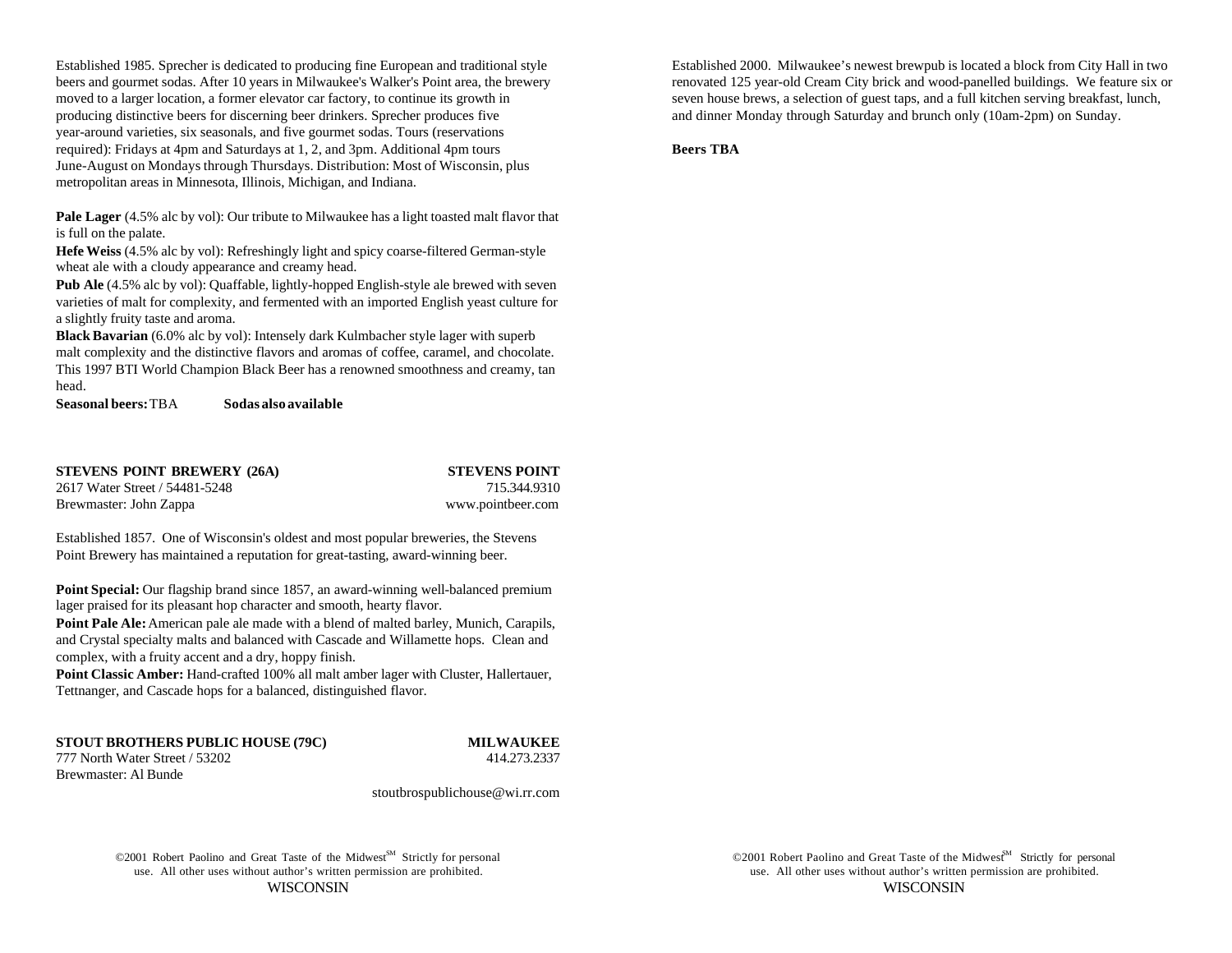### **TITLETOWN BREWING COMPANY (96C) GREEN BAY TYRANENA BREWING COMPANY (1A) LAKE MILLS**

Head Brewer: Adam Roberts www.titletownbrewery.com Co-Brewers: Rob Larson and Tim Smith www.tyranena.com

# info@titletownbrewing.com

Established 1996. Titletown is located in the 100-year-old renovated Chicago & North Established 1999. Tyranena is located in a modern brewing facility in Lake Mills where it Western railroad depot in downtown Green Bay overlooking the Fox River. Green Bay's produces four year-round beers and a number of seasonal specialties. Beer is available in first brewpub features eight hand-crafted beers, our own root beer, and some of the finest bottles and select draught accounts in southern Wisconsin. Our beautiful smoke-free cuisine in the area. Distribution: on-premise and at 12 local bars and restaurants. Tours: Tasting Room and Beer Garden are open Wednesday through Saturday evenings. Saturdays 2pm. Growlers available.

**Railyard Ale:** Amber alt-style brew made with all German hops. **Fort Howard Pale Ale:** Nice and hoppy American pale ale served on nitro-tap. **Beers TBA**

1623 Broadway / 54880 715.394.2500 Owner/Brewmaster: Rick Sauer

twinportsbrewing.com Established 1996. The Twin Ports Brewing Company moved to its new location in the refurbished Russell Creamery building in downtown Superior in March of 1999. The pub serves a variety of ales and lagers brewed on a flexible 2bbl brewing system.

**North Coast Amber Ale:** Well balanced,malt accented ale,with the aroma of Liberty hops.

**Derailed Ale:** American Pale with Willamette and Cascade hops.

Burntwood Black Ale: Robust,roasty, malty ale, brewed with seven different malts. **Hava-Hefe-Weizen:** Wheat beer with the classic Bavarian character.Brewed by a German. **Spruced Up Wheat:** Refreshing wheat beer infused with fresh Northern Minnesota www.vikingbrewing.com Spruce cuttings. Established 1994. Viking Brewing Company fired its kettle for the first time on Labor

**Big Lake Steam Beer:** Our interpretation of an American Classic. Fermented with lager yeast and hopped with Northern Brewer.

200 Dousman Street / 54303 920.437.BEER 1025 Owen Street, PO Box 736 / 53551 920.648.8699

**"400" Honey Ale:** Light ale made with Wisconsin clover honey. **Stone Tepee Pale Ale:** This American-style pale ale celebrates the American hop with its characteristic bitterness, flavor and aroma.

> **Headless Man Amber Alt:** Brewed in the "old way" of a Dusseldorf-style Altbier. Extended cold lagering gives this amber ale its smooth taste.

**Ancient Aztalan Brown Ale:** Brewed in the style of an American brown ale. A rich, satisfying chocolaty brown ale.

**TWIN PORTS BREWING COMPANY (80C) SUPERIOR Chief BlackHawk Porter:** A robust black and sharply bitterswee ale. This style was the traditional session beer consumed by the porters in London.

> **Fargo Brother Hefeweizen:** A south German-style hefeweizen with a light golden color with clove and banana flavors and aroma.

> **Shantytown Doppelbock:** Brewed in the style of a German Strong Doppelbock. Brown in color with malty sweetness and a full body.

> **India Pale Ale:** Brewed with an abundance of Cascade and Amarillo hops for an intense hop experience.

| VIKING BREWING COMPANY (28A) |  | <b>DALLAS</b> |
|------------------------------|--|---------------|
|------------------------------|--|---------------|

234 Dallas Street / 54733 715.837.1824 Brewmaster: Randy Lee brewer@vikingbrewing.com

Day of 1996. Since then we have brewed 13 different styles of beersand several contract beers. Tours: 1PM Saturdays. Cheers! Randy and Ann Lee. Try Our "Scandinavian" Smorgasbord!

**Whole Stein:** Our coffee, oatmeal, milk Porter - "Breakfast Beer"! **Big Swede:** Our Swedish Imperial Stout. It's very dark, but extremely smooth. **CopperHead:** Premium ruby Märzen-style lager. **Abby Normal:** Our Trappist Abby-Style Belgian Ale. **Golden Meadow:** Southern Bavarian Weissbier. Ya hey, that's beer! **JuleØl:** Our Traditional Scandinavian Holiday/Christmas Beer; a delicately spiced, light lager. Get to us early to try this one. It won't last long!

©2001 Robert Paolino and Great Taste of the Midwest<sup>SM</sup> Strictly for personal ©2001 Robert Paolino and Great Taste of the Midwest<sup>SM</sup> Strictly for personal use. All other uses without author's written permission are prohibited. use. All other uses without author's written permission are prohibited. WISCONSIN WISCONSIN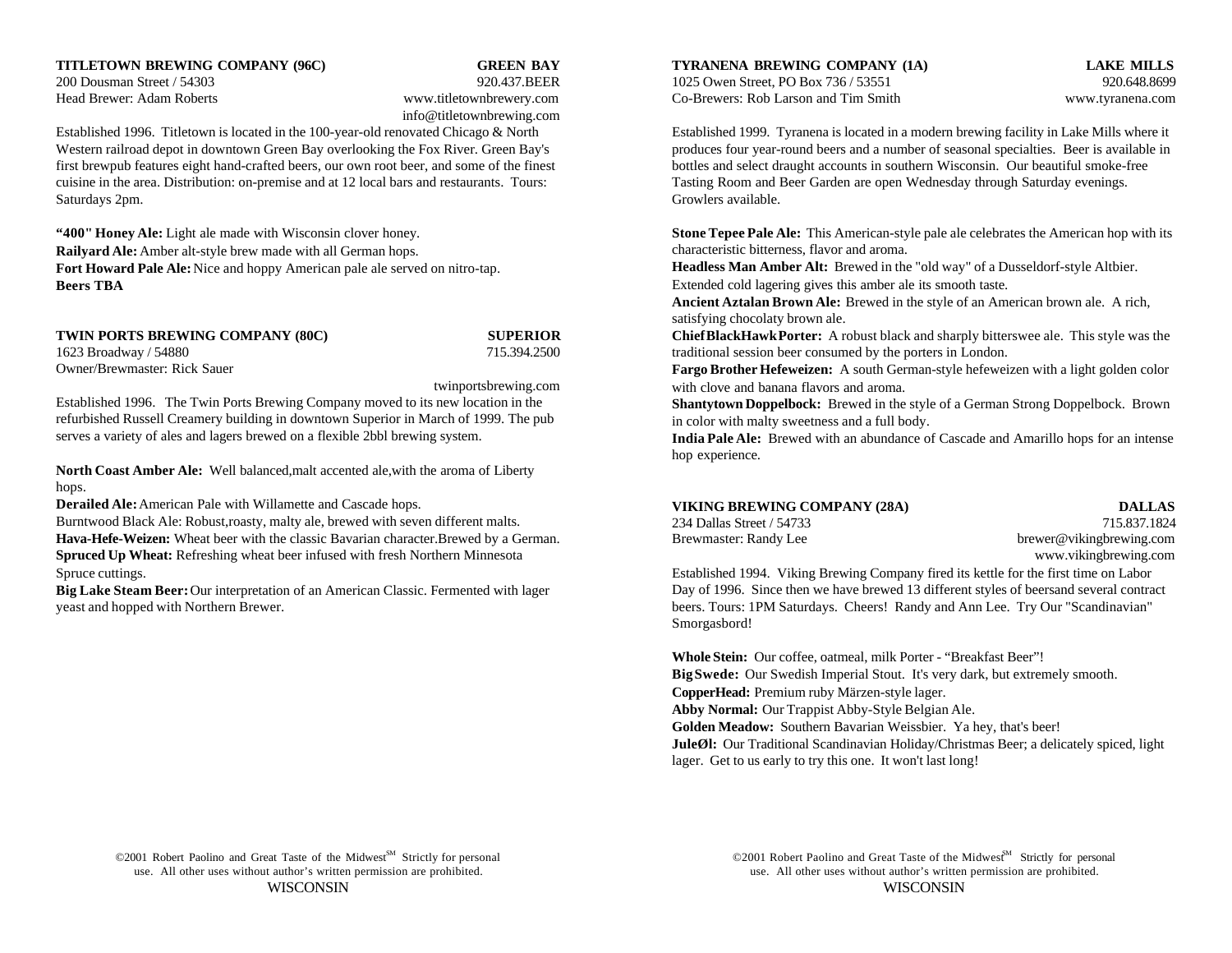Lake Country: 3191 Golf Road / 262.646.7878 strawberry appeal. Brewmaster: George Bluvas III www.waterstreetbrewery.com

Established 1987 (Delafield location opened in 2000). Water Street Brewery is located downtown in Milwaukee's entertainment district in the historic neighborhood that was once home to Pabst, Blatz and Schlitz. Cream city brick is tastefully accented with copper trim and antique brewery memorabilia for a classy and upbeat atmosphere. Gleaming copper kettles of the on-premise brewery greet customers as they enter. The menu is well rounded and contemporary. The food is ambitious, well-prepared and is complimented by a variety of seasonal and specialty beers. The Delafield brewery serves the same handcrafted beer styles and food as downtown.

**Peach Weiss:** Our traditional Weiss beer with fresh peaches and peach juice added to the beer in the secondary fermentation stage.

**Mead:** Fermented honey with fresh ginger root and lime peel.

**Pils:** Combination of German and Bohemian style, more malty than a traditional German Pils and aggressivley hopped with Saaz.

**Pale Ale:** American Style Pale Ale, dominated by the Cascade Hop

| <b>WHITE WINTER WINERY (82C)</b>            | <b>IRON RIVER</b>            |
|---------------------------------------------|------------------------------|
| 402 South George Street, PO Box 636 / 54847 | 800.697.2006 or 715.372.5656 |
| Meadmaker: Jonathan G. Hamilton             | goodmead@win.bright.net      |

### **IRON RIVER**

800.697.2006 or 715.372.5656 whitewinter.com

Established 1996. Specializing in mead, White Winter Winery is located in a delightful old house on a hill in Wisconsin's beautiful north woods. Our mead is made from local fruits and honey whenever possible. Mead is the oldest known fermented beverage and referred to as "Nectar of the Gods" and was associated with wisdom, immortality, and fertility. Indeed, "honeymoon" refers to the tradition of giving the newly-wedded couple a "moon's" supply of mead to ensure a fruitful union. We make 14 different styles of mead ranging from dry to sweet in traditional, melomel, cyser, black and brackett. We have both wine and beer styles. Our products are bottled in 375ml splits, 750ml wine bottles, or 22 oz beer bottles. Distribution: retail outlets in Madison, Milwaukee, Chicago, and surrounding areas. Check out our web site for a complete listing of retail outlets, or shop on-line at www.whitewinter.com . You can also order by phone at 1-800-697-2006 or stop by for a tour and tasting at our wine cellar and gift shop in Iron River, Wisconsin.

**Dry Mead:** A light, dry honey wine. Hint of lemon/lime enhances fish or chicken. Similar in dryness to Chardonnay but with a light honey flavor.

**WATER STREET BREWERY (97C) MILWAUKEE and DELAFIELD Strawberry Melomel:** Light and airy semi-dry Strawberry wine. Lighter fare Downtown: 1101 North Water Street / 53202-3107 414.272.1195 compliments this lighter wine. Comparable to White Zinfandel but with a fresh

> **Blueberry Melomel:** Subtle, semi-sweet blueberry mead. Melomel is mead with fruit added at the time of fermentation. Fresh blueberry flavor for dessert or a stand-alone drink.

**Sweet Mead:** Refreshingly sweet honey wine. A "honeymoon" tradition to enjoy with a loved one. Refreshing over ice for summer or warmed and spiced for cold winter nights. **Brackett:** Mead made from malted baley and honey to represent the ancient link between mead and ale. Early explorers to Scandinavia were the first to discover it.

# **ILLINOIS**

| AMERICA'S BREWING COMPANY (18A) | <b>AURORA</b>         |
|---------------------------------|-----------------------|
| 205 North Broadway / 60507      | 630.264.2739          |
| Brewmaster: Mike Rybinski       | paytonsroundhouse.com |

Established 1995. The brewery at Walter Payton's Roundhouse is a 30 bbl. DME system set inside a 72,000 sq., ft. old train roundhouse original built in 1853. Refurbished in 1996 and named one of the countries top ten restorations in 2000. The complex offers indoor and outdoor dining, a cognac/cigar bar, Walter Payton's Museum of football memorabilia, America's club, banquets in 5 rooms or up to 1000 people and courtyard entertainment featuring live bands. Couples get married on our gazebo in the summer, and the courtyard is home to live reindeer in the winter.

**Payton Pilsner:** Winner of the gold medal at the World Beer Cup 2000 for Bohemian Pilsner. A full bodied Pilsner with assertive hop flavor and aroma. **Hemp Ale:** Brewed with sterilized hemp seeds so there's no THC (the chemical that makes you 'high'). It has a nutty, malty flavor that's smooth and mellow. **Schwartzbier:** A German style black beer that doesn't have the roast flavor of a Stout or the hop bitterness of a Porter. Think of it as the best of both worlds. **Rootbeer:** A creamy, handcrafted rootbeer made with a touch of honey and vanilla.

| <b>BENT RIVER BREWING COMPANY (2A)</b> | <b>MOLINE</b>          |
|----------------------------------------|------------------------|
| 1413 5th Avenue / 61265                | 309.797.2722           |
| The Brew Guy: Timothy Koster           | bentriver@gconline.com |

# **BLUE CAT BREW PUB (40B) ROCK ISLAND**

113 18th Street / 61201-8708 309.788.8247 Brewmaster: Daniel Cleaveland bluecatbrew@bluecatbrewpub.com www.bluecatbrewpub.com

©2001 Robert Paolino and Great Taste of the Midwest<sup>SM</sup> Strictly for personal ©2001 Robert Paolino and Great Taste of the Midwest<sup>SM</sup> Strictly for personal WISCONSIN ILLINOIS

use. All other uses without author's written permission are prohibited. use. All other uses without author's written permission are prohibited.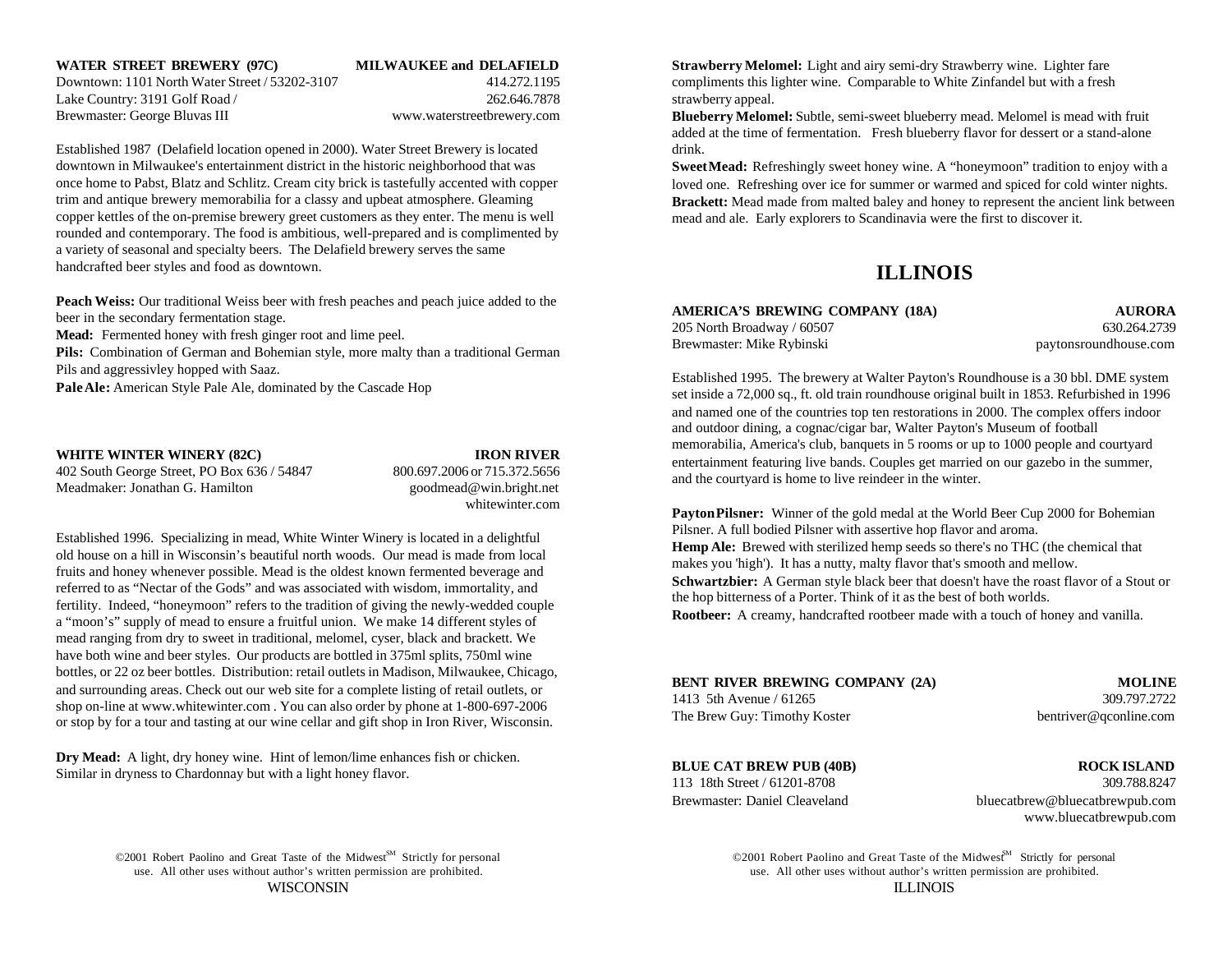### **Beers TBA**

Established 1994. The brother and sister team of Martha and Dan Cleaveland, natives of Rock Island, founded Blue Cat in a restored century-old building in the downtown entertainment district. Relax and enjoy one of our beers on tap while watching the brewers brew one of their nearly 40 recipes in the two-story brew tower. After a fine casual meal on the first floor, move upstairs to partake in pool, darts, video games or just sit and talk. The brewhouse is a 7-barrel Newlands. People can see the operation from milling on the second floor to the 1st floor brewery from either floor. In the basement, the beer is held in 25 year old English Grundy tanks for conditioning and serving. Tours: on request and with monthly beer dinners. Distribution: Illinois and Iowa, including Galesburg, Macomb, and Woodstock, IL, and Bettendorf and Ames,IA. Kegs and party pigs.

### **Beers TBA**

**COLUMBIA BAY BREWERY (61B) LAKE VILLA** 38744 N. Hwy 59 / 60046 847.356.8550

Head Brewer: Laura Woodford columbiabaybrewery.com

Established 1999.

Brewmaster: Ryan Clooney

## **EMMETT'S TAVERN AND BREWERY (88C) WEST DUNDEE** 128 West Main Street / 60118 847.428.4500

Established 19??. We're located in 130 year old building and have upscale menu and 6-8 craft brewed beers on tap. Our brewery is manufactured by JVNW. A copper clad brewhouse is the showcase of Emmett's. Emmett's recently one the "Best Beer in Chicago." at the Chicago Beer Society's Brewpub Shootout with our cask conditioned Scottish Ale. We competed against 15 of the area's best breweries and swept the competition, not only winning the best beer but aslo claiming the "Best Food and Beer Pairing." award. Our five "core " beers are Golden Ale, Scottish Ale,American Pale Ale, Amber Ale, and Oatmeal Stout. We also make several different lagers such as a German Pilsener, Pre-Pro Lager, and Oktoberfest.

**FLATLANDER'S (31A) LINCOLNSHIRE**<br>200 Village Green (Milwaukee Ave. & Olde Half Dav Road) / 60069 **847.821.1234** 200 Village Green (Milwaukee Ave. & Olde Half Day Road) / 60069 Head Brewer: Greg Browne flatlanders.com

greg@flatlanders.com

Established 1996. Flatlander's produces a full range of beers served fresh on premise only in the cool and impressive setting of the Lincolnshire pub. Enjoy a beer or two, or order a full meal to accompany your beer. Tours on request.

> ©2001 Robert Paolino and Great Taste of the Midwest<sup>SM</sup> Strictly for personal ©2001 Robert Paolino and Great Taste of the Midwest<sup>SM</sup> Strictly for personal use. All other uses without author's written permission are prohibited. use. All other uses without author's written permission are prohibited.

ILLINOIS ILLINOIS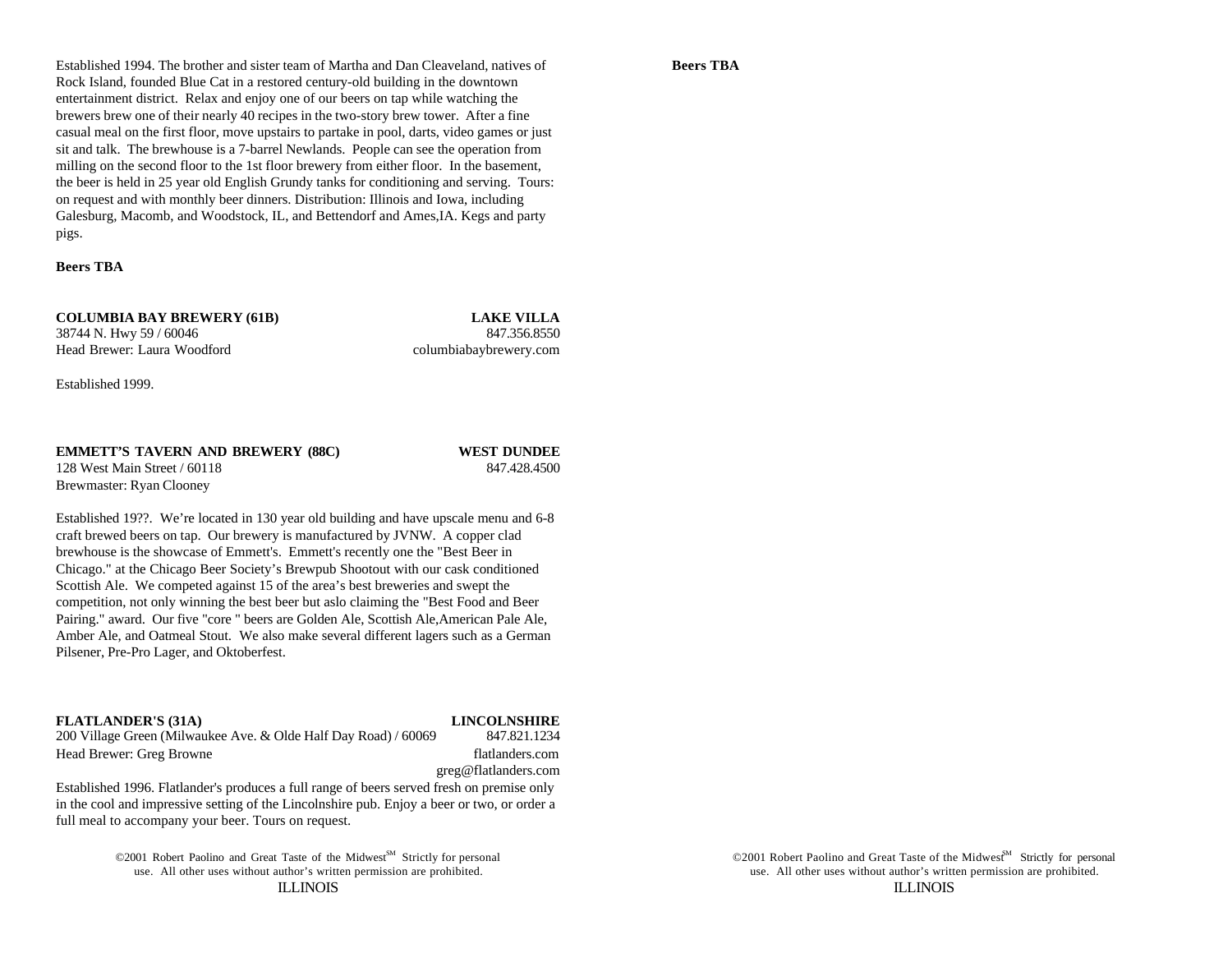### **FLOSSMOOR STATION BREWING COMPANY (39B) FLOSSMOOR FOUNDERS HILL BREWING COMPANY (62B) DOWNERS GROVE**

1035 Sterling Avenue / 60422 708.957.2739 5200 Main Street / 60515 630.963.2739

Established 1996. A pleasant dining and drinking experience in a restored 1906 Illinois has 500 seats and serves up a mix of American and eclectic fare in a historical 1890's Central train station. A 15bbl Specific Mechanical brewhouse keeps the tap lines supplied landmark. with up of 10 beers available year around. Our beers are available at our pub and very select Chicagoland beer bars. Tours by reservation or by chance. Bottles available soon.

**Le Chein Blanc:** Belgian Style White Ale. A traditionally brewed Wit beer. Spiced with orange peel (sweet and bitter), lemon peel, grapefruit peel, coriander, Grains of Paradise, chamomile and some secret stuff.

**Panama Red Ale:** Panama's 6th appearance at the GTM. Brewed with Pale Ale malt and Belgian caramel malts. Hopped with Centennial and Willamette. Dry hopped with a very generous dose of Centennial right in the keg!

**Pullman Brown Ale:** Our attempt to recreate a Brown Ale from Colonial- era America. Using Molasses and hand toasted oat flakes as adjuncts this beer has an incredible aroma and a very nice texture. Our customers find that this brew is very quaffable. This beer has won honors at 3 of the last 4 Great American Beer Festivals.

**Great Taste of the Midwest Exclusive First Releases & Special Beers**: As has become tradition we have several beers that we age for many long months and years knowing that we will bring to Madison to share with you today. We at Flossmoor Station know there 433 North Main Street / 60137 630.942.1140 isn't a better place to show these beers off than right here! Check our booth for exact Brewmaster: Mike Engelke serving times. www.glenellynbrewingco.com

**Old Conundrum Barley Wine:** Yes, we did save a little for one more appearance. Nice chewy Barley Wine aged 14 months in a Jack Daniel's barrel. 3 years old.

**Old 420 Wheat Wine:** Barley Wine strength American Style Wheat. Aged 12 months in a Jack Daniel's Barrel. Heavy in body with malty sweetness. Two years old. **Kilt Kicker Wee Heavy:** Our Strong Scotch ale aged in a Jack Daniel's Barrel. This is an experiment for us and this is its public debut. 11 months old. Should display a hint of peat smoke but may be subdued by whiskey character.

**Bourbon Barrel Brown:** Pullman Brown Ale aged in Jack Daniel's Barrel. Another barrel aging project that worked out well. Dark beers always seem to do well in whiskey barrels. Taste it and see why. 2 years old.

**Dark Star Imperial Stout:** The beer that started it all back in 1998. There is a magic that gets created when you put a big thick strong beer into a whiskey barrel and age it for 6-7 months. A myriad of flavors with depth and complexity. When tasting you'll notice dark chocolate, espresso, dark fruits as well as oak and vanilla notes.

Head Brewer: Todd Ashman www.flossmoorstation.com Head Brewer: Karl Fitzloff / Brewers: Karl Schmidt & Darrin Mc Donal flossmoorstation@aol.com Established 1996. Located in the quaint downtown of Downers Grove, Founder's Hill

> **Mainstreet Maibock:** Traditional German-style lager. Rich in flavor, light in color, medium bodied with some hop bitterness. 6.5% abv.

**Santa's Little Helper:** Full bodied holiday ale at 9.0% abv, aged one year, smooth and well balanced with three spices.

**German Hefe Weizen:** Traditional German Hefe, 50/50 wheat and 2-row, very yeasty and oh so tasty. Brewed for our commemorative 5 year anniversary.

**Bernardines Honey Brown:** This American brown is one of the brewers' favorites to take on that rare fishing trip weekend when there is no beer fest. We add three pounds of apple blossom honey raised by the brewer's Mom and add it to each keg to keep its original sweetness. It is a great sometime treat! Enjoy!

# **GLEN ELLYN BREWING COMPANY (92C) GLEN ELLYN**

Established 1996. The Glen Ellyn Brewing Company is a small, upscale brewpub located in the western suburbs of Chicago. GEBC is proudly celebrating their 5th anniversary this month. The menu is sure to suit guests of any palate with offerings from burgers and chicken to prime steaks and quality seafood. The 10 bbl brewing system run by Mike Engelke and Matt Van Wyk offers 25-30 hand-crafted beers per year. Brewed in small batches to guarantee freshness, GEBC produce both ales and lagers. With six beers on tap at all times, the brewers are afforded the luxury of pleasing the masses while crafting many specialty favorites from around the world. GEBC hosts several brewmaster's dinners, tastings, tours and off-site events.

**Honey Apricot:** This summer favorite is a light colored ale, gently hopped, with a subtle yet pleasing dose of Apricoty goodness.

**Czech Pils:** Lagered for 8 weeks, this Bohemian-style pilsner is clean, crisp, and loaded with Saazy goodness.

**Rooftop Smoked Porter:** This 5th Anniversary ale touts the robustness of roasted barely and chocolate malts, a touch of hops and the unmistakeable presence Elderwooded smokey goodness.

use. All other uses without author's written permission are prohibited. use. All other uses without author's written permission are prohibited. ILLINOIS ILLINOIS  $\odot$ 2001 Robert Paolino and Great Taste of the Midwest<sup>SM</sup> Strictly for personal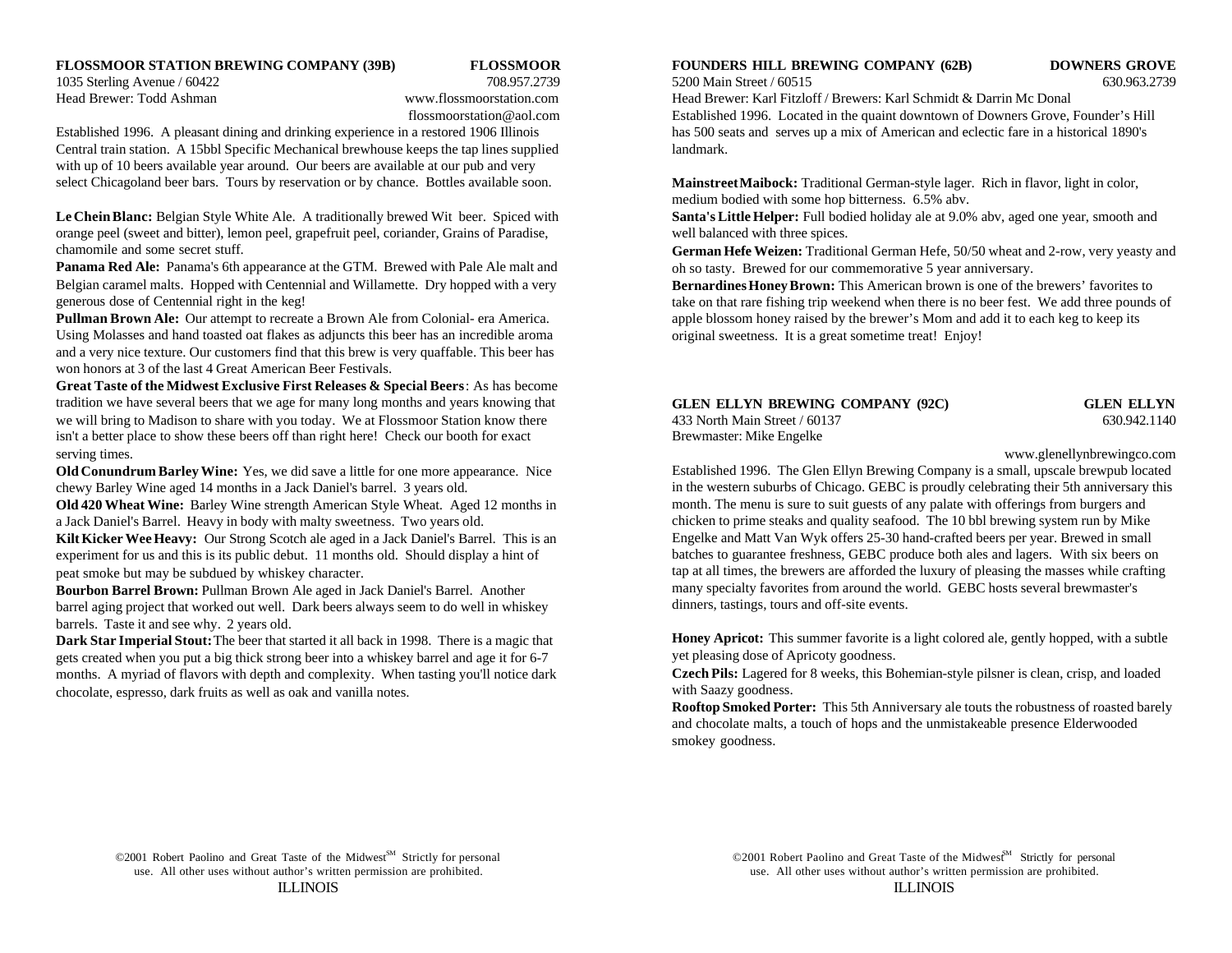1800 W Fulton Street (brewery) / 60612 312.226.1119 1800 N Clybourn Ave (original brewpub) / 60614-4941 312.915.0071 3535 North Clark Street (Wrigleyville) / 60657 800-goose-me Head Brewer: Phin Demink www.Gooseisland.com

Established 1988. Bottled and draught product is produced at the Fulton Street facility with distribution in six midwestern states. The brewpubs feature pub fare and a rotating selection of beers throughout the year.

Honker's Ale, Hex Nut Brown Ale, Blonde Ale, India Pale Ale, Oatmeal Stout, Kilgubbin Red Ale, Summertime, others.

| <b>GOVNOR'S PUBLIC HOUSE (56B)</b>         | LAKE IN THE HILLS |
|--------------------------------------------|-------------------|
| 220 North Randall Road / 60156             | 847.658.4700      |
| Brewmasters: Terry Richardson and Ron Buck | govnors.com       |

Established ????. Our 400+ seat traditional Irish orientated restaurant/brewpub is located in Lake in the Hills about 45 miles northwest of Chicago. Featuring a wide menu of everything from pubfare to steaks and seafood our scratch kitchen serves up something special every day. Our 7 barrel brewhouse creates over 25 distinct offerings including traditional cask-conditioned real ales. Govnor's is always the perfect destination for a great time.

**Wee Folk Weiss:** Light-bodied Wheat ale with just a hint of Apricot.

**Public House Pale Ale:** Traditional English Pale Ale, dark amber with caramel tones and a touch of chocolate malt. Four generous hop additions puts this beer at the upper limits for the style.

**O'Kellys Hefenweizen:** Classic Bavarian Wheat Beer, strong banana and clove tones dominate this very refreshing summer brew. Straw colored, light to medium body, and very lightly hopped.

**ILLINOIS BREWING COMPANY (6A) BLOOMINGTON** 102 North Center #111 / 61701 309.829.2805 Brewmaster: Tim Hilton

Established ????. Proud to be Central Illinois' only Brewery & Pub!

**Clover Hill Honey Ale:** Light, sweet honey, American wheat ale with flowery aromatic overtones. **Uptown Amber Ale:** Medium body ale, refreshing and thirst quenching.

> ©2001 Robert Paolino and Great Taste of the Midwest<sup>SM</sup> Strictly for personal use. All other uses without author's written permission are prohibited. use. All other uses without author's written permission are prohibited.

ILLINOIS ILLINOIS ©2001 Robert Paolino and Great Taste of the Midwest<sup>M</sup> Strictly for personal

**GOOSE ISLAND BREWING COMPANY (64B) CHICAGO Newmarket Pale Ale:** Cascade-hopped pale ale with a crisp finish. **Porter From Hell:** Heavy, robust porter with chocolate overtones and an attitude.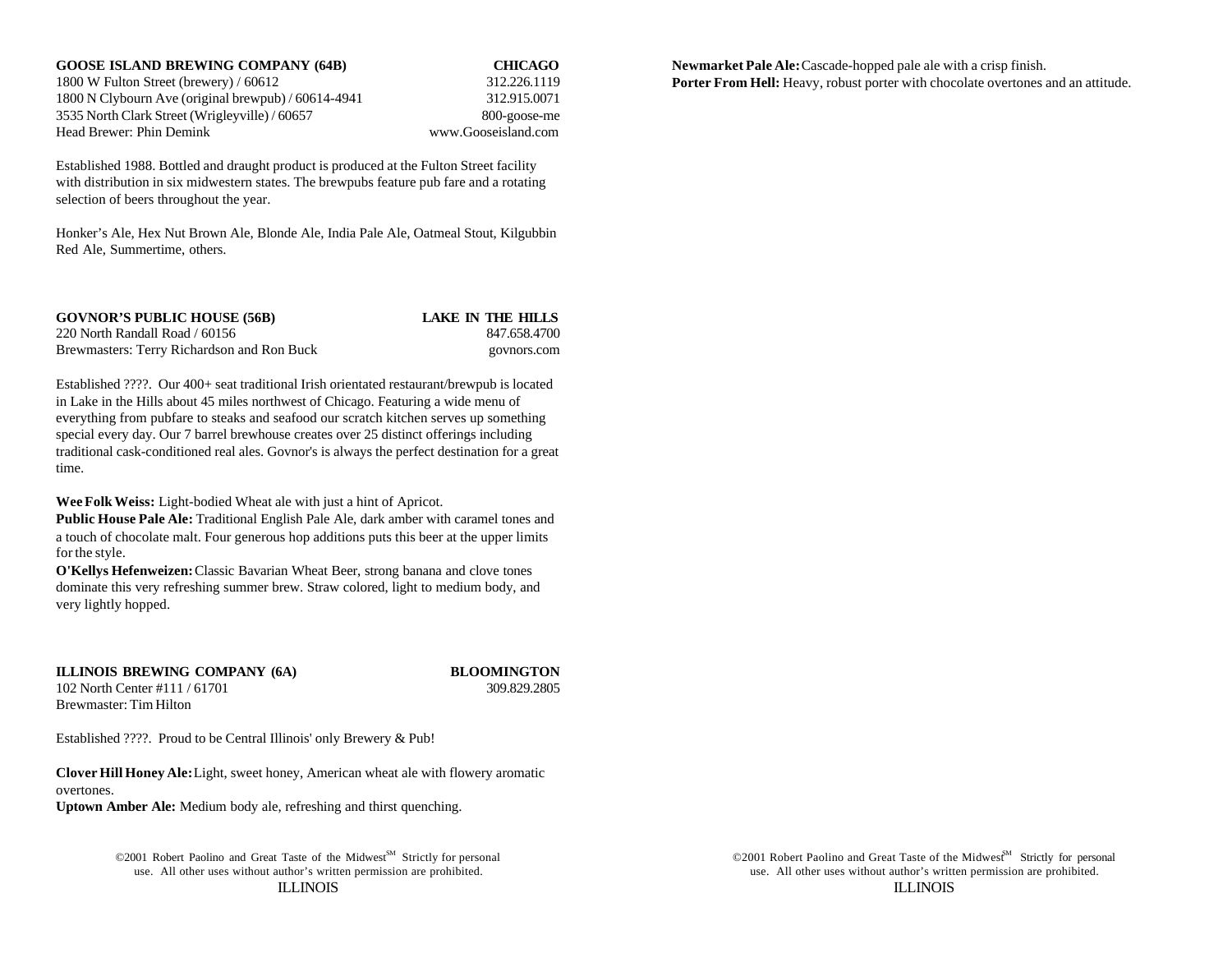# 412 North Milwaukee Avenue / 60048 847.362.6688

Brewmaster: Ryan Ashley mickeyfinnsbrewery.com

Established 1994. Originally an historic tavern built in the 1880s, Mickey Finn's is now a 14,000 sq.ft. restaurant, beer garden, and brewery serving Lake County with more than 20 different seasonal offerings. Mickey Finn's offers award-winning lagers, weissbiers, and ales (including traditional cask-conditioned real ales in the British style). The summer months are particularly popular with the outdoor beer garden and upstairs live entertainment.

# **RAM RESTAURANT AND BIG HORN BREWERY (99C) SCHAUMBURG**

1901 McConnor Parkway / 60173 847.517.8791 Head Brewer: Tom Nelson

Established 1995 (Ram International). This is our 20th brewery of Ram International, which has 23 breweries operating in Washingto, Oregon, Idaho, Wyoming, Colorado, Texas, and Illinois. Big Horn Brewing Company is the third largest privately owned brewery in the United States. Schaumburg produced more than 1,350 barrels last year on a 15 barrel JVNW system. We also have an area brewery in Wheeling, IL, and another one coming soon in Rosemount.

**Buttface Amber Ale:** The rich amber ale gets its color and malty richness from a combination of five barley malts, with Willamette hops to balance.

**Big Horn Hefeweizen:** Unfiltered traditional Bavarian-style wheat beer. You cannot confuse this beer with American Wheat.

**Knock Out Stout:** Medium bodied, dark brown beer with roast, brown, and crystal malt flavors accompanied by hop bitterness.

### **TWO BROTHERS BREWING COMPANY (81C) WARRENVILLE**

30W114 Butterfield Road /60555 630.393.4800 Brewmaster: Jason Ebel info@TwoBrosBrew.com

www.TwoBrosBrew.com

Established 1997. Two Brothers Brewing Company was founded by Jim and Jason Ebel as an expansion of The Brewer's Coop homebrew store, and now produces high quality beers for Chicagoland and beyond. Since its founding, we have purchased a bottling line and now package our award-winning beers in kegs and long neck bottles. Distribution: Chicagoland, Milwaukee, and Minneapolis/St. Paul.

**Ebelweiss:** This authentic Hefe-Weizen with notes of clove, vanilla and banana, is the pride of Two Brothers. Crafted using imported German Wheat Malt, German Northern Brewer and Hallertauer hops and our special Hefe-Weizen yeast strain.

©2001 Robert Paolino and Great Taste of the Midwest<sup>SM</sup> Strictly for personal

**MICKEY FINN'S BREWERY (100C) LIBERTYVILLE French Country Ale:** Brewed with specialty malts and all imported hops to replicate the country ales of eastern France. Deep copper color, malty, and soft on the palate. **Bock:** Our first lager! This beer has been held back especially for the Great Taste of the Midwest after 7 months' lagering. Brown in color with a great malty smoothness. **Beers TBA**

### **WILD ONION BREWING COMPANY (13A) LAKE BARRINGTON** 28W039 Commercial Avenue / 60010 847.304.0161 Brewmaster: Mike Frost www.wildonionbrewery.com

Established 1997. Wild Onion, located about 45 miles northwest of Chicago, takes its name from the origins of Chicago. The Potowatomi called the area "che-cau-gow," meaning "where the wild onion grows." Our beers are brewed on a 20-barrel system. Year-around beers include: Paddy Pale Ale, Jack Stout, and Golden Lager. Seasonal beers: Pumpkin Ale, Winter Warmer, and Summer Wit. All beers are available in bottles or on draught throughout Chicagoland, the Rockford area, the Milwaukee area, and here around Madison. In 2002 we will be opening a kick-ass pub and new brewing facility in Lake Barrington just a few blocks from our current location. Come join us for a pint on our hop covered beer garden over looking our quarry lake. We'll save you a seat.

**Golden Lager:** A smooth lager brewed in the finest German tradition with a variety of imported barley and hops.

**Paddy Pale Ale:** An exceptionally balanced American pale ale with hop flavor and aroma blended with a rich, malty texture.

**Jack Stout:** A full-bodied, dark ale blended with a variety of roasted malts and a touch of oatmeal.

**Summer Wit:** A traditional, Belgian style white beer with hints of coriander and orange peel. A perfect beer for a hot summer day at a festival in Madison.

# **INDIANA**

### **BACK ROAD BREWERY (55B) LaPORTE**

1315 Michigan Avenue / 46350 219.362.7623 Owner/Brewmaster: Chuck Krcilek www.backroadbrewery.com

Established 1996. Even before its inception, LaPorte County's first microbrewery had deep roots in the art of homebrewing. The founders found overwhelming enjoyment in the alchemy of turning water, malt, yeast, and hops into beer. Founded in 1996 as the Brick Road Brewery Corporation, the brewery now operates under the business name of Back Road Brewery. The brewhouse has a stainless steel 7-barrel mashtun (retrofitted

use. All other uses without author's written permission are prohibited. use. All other uses without author's written permission are prohibited. ILLINOIS INDIANA ©2001 Robert Paolino and Great Taste of the Midwest<sup>M</sup> Strictly for personal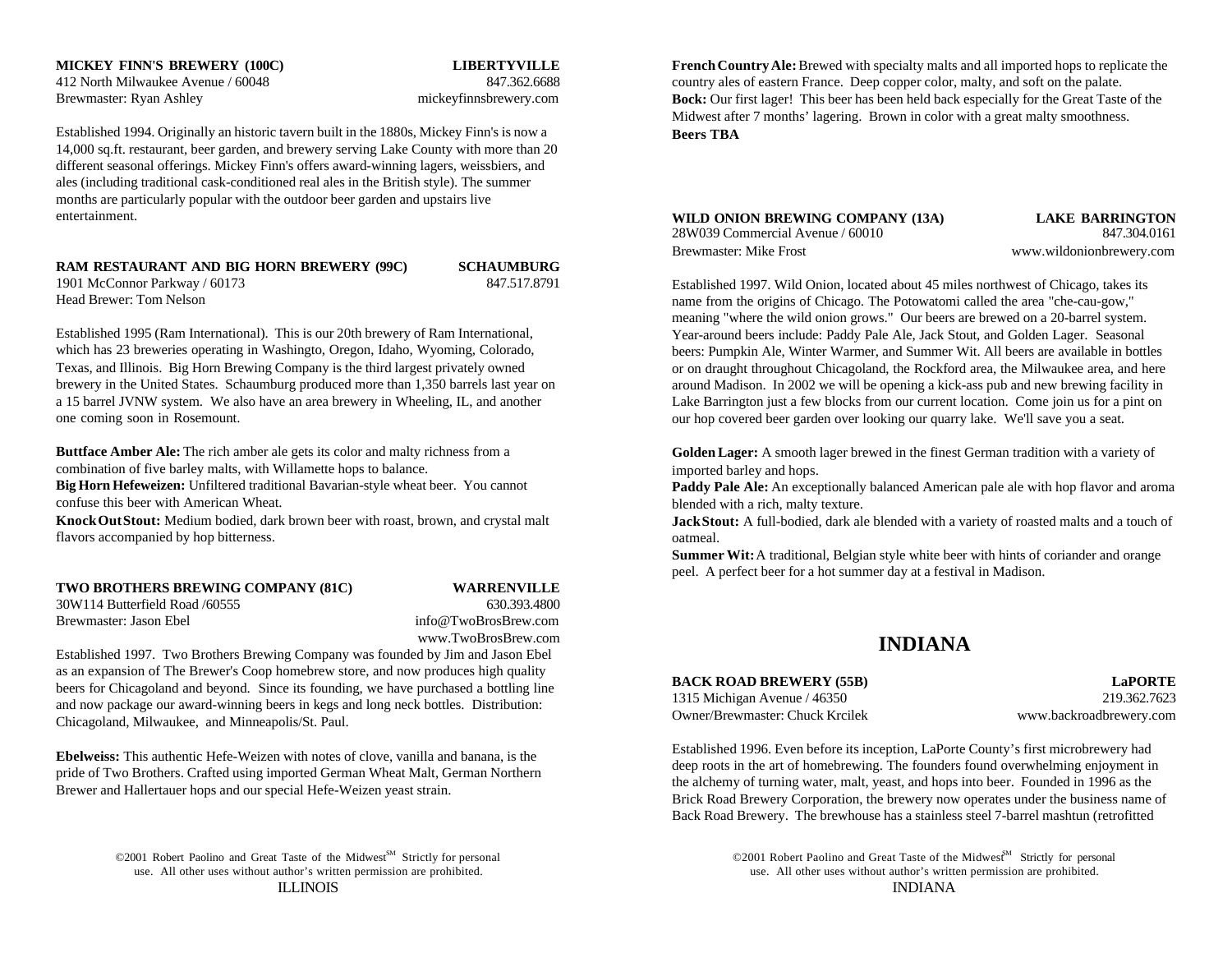dairy tank) and brewkettle. Fermenters include one used 14-barrel cylindrical-conical tank and two 14-barrel used dairy tanks. Our beer is not filtered and is conditioned in one of pale and wheat malts and lightly hopped. the four 14 barrel bright beer tanks. We have produced 16 different beer styles (six yeararound) and is the first production microbrewery in LaPorte County. Distribution: Draught and bottle in NW Indiana and including the following cities--South Bend, Lafayette, Indianapolis, Bloomington, and Muncie. Tours and tastings Saturdays 1-4pm (call).

**Back Road Ale:** Thirst-quenching amber-colored pale ale with a smooth and mild taste. A generous dosing of fresh English hops balances the maltiness of our flagship beer. Dry-hopping adds a fresh herbal-like aroma. LaPorte's first handcrafted beer! (5.0%  $v/v$ )

**Belle Guinness Stout:** As dark as its namesake's history, yet this Irish-style dry stout is amazingly smooth to drink. You will taste chocolatey, coffee, and roasty flavors like never before. Don't be afraid of the dark. I guarantee that a true dark beer lover would die to try it; it will definitely not kill you. One of our best sellers and one of our favorites.  $(4.0\% \text{ v/v})$ 

**Midwest IPA**: Like hops? Let's see if you can handle this! Our IPA has enough hops to float a battleship. Let the resiny and grapefruit-like hops flavor and aroma stimulate the senses and smack your buds. High in hop flavor and aroma.  $(6.3\%$  v/v)

**Belgian Wit:** Looking for something a little lighter? This one will please your palate. Unmalted wheat with coriander and orange peel make for a taste that only this beer can create. Hazy bright yellow and refreshing, this will please the the most discerning fans and make the rest appreciate its delicate flavor. (5.5% v/v)

**Weiss**: German-style Hefeweizen made with 51% malted wheat, cloudy, decidedly banana and clove-like). A refreshing brew for a hot summer day. (5.1% v/v) **Beers TBA**

**BROAD RIPPLE BREW PUB (78C) INDIANAPOLIS** 842 East 65th Street / 46220 317.253.2739

Established 1990. **Beers TBA**

President/Brewer: John Hill

**DUNELAND BREWHOUSE (60B) WESTVILLE** 580 Cheyenne Court / 46391 219.878.9180

Established 1997.

Brewster: Barbara Kehe

©2001 Robert Paolino and Great Taste of the Midwest<sup>SM</sup> Strictly for personal

**Stars 'n Bars American Wheat Ale:** Refreshing summer beer - made from a blend of

**Mount Baldy English Ale:** Traditional British style ale brewed with crystal, pale and a hint of chocolate malt. Hopped with E.K.Golding and Fuggle.

**Bubba's Brown Ale:** Robust brown ale, with a complex malt character and a chocolate overtone. Hopped with Cluster, Fuggle and Cascade.

use. All other uses without author's written permission are prohibited. use. All other uses without author's written permission are prohibited. INDIANA INDIANA ©2001 Robert Paolino and Great Taste of the Midwest<sup>M</sup> Strictly for personal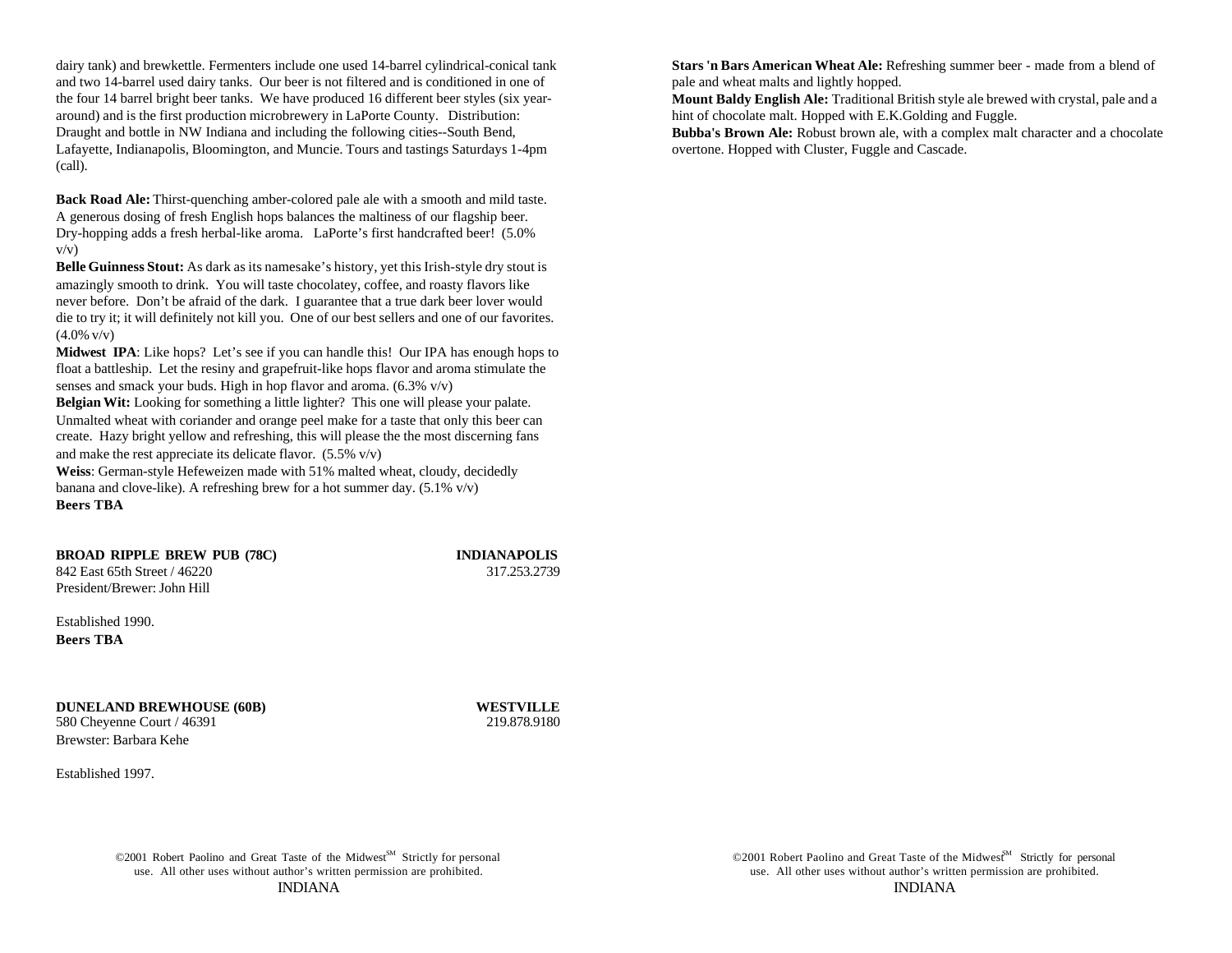# **LAFAYETTE BREWING COMPANY (76C) LAFAYETTE**

Brewer: Chris Johnson www.lafayettebrewingco.com (Indianapolis and Bloomington).

Established 1993. We are located in a turn-of-the-century brick building in the historic downtown shopping district, minutes from I-65. The recent installation of two additional fermenters has increased annual capacity to approximately 1,200 barrels. The 150-seat brewpub serves a full lunch and dinner menu and features six flagship ales and a rotating variety of specialty and cask-conditioned beers. Look for expansion to the second floor in late fall of 2001! Tours: by advance request. Growlers available for carry-out.

**Tippecanoe Common Ale:** A brew with an uncommonly great taste! Plenty of malt combined with a substantial dose of Amarillo hops makes it hearty, yet refreshing. **Eighty-Five:** An intensely bitter American pale ale supplemented by a massive dry-hopping of Centennial hops. Our own Alpha Acid Test! **Black Angus Oatmeal Stout:** Five malts and 10% oatmeal make for a smooth and silky full-bodied black ale. Drink your oatmeal. Silver medal, 1998 World Beer Established 1996. Nick Floyd founded the brewery to satisfy his thirst for big, hoppy,

| <b>MAD ANTHONY BREWING COMPANY (77C)</b> | <b>FORT WAYNE</b>   |
|------------------------------------------|---------------------|
| 2002 Broadway / 46802                    | 219.462.ALES (2537) |
| Brewer/Owner: Todd Grantham              | Madbrew.com         |

Established 1998. Mad Anthony was originally a microbrewery inside of a popular Fort Wayne restaurant, The Munchie Emporium. We purchased the restaurant in September 1999 to become a full fledged brewpub. We maintain a regular rotation of 7 handcrafted beers served in the ecclectic atmosphere of The Munchie Emporium. Beer is self distributed in kegs and bottles throughout Fort Wayne and the surrounding area.

**Auburn:** Our award winning amber lager. This beer was a silver medalist in the 1999 GABF and bronze finisher in the 2000 World Beer Cup. **Harry Baals Irish Stout:** A tribute to our former mayor, (yep it's pronounced that way).

**OAKEN BARREL BREWING COMPANY (51B) GREENWOOD**

50 North Airport Parkway Ste.L / 46143 317.887.2287 Head Brewer: Brook Belli **by a strategies and the strategies of the compact of the strategies** obbc@aol.com

oakenbarrel.com

Established 1994. Oaken Barrel is a 200-seat full-service restaurant and brewery serving a wide variety of fresh and flavorful ales brewed on a 7-barrel system. The restaurant features two bars, family dining, a beer garden, and a small banquet facility. Brewmaster

> ©2001 Robert Paolino and Great Taste of the Midwest<sup>SM</sup> Strictly for personal use. All other uses without author's written permission are prohibited. use. All other uses without author's written permission are prohibited. INDIANA IOWA

622 Main Street / 47901-1451 765.742.2591 Great American Beer Festival. This year, Oaken Barrel added a 50-barrel brewing and Brewmaster/President: Greg Emig mail@lafayettebrewingco.com bottling facility on the east side of Indianapolis. Distribution: Central Indiana Brook Belli was won several national and international awards, including medals at the

> **Razz-Wheat:** A silver medal winner at the 1995 GABF, this Americanized version of a Belgian fruit beer is the perfect summer quencher.  $(5.0\% \text{ v/v})$

**Indiana Amber:** Caramel malty with enough hops to balance for a clean finish (5.0%  $v/v$ )

**King Rudi Hefeweizen:** Traditional German wheat beer with hints of clove and banana.  $(5.5\% \text{ v/v})$ 

**Beers TBA**

| THREE FLOYDS BREWING COMPANY, LLC (20A) | <b>MUNSTER</b>      |
|-----------------------------------------|---------------------|
| 9750 Indiana Parkway / 46321            | 219.922.3565        |
| Brewmaster: Nick Floyd                  | www.threefloyds.com |

Championships. uncompromising beers. Three Floyds produce distinctive, full-flavored ales for the Upper Midwest. Adhering to our motto, "It's Not Normal!" we are happy to push the envelope on malt, hops, graphics, and attitude, yet our 4 year-around brands satisfy all consumer desires.

> ALES (2537) (Brewery did not provide a listing of this year's beers, but you can be sure they'll have Architecture: Todd Grantham Madbrew.com Alpha King. Check out their booth to see what else they're serving.)

> > **Alpha King Pale Ale**: The name says it all! Our flagship brew is a big, robust American Pale Ale. A malt bill of amazing variety combines with massive hopping to deliver a beer that breaks down barriers and challenges taste buds. "No lack of character here!" reports *All About Beer* magazine about this silver medal winner from the World Beer Championships.

# **IOWA**

### **MILLSTREAM BREWING COMPANY (59B) AMANA**

835 48th Avenue / Box 284 / 52203-0284 319.622-3672 Head Brewer: Aaron Taubman brewery@millstreambrewing.com Head Brewer: Aaron Taubman millstreambrewing.com

Established 1985. Carroll F. Zuber and brothers James and Dennis Roemig dreamt of building a small brewery. They called on one of America's premier brewers, Joseph Pickett Sr. of the Dubuque Brewery, to help in the brewery design. Millstream is the first

©2001 Robert Paolino and Great Taste of the Midwest<sup>M</sup> Strictly for personal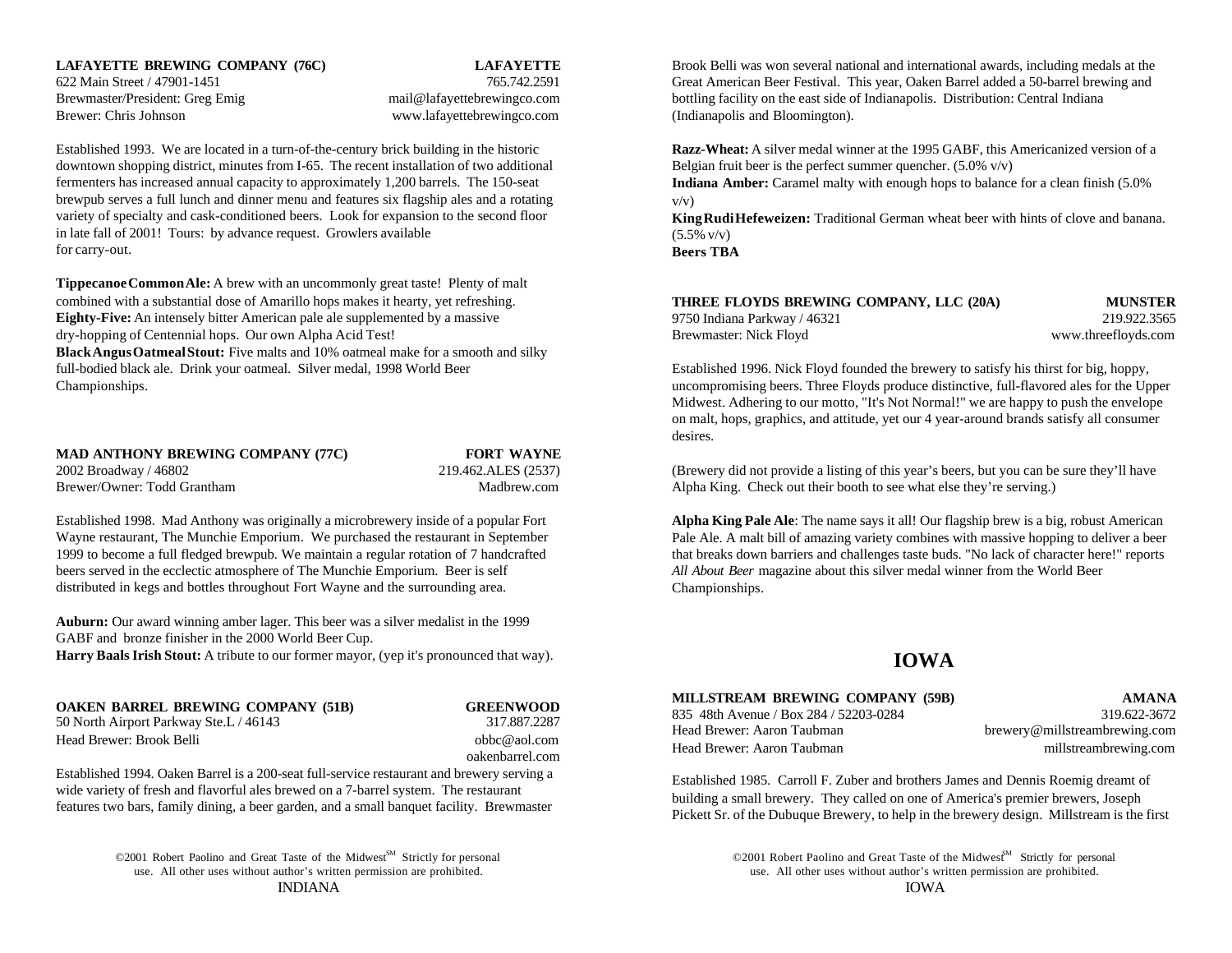brewery to operate in Amana since 1884. Visit our brewery in scenic Main Amana where you can enjoy the gemutlichkeit of the hospitality room and to view the brewing and bottling areas and the lagering cellars where we make our award-winning beers. Located across from the Woolen Mill in Main Amana. New for our 15th anniversary our two beers, the German Pilsner, and German style Hefewiessen beer. Tours available please arrange in advance. (brewery@millstreambrewing.com)

**German Pilsner:** This beer has a very light color, and an assertive bitterness that is rounded out by a spicy, earthy tone derived from dry-hopping with Czech Saaz hops. **Millstream Hefewiessen:** A thick luscious body and an aroma that contains assertive banana, clove and bubblegum flavors. Best if the bottle is agitated first to rouse the yeast into solution, as they add much to the flavor.

**Schild Brau Amber:** Vienna lager. Brilliant red color. Deliciously complex roasted malt flavor and nose, slight hop bitterness, caramel sweet finish.

**Old Time Rootbeer:** Rich sweet flavor with plenty of vanilla. Very highly ranked by self proclaimed 'Rootbeer Connoisseurs'.

| <b>STONE CITY BREWING LTD. (46B)</b>      | <b>SOLON</b>  |
|-------------------------------------------|---------------|
| P.O. Box 535 / 220 S. Dubuque St. / 52333 | 319.624.1360  |
| Brewmaster: Jeff Allen                    | stonecity.com |

Established 1996. We brew traditional European style ales and lagers. Filtering is a dirty word here at Stone City. Our philosophy is that the brewers of centuries ago who let fullbodied beers blossom in all their glory were closer to the mark of excellence than the large brewers of the last few decades. We take pride in the fact that we built our own 16 Bbl brewing system with revamped parts from all over various industries. Our fermenters were dairy tanks in a former life; now they make beer that is truly "Handcrafted in the Heartland." Tours: on request.

**Iowa Pale Ale (IPA)** (5% alc by vol): Brewed with four malts and three hop varieties for a complex flavor profile that will bring you back for more. "Always quaff with friends." **Artist Colony Ale** (5.5% alc by vol): Brown ale brewed with three types of hops and an Irish Ale yeast strain. "Stimulates creativity with proper company."

**Stone Bluff Pilsener (4.5% alc by vol): Traditionally brewed in the Czech style. We use** Czech Saaz hops and a Bohemian lager yeast for this beer style.

**John's Belgian Wit** (4.5% alc by vol): Wit beer yeast strain gives the beer a spicy character. Brewed with orange peel and coriander. Available in 12 ounce bottles and on draught. Brewed under contract for John's Grocery.

**Beers TBA**

# **KENTUCKY**

# **BLUEGRASS BREWING COMPANY (41B) LOUISVILLE**

636 East Main Street / 40202 502.584.2739 Brewmaster: bbcbrew.com bbcbrew.com bbcbrew.com bbcbrew.com bbcbrew.com bbcbrew.com bbcbrew.com bbcbrew.com bbcbrew.com bbcbrew.com bbcbrew.com bbcbrew.com bbcbrew.com bbcbrew.com bbcbrew.com bbcbrew.com bbcbrew.com bbcbre

Established 1993. Bluegrass Brewing Company has developed a strong local following. Our beers are available bottled or kegged in Indiana, Ohio, and Kentucky and have won numerous medals at the Great American Beer Festival and the Real Ale Festival. In Spring 2001, BBC purchaed a second brewery in Louisville to handle increased demand for our beer.

**American Pale Ale, Bearded Pat's Barleywine, Luna De Meil (Raspberry Mead), Alt Beer**

# **MICHIGAN**

### **ARCADIA BREWING COMPANY (48B) BATTLE CREEK**

103 West Michigan Avenue / 49017 616.963.9690 (tavern) Head Brewer: George F. Murphy, Jr. ("Murf") 616.963.9520 (brewery)

tsuprise@aol.com www.arcadiabrewingcompany.com

Established 1996. Arcadia, located in downtown Battle Creek, brews world-class Englishstyle ales on a 25-barrel Peter Austin Brick Kettle Brewing System that was designed and fabricated in England. This classic system uses a single infusion mash and open fermentation. Imported two-row malted barley from England and the proprietary Ringwood yeast produce world class British-style ales, porters and stouts. We specialize in cask-conditioned real ales. Our ten beers include 1998 World Beer Championship medal winners Angler's Ale (Bronze Medal-Pale), Whitsun (Silver Medal-Wheat), IPA-India Pale Ale (Gold Medal-IPA), as well as Starboard Stout, ESB, Battle Creek Special Reserve (Mild), Nut Brown Ale, London Porter, Imperial Stout, and Strong Scotch Ale. Distribution: bottles and kegs throughout Michigan and in a few select accounts in the Metro Chicago and Ohio markets. Tours: Saturdays 1-3 pm and by appointment.

**Arcadia IPA:** Intensely pine-like floral aroma and resinous hop flavor are balanced by lightly caramel and toasted malt flavor in this unfiltered IPA. Our IPA is the highest ranked IPA made in the United States.(Beverage Tasting Institute)

**Arcadia Whitsun:** Light Golden, full bodied unfiltered English spring and summer festival ale spiced with coriander and orange peel has a rich and creamy head and smooth taste, assisted by the addition of Michigan Star Thistle Honey.

**Arcadia London Porter:** A London style porter with deep chocolate/ruby color and the subtle accent of hardwood smoked malt. This distinctive beer is brewed using no less than seven different varieties of premium European malted barley, resulting in a complex

use. All other uses without author's written permission are prohibited. use. All other uses without author's written permission are prohibited. IOWA MICHIGAN ©2001 Robert Paolino and Great Taste of the Midwest<sup>M</sup> Strictly for personal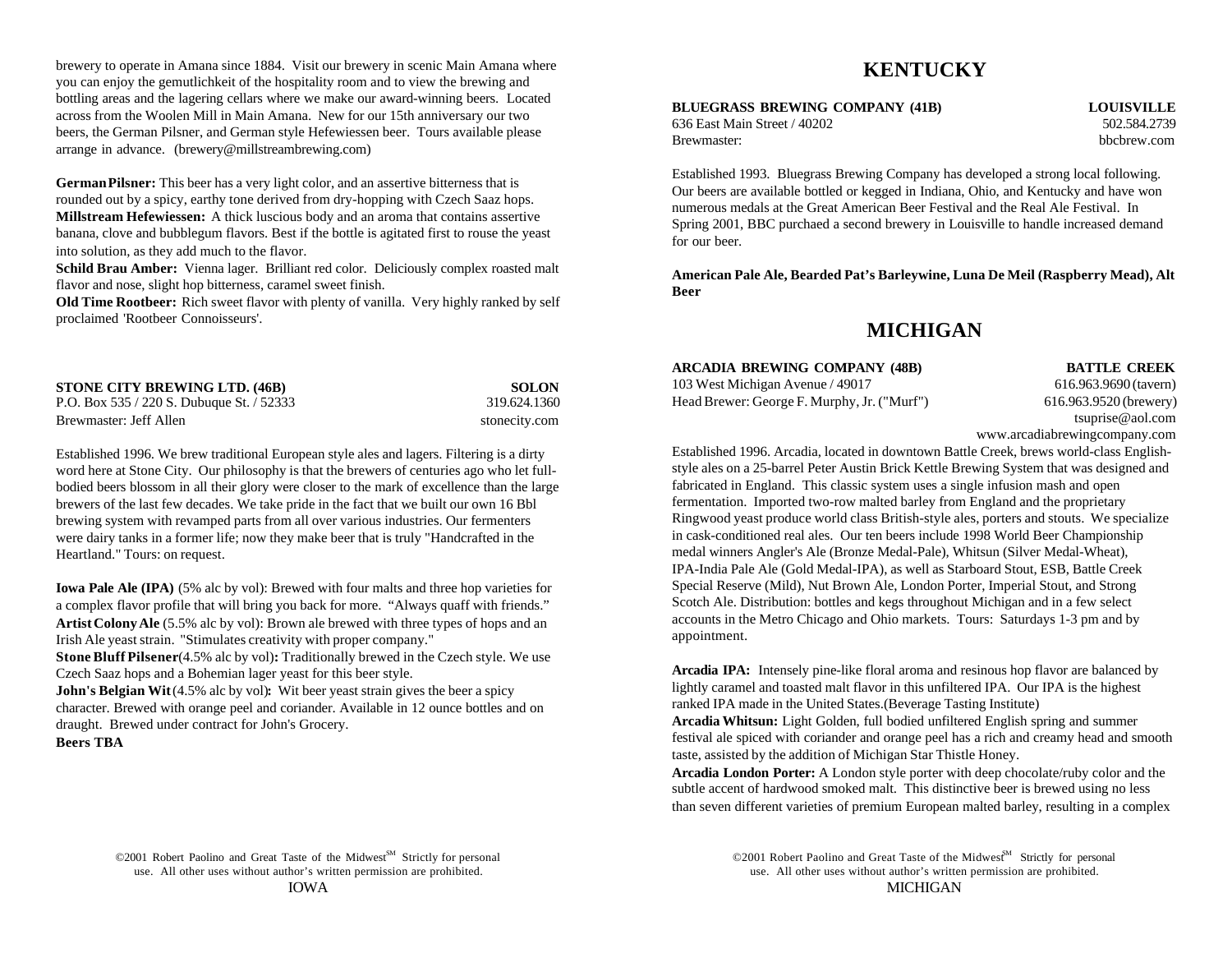and full bodied beer characterized by hints of chocolate, coffee, caramel and beechwood smoke. The big malty finish to this beer is balanced by a solid hop bitterness and the 205 Fairbanks Avenue / 49423 616.355.6422 refined English aroma and flavor of premium Goldings finishing hops. Brewmaster: Brett VanderKamp newhollandbeer.com **Arcadia Strong Scotch Ale--Cask--:** A lovely and deep garnet color is joined by the aroma of plums and toffee in this unique and special ale. Brewed with Marris Otter malted barley from Crisp Maltings, Ltd. in England, the rich and full-bodied feel of this beer brings out flavors of caramel and roasted chestnuts, which is balanced with a clean and crisp alcohol finish, and just the right amount of lingering hop bitterness. A real treat!

| <b>DRAGONMEAD MICROBREWERY (43B)</b> | <b>WARREN</b>      |
|--------------------------------------|--------------------|
| 14600 East Eleven Mile Road / 48089  | 810.776.9428       |
| Brewers: Jeff Levine, Eric Harms     | www.dragonmead.com |

Established 1997. Dragonmead Microbrewery is dedicated to the production of top quality, hand-crafted ales and lagers. We take great care in producing beers in accordance to traditional styles using imported grains, hops and style specific yeast strains. We consistently have 20 - 30 different beer styles available on tap in our pub including cask-conditioned ale and nitrogen-dispensed beers. Our 3-bbl. brewhouse allows us the flexibility to produce small batches of a wide variety of beers in order to maintain the freshest product possible. We currently only distribute draft beer in southeastern Michigan. Occasionally, we have bottled beer (Final Absolution Belgian-style Trippel) available for sale in the pub only. Anyone interested in distributing Dragonmead beer to a wider area may feel free to contact the brewery (e-mail us at brewers@dragonmead.com). Pub hours are Tuesday - Friday 4pm - 10 pm and Saturday Noon - 10pm. **India Pale Ale:** Golden ale dry hopped for a great bitter taste.

Get ready for a great selection of beers!

| KALAMAZOO BREWING CO., INC. (53B) | <b>KALAMAZOO</b>  |
|-----------------------------------|-------------------|
| 355 East Kalamazoo Avenue / 49007 | 616.382.2338      |
| Brewmaster/President: Larry Bell  | www.bellsbeer.com |

Established 1985. Kalamazoo Brewing Company has grown from using a 15-gallon soup kettle to incorporating three small brewing systems--2-barrel, 15-barrel, and 30-barrel brewkettles. We produced more than 21,000 barrels of beer in 1999 and 25,000 in 2000. We make more than 15 different brands of beer throughout the year. All of our beers are unfiltered and naturally carbonated (bottle conditioned). We always look forward to showcasing many products at the Great Taste. Please come to our booth and check out our schedule of what we'll be tapping. We promise to keep it interesting! Distribution: MI, IL, WI, MN, MO, IN, OH. Bottles and kegs are available, although markets vary. Tours: Saturday afternoon or by appointment. Call our Eccentric Cafe at 616-382-2332 for more information.

©2001 Robert Paolino and Great Taste of the Midwest<sup>SM</sup> Strictly for personal

**NEW HOLLAND BREWING COMPANY (23A) <b>HOLLAND** 

Established 1997. The New Holland Brewing Company brewed its first batch in June on 1997. The company goal was to brew hand crafted beer that would be unique to the Midwest. New Holland has had much success in its short career, including two medals at the World Beer Cup, and a silver medal at the GABF. For big, Fat beers be sure to check out our brewery. The brews are truly "Art in Fermented Form." New Holland currently distributes both Keg and Bottles of its "Mad Hatter Ale", "Paleooza Ale", "Zoomer Wit", and "Green Hornet Beer" throughout Michigan.

| <b>OLDE PENINSULA BREWPUB (83C)</b> | <b>KALAMAZOO</b> |
|-------------------------------------|------------------|
| 200 East Michigan / 49007           | 616.343-2739     |
| Brewmaster: Gregory "Gonzo" Haner   |                  |

Established 1996. The brewpub's historic building was originally the Peninsula Restaurant (1874), but went through a succession of other businesses since becoming a clothing store in 1884. The building was completely rehabilitated after the 1980 tornado and is now home to a restaurant and a 7-barrel brewhouse with an annual capacity of 800 barrels.

**Summer Wheat:** An American wheat ale, very light in body with a hint of hops in the finish

**Rocking' Raspberry Wheat:** Mildly hopped unfiltered wheat ale, soft raspberry finish.

# **MINNESOTA**

| AUGUST SCHELL BREWING COMPANY (73C)        | NEW ULM                |
|--------------------------------------------|------------------------|
| Post Office Box 128. Schell's Park / 56073 | 507.354.5528           |
| Brewmaster: Jeremy Kral                    | www.schellsbrewery.com |

Established 1860. The second oldest family-owned and -operated brewery in the United States is nationally recognised as one of the early pioneers of the micro/craft beer industry, known for brewing authentic traditional European styles of beer. We distribute in bottle and kegs in MN, ND, SD, IA, WI, IL, MI, OH,PA, DC.

**August Schell Pils**: Classic European Pilsener with a big hop and malt aroma. 1998 BTI World Champion Pilsener, "one of the ten best beers in America" (BTI). **Fire Brick Lager:** Authentic Vienna lager. Slightly toasted malt flavor with a rich malt sweetness. Mild flavor and low hop bitterness make it a very easy-drinking beer.

use. All other uses without author's written permission are prohibited. use. All other uses without author's written permission are prohibited. MICHIGAN MINNESOTA ©2001 Robert Paolino and Great Taste of the Midwest<sup>M</sup> Strictly for personal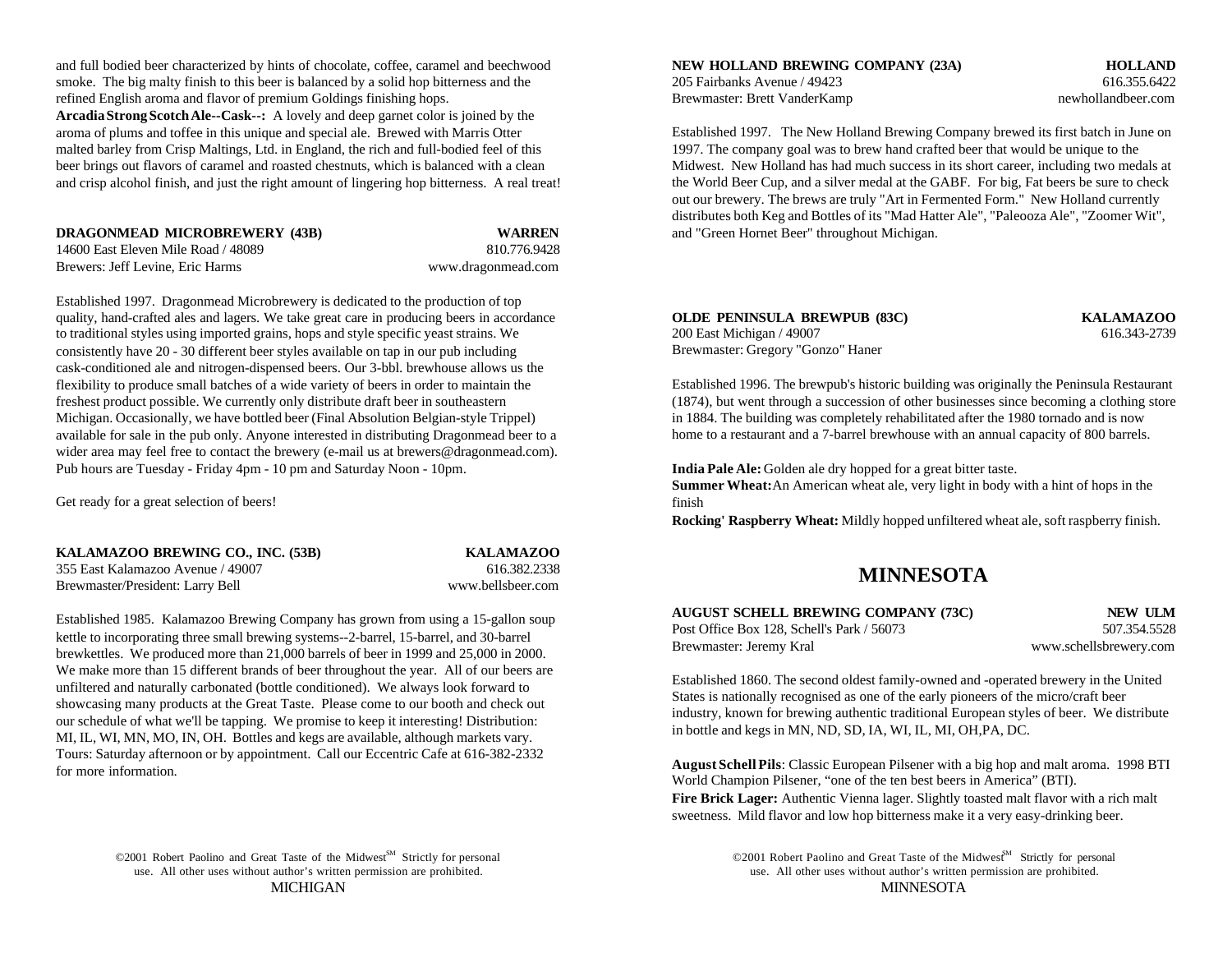malt. Light taste and effervescence make it a refreshing summer beer. East Kent Golden hops. Smooth session beer. (Nitrogen dispense) German Pale Ale: This one of a kind ale is brewed with a blend of imported and **Big Boat Oatmeal Stout:** 1068 O.G. Black velvet on the palate, our "house favorite" German Alt yeast. The result is an aggressively hopped amber ale that exhibits an dispense dispense uncommon smoothness and an outstanding malt presence.

### **BACKWATER BREWING COMPANY (94C) WINONA**

| 1429 West Service Drive (Westgate shopping ctr, U.S. 61) / 55987 | 507.452.2103 |
|------------------------------------------------------------------|--------------|
| Brewmaster: Chad Peters                                          |              |

Established 1995.Winona's first brewery since the early 1960's offers four fulltime ales as well as seasonal and specialty ales. Producing our beers in small batches ensures quick turnover and exceptional freshness.In addition to our brewery we also have a full service restaurant and a new addition, the Backwater Smokehaus. We hope to see you in scenic Winona enjoying a BBC brew and some of the best BBQ around! Minnesota law prohibits off-premise sales by brewpubs. Tours: Possible anytime during open hours, seven days, 11am-1am. *(Attending today thanks to* **Great Lakes Brewing News**' *"Great Taste of 10,000 Lakes.")*

**Wingdam Wheat Bavarian Weizen**: 40% wheat malt and authentic weizen yeast go into this sweet, light-bodied weizen with slight banana, clove, and phenolics.

**Cat Tail Pale Ale**: Copper-colored, slightly dry with a distinct bitterness and caramel character. Generously hopped.

**Rivertown American Nut Brown**: Six malts make for a slightly sweet, nutty brew. **Steamboat Oatmeal Stout:** Medium-bodied, rich and dark with a creamy brown head, with five different malts and 10% oats.

### **FITGER'S BREWHOUSE BREWERY & GRILL (10A) DULUTH** 600 East Superior Street / 55802 218.726.1392 600 East Superior Street / 55802 Head Brewer: Dave Hoops dhoops4523@aol.com

# www.brewhouse.net

Established 1996. Fitgers Brewhouse is located on Lake Superior in the historic Fitger's Brewery, which stopped production in 1972. Our 7-barrel wood clad brewery produces seven year-around ales, about 30 different seasonals, and hand-crafted rootbeer. Production should total about 750bbls this year. Minnesota law permits on-site sales only. (Minnesotans, please write your representatives on our behalf). Tours available by brewers, if in brewery and not up to their knees in spent grain. *(Attending today thanks to* **Great Lakes Brewing News**' *"Great Taste of 10,000 Lakes.")*

©2001 Robert Paolino and Great Taste of the Midwest<sup>SM</sup> Strictly for personal

**Schell Zommmerfest:** Our classic Kölsch is true to style and brewed with 10% wheat **Witchtree E.S.B:** English style Extra Special Bitter, 1055 O.G. Brewed with Fuggles and

domestic malts, three varieties of hops (including imported Kent Goldings), and our honors the once great shipping industry on the world's largest fresh water lake. (Nitrogen

**El Niño IPA:** 1071 O.G. A tribute to the west coast roots of our brewer. Generous amounts of Columbus, Nugget, and Cascade (2lbs per bbl). Dry-hopped. All whole hops, a hopheads dream. **Beers TBA**.

**GRANITE CITY FOOD AND BREWERY (11A) SAINT-CLOUD**

Brewer: Bob McKenzie and Larry Chase

3945 Second Street, South/ 56301 320.203.9000

Established 1999. *(Attending today thanks to* **Great Lakes Brewing News**' *"Great Taste of 10,000 Lakes.")*

**MANTORVILLE BREWING COMPANY (TBA) MANTORVILLE** Brewer: Tod Fyten

(A new addition to the Great Taste just in time for the program. Look around; you'll find where we put 'em.)

| MINNEAPOLIS TOWN HALL BREWERY (16A)   | <b>MINNEAPOLIS</b>      |
|---------------------------------------|-------------------------|
| 1430 Washington Avenue, South / 55454 | 612.339.8696            |
| Head Brewer: Mike Hoops               | (339.TOWN)              |
|                                       | www.townhallbrewery.com |

Established 1997. The Minneapolis Town Hall Brewery was established in 1997, nestled in a nearly 100 year old building just off the West Bank of the University of Minnesota campus. Brewers Mike Hoops and Scott Krebsbach feature 5 regular ales, two rotating seasonal offerings (both ales and lagers), and two cask ales at all times. Production from our 10bbl J.V. Northwest system has grown from about 300bbls. in 1997 to nearly 600bbls in 2000 and continues to increase. We also feature a full menu from our kitchen, gracious happy hours and a spacious,sunny patio. Minnesota law prohibits brewpubs from distributing their beer. Please speak with or write to your state representatives to let them know you want to see a change in legislation so that brewpubs in Minnesota can take their full place within the local brewing community. *(Attending today thanks to* **Great Lakes Brewing News**' *"Great Taste of 10,000 Lakes.")*

**Masala Mamma I.P.A.:** Classic American IPA, loaded with hops, malt, and alcohol. Dry hopped for an added hop finish.

use. All other uses without author's written permission are prohibited. use. All other uses without author's written permission are prohibited. MINNESOTA MINNESOTA ©2001 Robert Paolino and Great Taste of the Midwest<sup>M</sup> Strictly for personal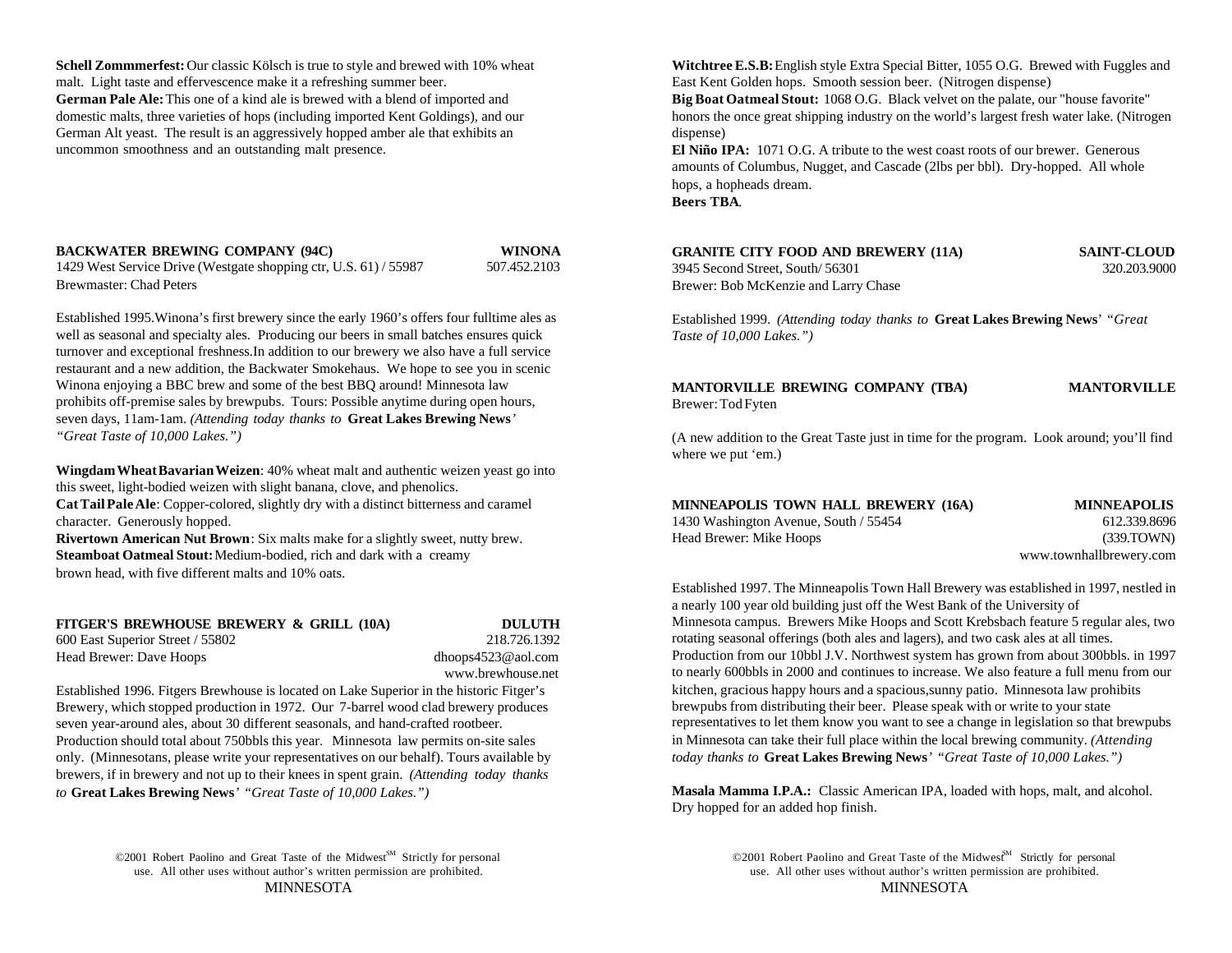**Sparnfarkel Smoked Porter:** Robust Porter brewed with apple and beechwood smoked **WATER TOWER BREWING COMPANY (12A) EDEN PRAIRIE** malt. Rich in malt flavors, with a subtle smoked character **TownHall White:** Belgian wit style, brewed with unmalted wheat and all the right spices.

**SHERLOCK'S HOME BREWPUB (15A) MINNETONKA** 11000 Red Circle Drive / 55343 612.931.0203 Brewmaster: Damian McConn

Established 1989. British-style brewpub established in southwest suburb of Twin Cities. Divided into a restaurant/pub/brewery, emphasis is strongly on traditional British food and drink. Extensive lunch and dinner menu available. Seven beers, four cask conditioned, and two hard English ciders are on draught regularly, as well as a number of seasonals. Winter warmer and special bitter served directly from wooden barrels on bar. Wide ranging single malt scotch selection available also. Open 11am to 1am, Mon -Fri **Flying Horse Pale Ale:** (12 degrees Plato, 43 IBU) Brewed with Minnesota Malting and 4pm -12am Sun. Beers available on-site only. *(Attending today thanks to* **Great**

**Lakes Brewing News**' *"Great Taste of 10,000 Lakes.")*

**Bishop's Bitter:** Traditional South of England-style session bitter. Well hopped, light golden in colour with a fruity, hoppy aroma and a bitter-sweet dry finish. OG 1040. **Piper's Pride:** Scottish 80 shilling-style ruby red ale with a soft hop aroma and malty full bodied finish. OG 1046

**Palace Porter:** Moderately hopped black porter with a tan head, brewed with pale and chocolate malts. Light roasted aroma and medium dry coffee/chocolate finish. OG 1044.

| <b>SUMMIT BREWING COMPANY (32A)</b>                 | <b>SAINT-PAUL</b>     |  |
|-----------------------------------------------------|-----------------------|--|
| 910 Montréal Circle / 55102                         | 651.265.7800          |  |
| President: Mark Stutrud / Brewer: Horace Cunningham | www.summitbrewing.com |  |

Established 1986. Summit brought classic, locally-brewed beer back to the Twin Cities and is now located in a large modern facility. The brewery distributes in kegs and bottles to MN, ND, SD, IL, IA, MI, and WI. Tours by reservation on Saturdays (except holiday weekends), 1pm.

**Extra Pale Ale:** Our flagship beer is a classic British-style ale, light bronze in color with a hoppy flavor. (5.4% v/v)

**Great Northern Porter:** Although very dark in color, porter is lighter bodied than you might expect, with a rich malty character.  $(4.9\%$  v/v)

**India Pale Ale:** Dry hopped for a distinguished flavor. (6.3% v/v)

**Grand Pilsener:** A rich golden lager, this Bohemian-style Pilsener is Summit's first new beer in six years. Classic hop aroma mingled with rich maltiness.

**Hefe Weizen:** German-style wheat beer with a small amount of authentic weizen yeast left behind to maintain freshness, fruity/spicy flavor, and cloudy appearance  $(4.7\% \text{ v/v})$ 

©2001 Robert Paolino and Great Taste of the Midwest<sup>SM</sup> Strictly for personal ©2001 Robert Paolino and Great Taste of the Midwest<sup>SM</sup> Strictly for personal

12200 Singletree Lane / 55344 952.941.8773 Head Brewer: David Berg berg bergbrew@juno.com

www.watertowerbrewing.com

Established 1996. We produce a wide variety of ales in our 10 Bbl brewery using open fermentation (and I mean open--look ma--no lids!) Our regular beers include: Eden Mill Gold, Old Tower Amber, Flying Horse Pale Ale, Pappy's Brown Porter and Purgatory Creek Stout. There are also 1-2 rotating brewer's special available. *(Attending today thanks to* **Great Lakes Brewing News**' *"Great Taste of 10,000 Lakes.")*

**Old LS Barleywine 2001:** (25 degrees Plato, 80 IBU) This year's batch was brewed in October 2000, and we managed to hit 25P by shoving every ounce of grain we could into our mash tun. Dry-hopped with Centennial, Cascade, Liberty, Kent Goldings and Tettnang.

Premium 2-Row and Hugh Baird Crystal. Hopped with Cascade and Tettnang. **Old Tower Amber:** (11.5 degrees Plato, 23 IBU) Brewed with Maris Otter Pale Ale, Hugh Baird Crystal and Brown, and Weyermann Dark Munich. Hopped with Kent Goldings and Willamette. A great session beer!

# **MISSOURI**

| <b>BOULEVARD BREWING COMPANY (49B)</b> | <b>KANSAS CITY</b>    |
|----------------------------------------|-----------------------|
| 2501 Southwest Boulevard / 64108-2345  | 816.474.7095          |
| Head Brewer: Steven Pauwels            | fineales@blydbeer.com |

www.blvdbeer.com

Established 1989. Boulevard Brewing Company, the first brewery to open in Kansas City in more than half a century, has grown to be among the largest and most respected specialty brewers in the Midwest. Established in 1989, Boulevard is dedicated to the craft of producing fresh, flavorful beers using traditional ingredients and methods. We offer five beers year 'round: Pale Ale, Bully! Porter, Unfiltered Wheat Beer, Dry Stout and Tenpenny Ale. Our seasonal beers: Irish Ale in springtime, ZON in the summer, Bob's 47 in the fall and our winter holiday treat, Nutcracker Ale.

**Boulevard Pale Ale:** The very first beer we produced is a smooth, medium-bodied and well-hopped ale. We include caramel malt in the recipe to provide a rich flavor and amber color. We like to think of Pale Ale as our <sup>3</sup>flagship<sup>2</sup> beer.

**Boulevard Unfiltered Wheat Beer:** Available since 2000 both in bottles and on draught, is a lively, refreshing ale with a citrusy flavor and distinctive cloudy appearance. Our Unfiltered Wheat is reminiscent of the wheat beers that were brewed at the turn of the century, before the advent of modern filtration.

use. All other uses without author's written permission are prohibited. use. All other uses without author's written permission are prohibited. MINNESOTA MISSOURI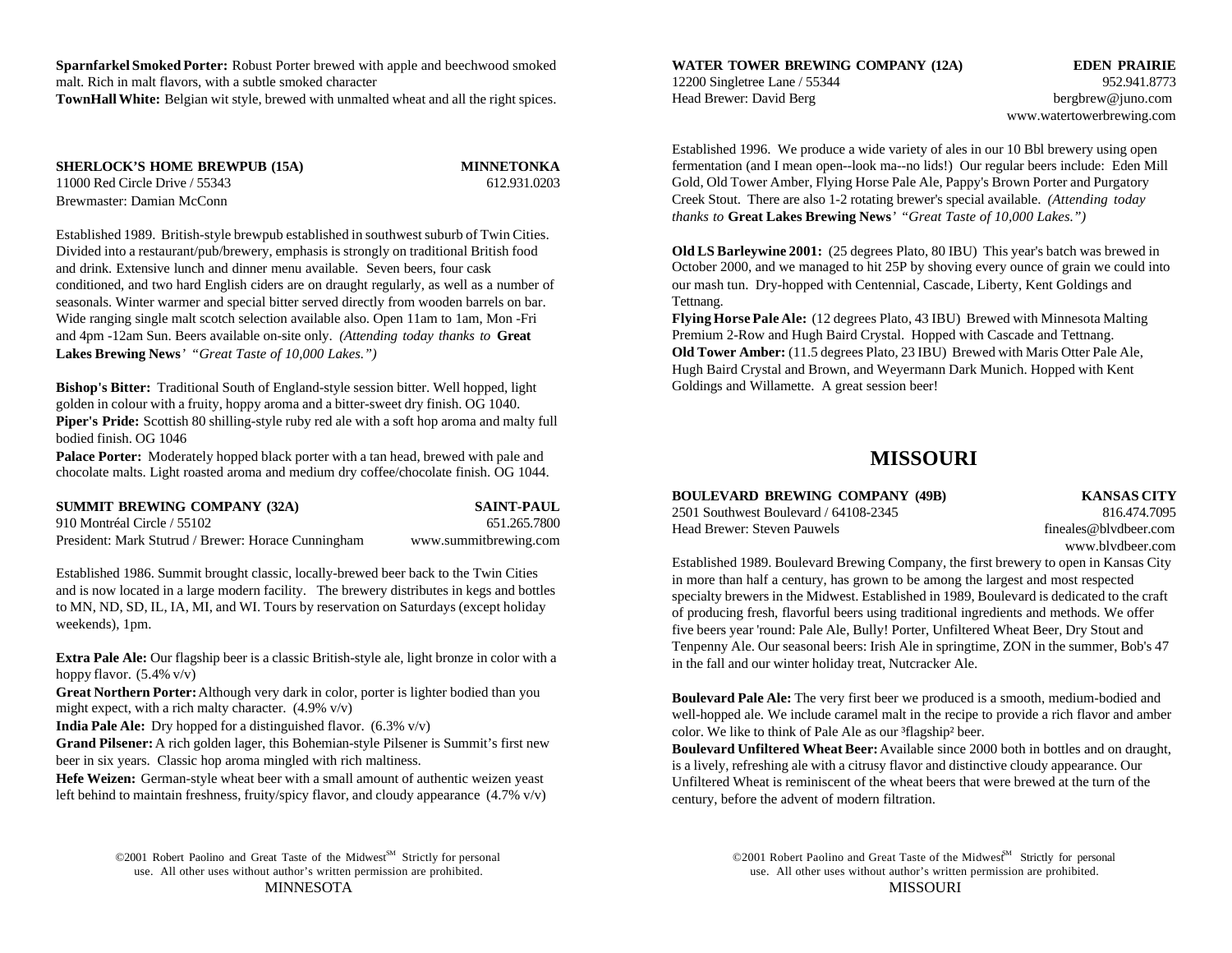**Boulevard Bully! Porter:** Dry, medium-bodied dark ale. Its intense dark-roasted barley malt flavor is perfectly balanced by complex hop character. Bully! Porter<sup>1</sup>s rich flavor makes it an ideal accompaniment to a variety of foods, from shellfish to game. **Boulevard Dry Stout:** Served from our specially designed tap, is velvety black and perfectly opaque, and is topped by a thick, creamy head. This very drinkable, delicate beer is a delightful harmony of smoky roasted flavors with a silky smooth finish.

| THE SAINT LOUIS BREWERY AND TAP ROOM (69C) | <b>SAINT LOUIS</b> |
|--------------------------------------------|--------------------|
| 2100 Locust Street / 63103-1616            | 314.241.BEER       |
| Chief Brewer: Stephen Hale                 | www.schlafly.com   |

Established 1991. Missouri's first brewpub, The Saint Louis Brewery and Tap Room offers great food and fresh beer in a comfortable, relaxed atmosphere. Located downtown in the historic Swift Printing Buildings, the 15-bbl brewhouse will produce nearly 5,000 barrels of Schlafly Beer this year. Within the next year, we will have a second brewery in place and will produce both bottles and draft in St. Louis (current bottle production takes place at August Schell in New Ulm, MN). We believe great beer should be consumed as fresh and close to home as possible, therefore Schlafly

Beer has limited distribution in central and southern Missouri and Illinois. We produce six year-around draught beers (with Pilsener, Hefeweizen, Pale Ale, and Oatmeal Stout also in bottles) and 27 seasonals (Summer Kölsch, Oktoberfest, Winter ESB, and Scotch Ale in bottles). Try ALL of the beers we brew at The Saint Louis Brewery Beer Festival on September 15!

**Summer Kölsch:** Refreshing, golden, medium-bodied ale fermented with authentic Kölsch yeast imported from Cologne, Germany. Moderately hoppy.

**Witbier:** Zippy, light unfiltered wheat ale with orange and coriander, fermented with a Belgian Witbier yeast.

**Pale Ale:** Our flagship beer, this amber-colored, medium-bodied ale is reasonably hopped, in the English tradition.

**India Pale Ale:** Malty and medium-bodied, highly hopped in both bitterness and aroma. **Oatmeal Stout:** Full-bodied and full flavored, this rich, black ale has smoothness from flaked oats and sweetness from caramel malt.

**Oktoberfest:** Pre-season special! Rich, red-amber lager with the delicious flavor of Munich malt.

**Helles:** A delightful, well-balanced lager, golden in color and medium bodied **Hefeweizen:** An American style unfiltered wheat ale; light in body and color with a delicious finish of wheat malt.

**Weissbier:** A German-style, unfiltered wheat ale with a nice balance of clove phenols and banana esters from the yeast.

# **OHIO**

**BOSTON BEER COMPANY (98C) CINCINNATI**

75 Arlington Street, Boston, Massachusetts 02116 617.368.5000 Brewmaster: John Piening www.samadams.com

Established 1985 (company) and 1997 (brewery). After years as a contract brewing company, Boston Beer Company acquired its Cincinnati brewery in 1997. The brewery has a 145-bbl brewhouse and an annual capacity of 390,000 barrels. The company also contracts with medium-to-large regional breweries outside the Midwest. Nationwide distribution.

| CROOKED RIVER BREWING COMPANY (21A) | <b>CLEVELAND</b>     |
|-------------------------------------|----------------------|
| 1940 East Sixth Street / 44114      | 216.619.7424         |
| Brewmaster: Stephan Danckers        | www.crookedriver.com |

Established 1994.This pioneering microbrewery was established in 1994 in the oldest section of Cleveland, on the banks of the Cuyahoga River ("crooked river" in the Mohawk Indian language). Stephan Danckers, founder and brewmaster, designed all of its beers, beginning with the Original ESB (previously named Settlers Ale). These quality beers have won numerous awards including medals from the Great American Beer Festival (Five!), the World Beer Cup (two!), the Real Ale Festival and the Brewing Industry International Awards. CRBC recently banded together with two other breweries, Frederick Brewing Co.(Maryland) and Hudepohl-Schoenling (Cincinnati), to form a focused group of brewers dedicated to the tradition of quality beers. Prosit!

|  |  |  | <b>GREAT LAKES BREWING COMPANY (72)</b> |  |
|--|--|--|-----------------------------------------|--|
|--|--|--|-----------------------------------------|--|

**GLEVELAND** 2516 Market Avenue / 44113-3434 216.771.4404 Brewmaster: Brian Lottig www.greatlakesbrewing.com

Established 1988. Ohio's first microbrewery, opened by Patrick and Daniel Conway, is highly acclaimed for its ales and lagers. Several Great Lakes beers have received medals from the Beverage Testing Institute and the Great American Beer Festival in their categories in various years. Distribution in bottles is expanding throughout the Great Lakes region, while the brewpub continues to operate in Cleveland's historic Ohio City neighborhood. Growlers available. Tours: Saturdays 11:30am-2:30pm and by reservation.

use. All other uses without author's written permission are prohibited. use. All other uses without author's written permission are prohibited. ©2001 Robert Paolino and Great Taste of the Midwest<sup>M</sup> Strictly for personal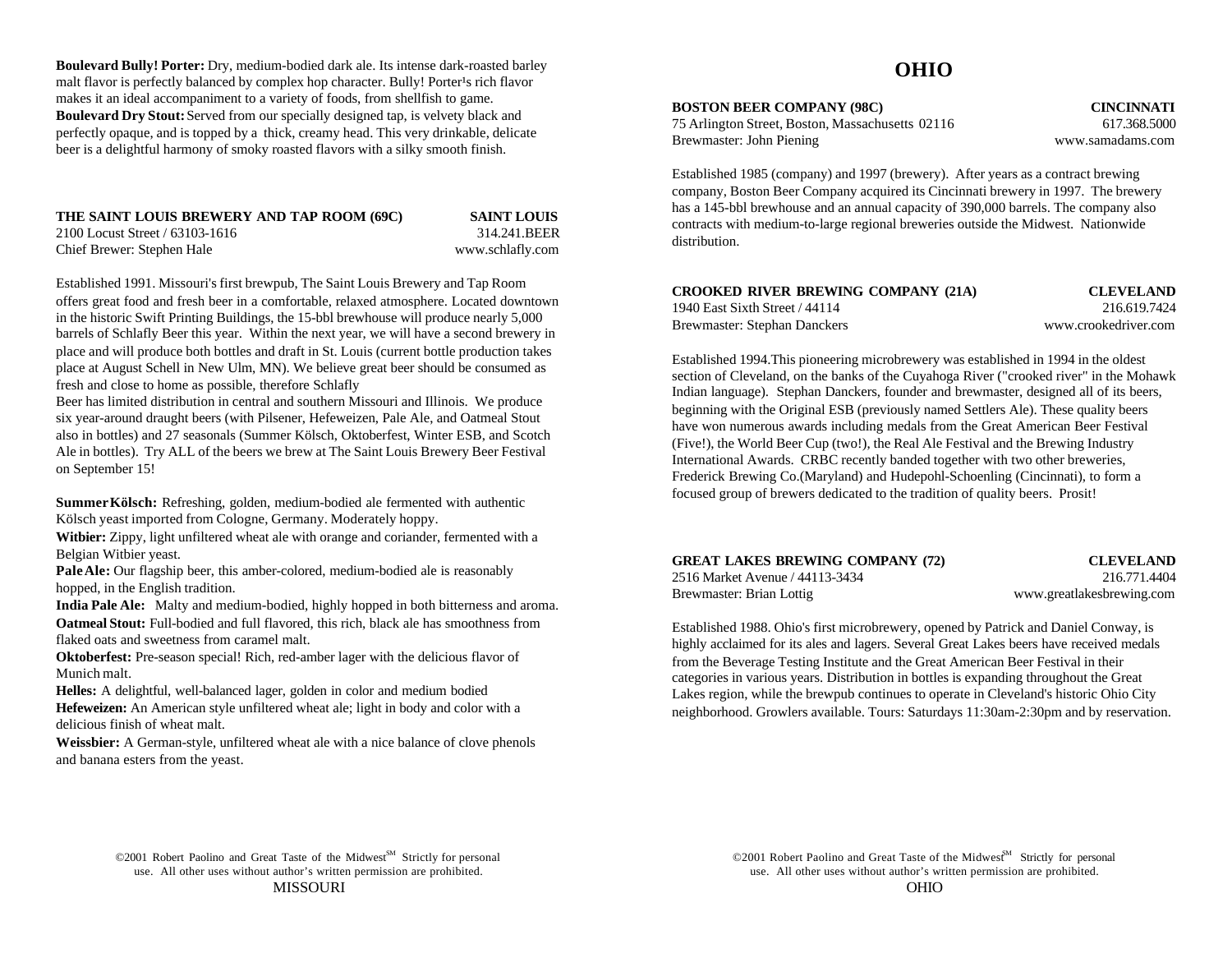### **MAUMEE BAY BREWING COMPANY (58B) TOLEDO** 27 Broadway / 43602 419.241.1ALE Brewmaster: Ric Herrold mbaybrew@aol.com

Established 1995. Maumee Bay Brewing Company is located in downtown Toledo at the 21290 Center Ridge Road / 44116 440.895.2739 historic Oliver House. Designed by architect Isaiah Rogers, the Oliver House was built in Brewmaster: Matt Cole 1859 for Major William Oliver, a veteran of the War of 1812. No longer a hotel, the Oliver House was renovated to include a spacious restaurant and a 15-barrel Bohemian Established 1998. Our award-winning brewpub has become one of Cleveland's favorite Brewhouse. The restaurant has become known for delicious wood fired pizzas. The taprooms. Expect variety, as brewmaster Matt Cole's line-up changes like the lakefront brewery has become known for producing several flavorful craft brews that keep the weather. More then 55 seasonal and flagship favorites. Distribution is on-premises with Glass City in awe. Distribution: Regional, 12 oz. bottles. Tours: On Request. The growlers to go. Tours...just email or call ahead. 2000 awards include the G.A.B.F, Real

**Glass City Pale Ale:** Fruity and aromatic. Cascade hops are used exclusively in this

**Oatmeal Stout:** The complex roast of this dry stout is smoothed nicely with the addition of flaked oats. Served from our nitrogen tap for a creamy cascading head. **Plutionium Pils.** (13.5p, 3 L, 40 bu's )- Brewed In the Northern German tradition with

**Willys Wheat:** Straw-colored tangy American-style wheat beer. Lightly hopped. Thirst quenching one after another.

**Hefe Weizen Wheat Beer:** German-style beer featuring the taste of banana and clove. Unfiltered to preserve flavor and aroma. 1998 gold in the BTI World Beer Championships.

| <b>OHIO BREWING COMPANY (24A)</b>   | <b>NILES</b>    |
|-------------------------------------|-----------------|
| 5790 Youngstown-Warren Road / 44446 | 330.505.0061    |
| Brewmaster: Chris Verich            | OhOre5@aol.com  |
| Head Brewer: Mark Kuss              | ohiobrewing.com |

Established 1997. The first brewery in Trumbull County in more than 125 years, Ohio Brewing Company opened July 3, 1997, with a full-scale restaurant and pub, but since **Western Reserve American Wheat Beer:** Brewed with wheat malt and barley malt, this 1999 Ohio Brewing Company has operated strictly as a microbrewery producing award- is the lightest of our year-round beers. Crisp and slightly sweet, accented with a hint of winning handcrafted beer. A Max & Erma's restaurant and pub occupies our former fresh hops. (Gold medal American Wheat, 2000 World Beer Cup) restaurant area and serves several of our beers. Our beer is distributed on draft and in bottles in northeast and central Ohio and Western Pennsylvania. Tours by appointment.

**Verich Gold** (10.2 $^{\circ}$  P): Clean tasting and refreshing, modeled after a German Kölsch. Mildly hopped, golden color, smooth flavor.

utilizes a variey of pale, caramel and dark malts to give it a pleasurable chocolate, nutty French Specialty at the Great American Beer Festival '99) finish.

with German Style malts. This German Alt-style amber ale is well-balanced and refreshing to the taste.

### **ROCKY RIVER BREWING COMPANY (66B) ROCKY RIVER**

Ale Festival, and The World Beer Cup.

complex and flavorful pale ale. **Tomahawk Pale Ale:** (15.0p, 12 L, 66 bu's)- Imported Spitfire spring barley is balanced by massive addditons of American tomahawk and cascade hops.

> generous charges of German spalt and German Tettnang to impart a dry, crisp, clean summer pils. Truly wackable!!!

**Merlin''s Black Magic:** (14.5p, 40 L, 35 bu's)- Nine malts combine with milk sugar, vanilla beans and chocolate macademia nut coffee beans. These are all carefully blended to produce wicked, wild, stout.

| WESTERN RESERVE BREWING COMPANY (27A) | <b>CLEVELAND</b>  |
|---------------------------------------|-------------------|
| 4130 Commerce Ave / 44103             | 216.361.2888      |
| Brewmaster: Andrew Craze              | clevelandbeer.com |

Established 1995. We pride ourselves on being a local manufacturing microbrewery, making top-quality ales and lagers for Northern Ohio. Distribution: bottles and kegs. Tours: Friday 3-6pm or by appointment.

**Western Reserve Amber Ale:** Named for its strikingly deep color, our Amber Ale is medium bodied and flavorful. Modeled on the great British Pale Ales, but with a decidedly American touch, it has a notable fresh hop aroma.

**Buckeye Brown:** This English Brown Ale is medium bodied and mildly hopped and seasonal is crisp and smooth with hints of citrus and spice. (Silver medal for Belgian & **Cloud Nine<sup>tm</sup> Belgian Wheat Beer:** This traditional unfiltered Belgian White Beer is brewed with our personal touch, creating a complex yet very refreshing ale. Our summer

**Alt-Ernative Amber:** Alt-Ernative Amber Ale is an assertively-hopped beer balanced weeks in our cellars for extreme smoothness. Truly "The Beer of The Monsters!" **Bockzilla<sup>R</sup>**: Bockzilla is a true German-style Bock, brewed big and bold, and lagered six

<sup>©2001</sup> Robert Paolino and Great Taste of the Midwest<sup>SM</sup> Strictly for personal use. All other uses without author's written permission are prohibited. use. All other uses without author's written permission are prohibited.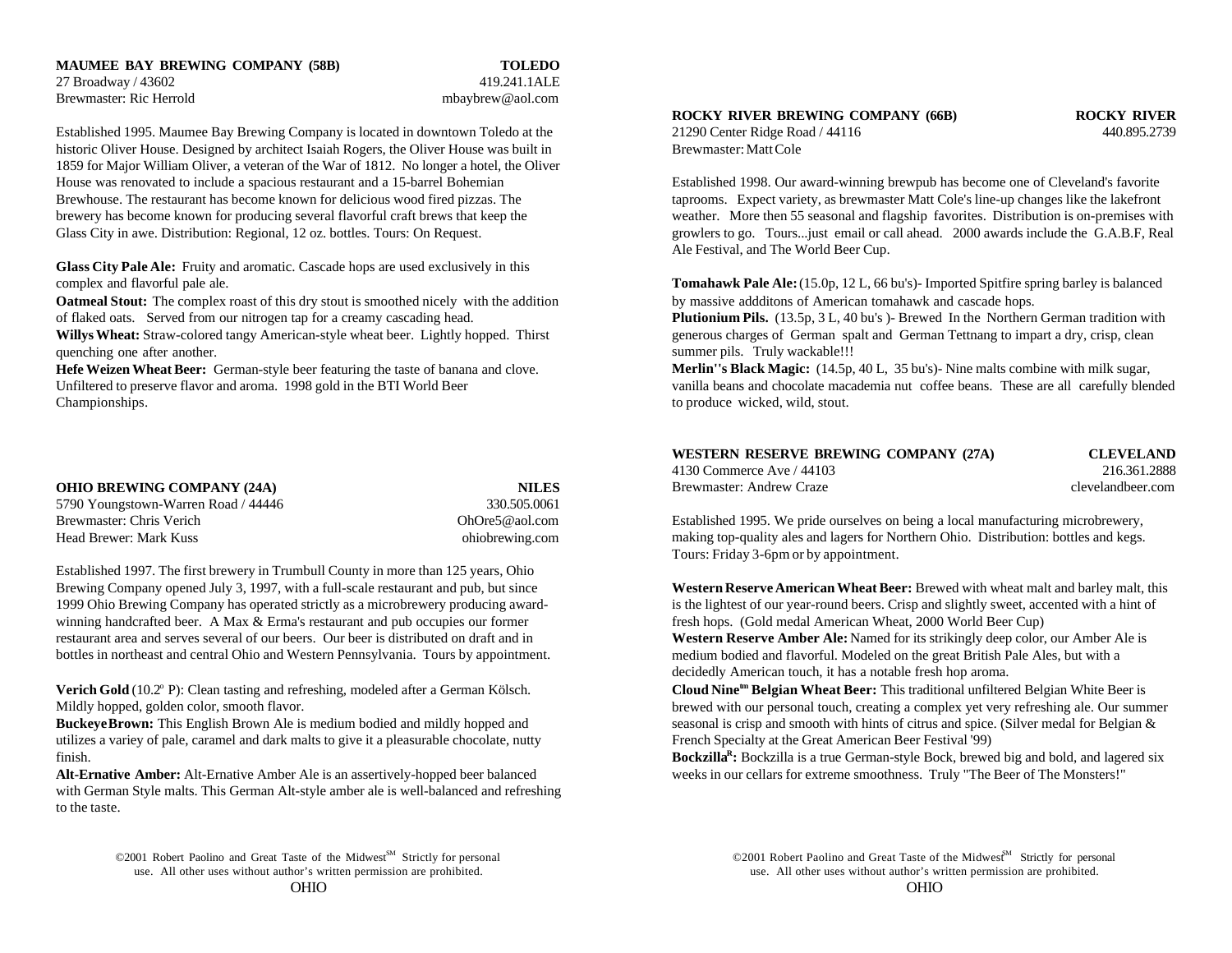**If you enjoyed this year's festival, join us next year for the**

# **16th Annual Great Taste of the Midwestsm 10 August 2001**

(Remember! It's always the second Saturday in August.)

Ticket price will be determined by next April Write to us for information at that time

# **Tickets go on sale (as always) on May 1 and will go off sale when they're gone!**

(Buy early and book your hotel rooms or bus trips early.)

### **We invite your comments on this year's festival.**

Write to us at: Great Taste! Madison Homebrewers and Tasters Guild Post Office Box 1365 Madison, Wisconsin 53701-1365 or GreatTaste@juno.com

# **Now go have a beer, eh?**

©2001 Robert Paolino and Great Taste of the Midwest<sup>SM</sup> Strictly for personal use. All other uses without author's written permission are prohibited. use. All other uses without author's written permission are prohibited. OHIO